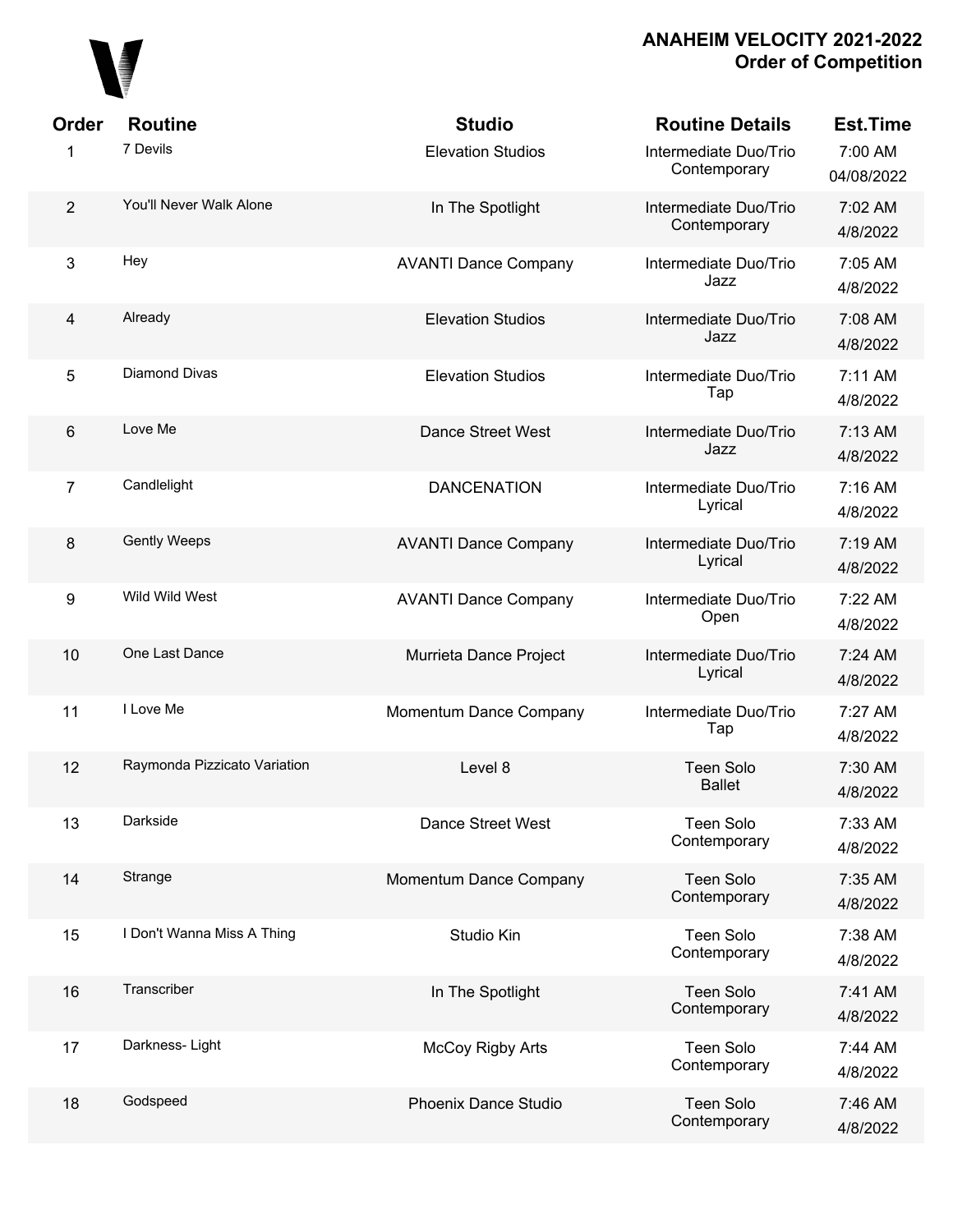

| Order | <b>Routine</b>        | <b>Studio</b>                     | <b>Routine Details</b>           | <b>Est.Time</b>     |
|-------|-----------------------|-----------------------------------|----------------------------------|---------------------|
| 19    | How Dare You          | The Artist Collective             | <b>Teen Solo</b><br>Contemporary | 7:49 AM<br>4/8/2022 |
| 20    | Shelter               | <b>Elevation Studios</b>          | Teen Solo<br>Contemporary        | 7:52 AM<br>4/8/2022 |
| 21    | Gray                  | Academy of Dance Westlake Village | Teen Solo<br>Contemporary        | 7:55 AM<br>4/8/2022 |
| 22    | <b>Bless Me</b>       | PAVE School of the Arts           | Teen Solo<br>Contemporary        | 7:57 AM<br>4/8/2022 |
| 23    | Movement              | <b>Releve Studios</b>             | Teen Solo<br>Contemporary        | 8:00 AM<br>4/8/2022 |
| 24    | <b>Madness</b>        | Performing Arts Empire            | <b>Teen Solo</b><br>Contemporary | 8:03 AM<br>4/8/2022 |
| 25    | The First Time        | Murrieta Dance Project            | Teen Solo<br>Contemporary        | 8:06 AM<br>4/8/2022 |
| 26    | Stone Cold            | Academy of Dance Westlake Village | <b>Teen Solo</b><br>Contemporary | 8:08 AM<br>4/8/2022 |
| 27    | One Beautiful Evening | PAVE School of the Arts           | Teen Solo<br>Contemporary        | 8:11 AM<br>4/8/2022 |
| 28    | <b>Bloodline</b>      | <b>AVANTI Dance Company</b>       | <b>Teen Solo</b><br>Contemporary | 8:14 AM<br>4/8/2022 |
| 29    | Vienna                | <b>AVANTI Dance Company</b>       | Teen Solo<br>Contemporary        | 8:17 AM<br>4/8/2022 |
| 30    | Mr Sandman            | <b>AVANTI Dance Company</b>       | <b>Teen Solo</b><br>Contemporary | 8:19 AM<br>4/8/2022 |
| 31    | The Days              | Academy of Dance Westlake Village | <b>Teen Solo</b><br>Contemporary | 8:22 AM<br>4/8/2022 |
| 32    | Relentless Love       | PAVE School of the Arts           | <b>Teen Solo</b><br>Contemporary | 8:25 AM<br>4/8/2022 |
| 33    | Radiator              | In The Spotlight                  | Teen Solo<br>Contemporary        | 8:28 AM<br>4/8/2022 |
| 34    | Creep                 | <b>McCoy Rigby Arts</b>           | <b>Teen Solo</b><br>Contemporary | 8:30 AM<br>4/8/2022 |
| 35    | Perfection            | Phoenix Dance Studio              | <b>Teen Solo</b><br>Contemporary | 8:33 AM<br>4/8/2022 |
| 36    | My Soul               | The Artist Collective             | <b>Teen Solo</b><br>Contemporary | 8:36 AM<br>4/8/2022 |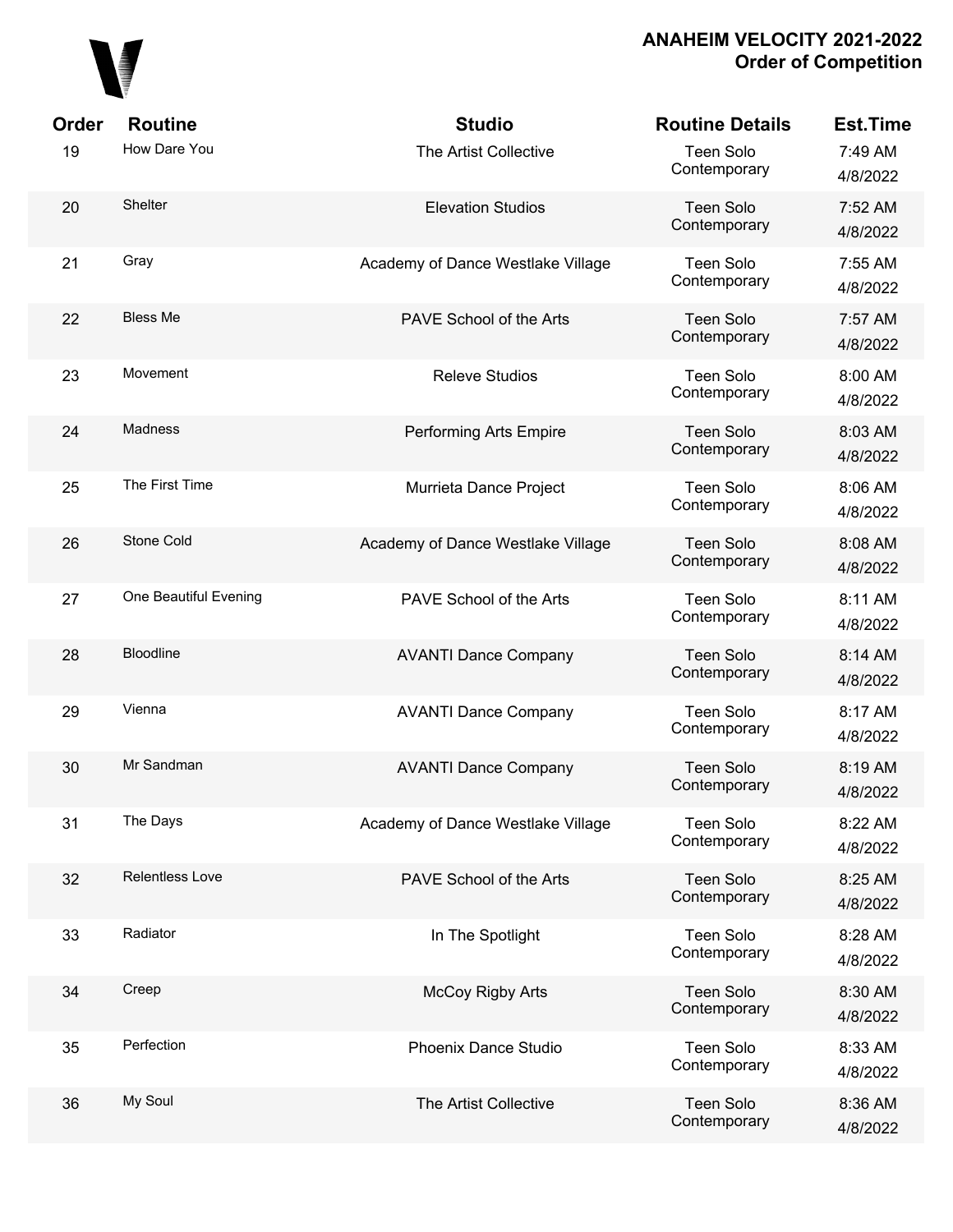

| Order | <b>Routine</b>                       | <b>Studio</b>                     | <b>Routine Details</b>           | <b>Est.Time</b>     |
|-------|--------------------------------------|-----------------------------------|----------------------------------|---------------------|
| 37    | Space                                | The Artist Collective             | <b>Teen Solo</b><br>Contemporary | 8:39 AM<br>4/8/2022 |
| 38    | Tomorrow                             | <b>AVANTI Dance Company</b>       | <b>Teen Solo</b><br>Contemporary | 8:41 AM<br>4/8/2022 |
| 39    | The People And I                     | <b>AVANTI Dance Company</b>       | <b>Teen Solo</b><br>Contemporary | 8:44 AM<br>4/8/2022 |
| 40    | Home With You                        | <b>Elevation Studios</b>          | <b>Teen Solo</b><br>Contemporary | 8:47 AM<br>4/8/2022 |
| 41    | **5 MINUTE JUDGES BREAK**            | <b>VELOCITY DANCE CONVENTION</b>  |                                  | 8:50 AM<br>4/8/2022 |
| 42    | Release                              | PAVE School of the Arts           | <b>Teen Solo</b><br>Contemporary | 8:55 AM<br>4/8/2022 |
| 43    | <b>First Time</b>                    | Studio Kin                        | <b>Teen Solo</b><br>Contemporary | 8:57 AM<br>4/8/2022 |
| 44    | Ghost                                | PAVE School of the Arts           | <b>Teen Solo</b><br>Contemporary | 9:00 AM<br>4/8/2022 |
| 45    | Pioneer                              | Mather Dance Company              | <b>Teen Solo</b><br>Contemporary | 9:03 AM<br>4/8/2022 |
| 46    | How Villains are Made                | Academy of Dance Westlake Village | <b>Teen Solo</b><br>Contemporary | 9:06 AM<br>4/8/2022 |
| 47    | Hurt For Me                          | <b>Elevation Studios</b>          | <b>Teen Solo</b><br>Contemporary | 9:08 AM<br>4/8/2022 |
| 48    | Puddles                              | <b>Elevation Studios</b>          | <b>Teen Solo</b><br>Contemporary | 9:11 AM<br>4/8/2022 |
| 49    | As I Am                              | <b>Elevation Studios</b>          | <b>Teen Solo</b><br>Contemporary | 9:14 AM<br>4/8/2022 |
| 50    | I Blame You                          | PAVE School of the Arts           | <b>Teen Solo</b><br>Contemporary | 9:17 AM<br>4/8/2022 |
| 51    | <b>Sweet Dreams</b>                  | PAVE School of the Arts           | <b>Teen Solo</b><br>Contemporary | 9:19 AM<br>4/8/2022 |
| 52    | Everybody Wants To Rule The<br>World | <b>McCoy Rigby Arts</b>           | <b>Teen Solo</b><br>Contemporary | 9:22 AM<br>4/8/2022 |
| 53    | Where To Go                          | <b>Phoenix Dance Studio</b>       | <b>Teen Solo</b><br>Contemporary | 9:25 AM<br>4/8/2022 |
| 54    | Waste                                | <b>AVANTI Dance Company</b>       | <b>Teen Solo</b><br>Contemporary | 9:28 AM<br>4/8/2022 |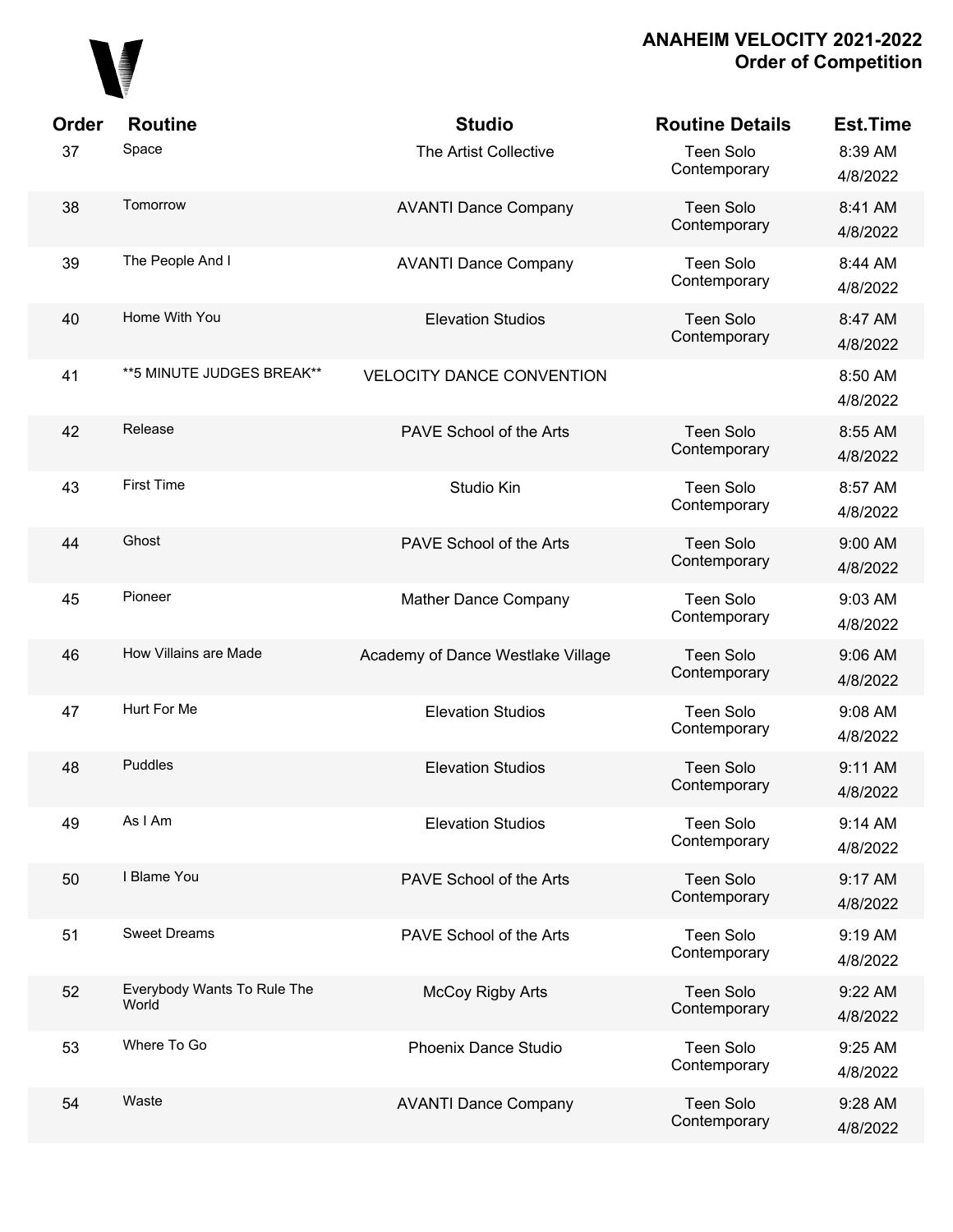

| Order | <b>Routine</b>         | <b>Studio</b>                     | <b>Routine Details</b>                | <b>Est.Time</b>      |
|-------|------------------------|-----------------------------------|---------------------------------------|----------------------|
| 55    | Lost A Friend          | <b>AVANTI Dance Company</b>       | Teen Solo<br>Contemporary             | 9:30 AM<br>4/8/2022  |
| 56    | <b>Under The Table</b> | Academy of Dance Westlake Village | <b>Teen Solo</b><br>Contemporary      | 9:33 AM<br>4/8/2022  |
| 57    | Nostalgia              | <b>AVANTI Dance Company</b>       | Teen Solo<br>Contemporary             | 9:36 AM<br>4/8/2022  |
| 58    | Lotus Born             | <b>EVOKE DANCE MOVEMENT</b>       | Intermediate Duo/Trio<br>Contemporary | 9:39 AM<br>4/8/2022  |
| 59    | Caught In A Dream      | <b>EVOKE DANCE MOVEMENT</b>       | Teen Solo<br>Contemporary             | 9:41 AM<br>4/8/2022  |
| 60    | Suddenly Still         | Academy of Dance Westlake Village | <b>Teen Solo</b><br>Contemporary      | 9:44 AM<br>4/8/2022  |
| 61    | Desperado              | Academy of Dance Westlake Village | Teen Solo<br>Contemporary             | 9:47 AM<br>4/8/2022  |
| 62    | <b>Grand Canyon</b>    | <b>EVOKE DANCE MOVEMENT</b>       | <b>Teen Solo</b><br>Contemporary      | 9:50 AM<br>4/8/2022  |
| 63    | Across The Ice         | <b>AVANTI Dance Company</b>       | Teen Solo<br>Contemporary             | 9:52 AM<br>4/8/2022  |
| 64    | Colour In Anything     | <b>EVOKE DANCE MOVEMENT</b>       | <b>Teen Solo</b><br>Contemporary      | 9:55 AM<br>4/8/2022  |
| 65    | Mad Woman              | PAVE School of the Arts           | Teen Solo<br>Contemporary             | 9:58 AM<br>4/8/2022  |
| 66    | Can You Let It Go      | PAVE School of the Arts           | <b>Teen Solo</b><br>Contemporary      | 10:01 AM<br>4/8/2022 |
| 67    | Coffee                 | <b>AVANTI Dance Company</b>       | <b>Teen Solo</b><br>Contemporary      | 10:03 AM<br>4/8/2022 |
| 68    | Everyday of Every Week | <b>EVOKE DANCE MOVEMENT</b>       | Intermediate Duo/Trio<br>Jazz         | 10:06 AM<br>4/8/2022 |
| 69    | Lonely                 | PAVE School of the Arts           | Teen Solo<br>Contemporary             | 10:09 AM<br>4/8/2022 |
| 70    | In My Head             | <b>DANCENATION</b>                | <b>Teen Solo</b><br>Contemporary      | 10:12 AM<br>4/8/2022 |
| 71    | House Pressure         | <b>EVOKE DANCE MOVEMENT</b>       | <b>Teen Solo</b><br>Jazz              | 10:14 AM<br>4/8/2022 |
| 72    | Dark Tunnels           | <b>EVOKE DANCE MOVEMENT</b>       | <b>Teen Solo</b><br>Contemporary      | 10:17 AM<br>4/8/2022 |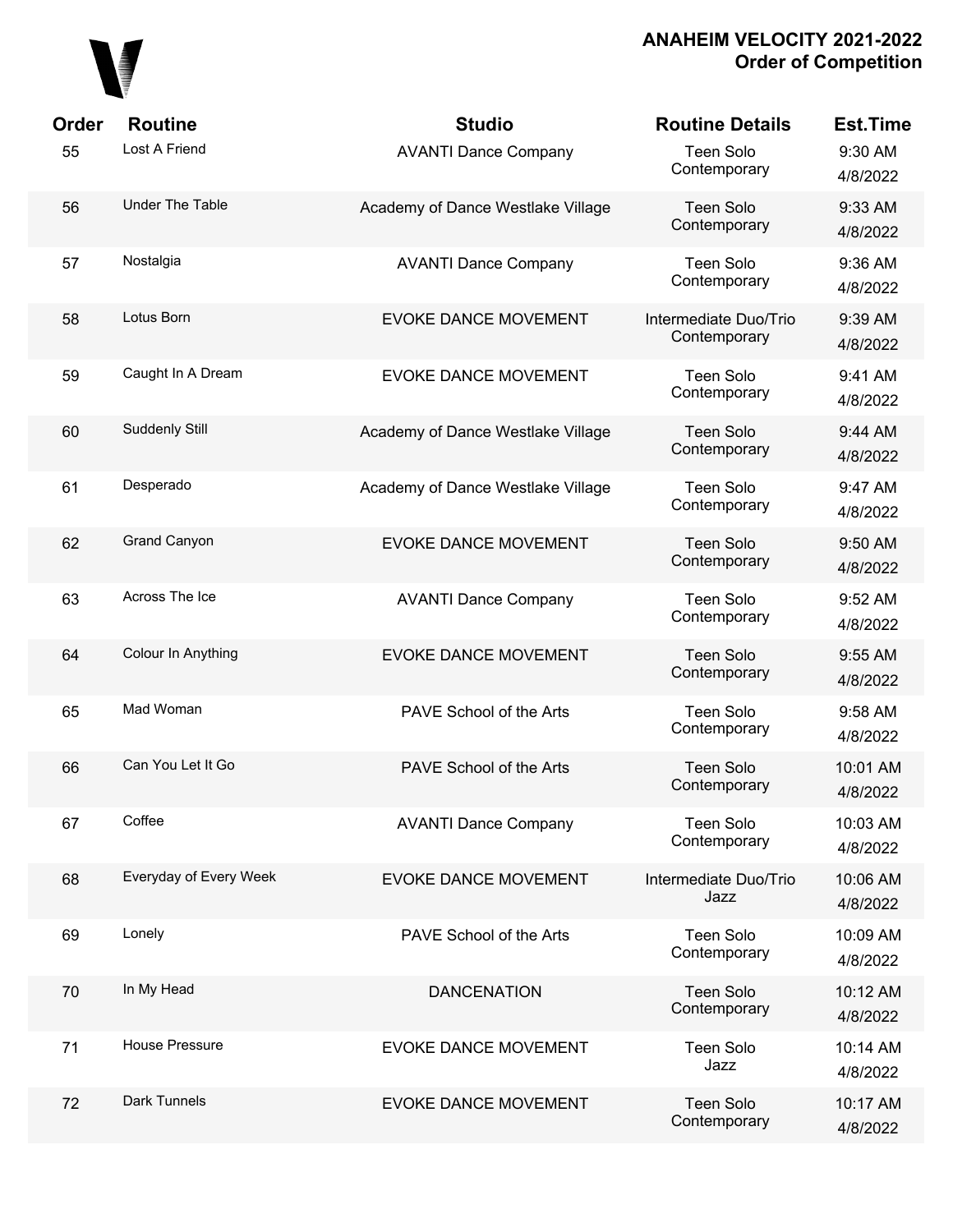

| <b>Order</b> | <b>Routine</b>             | <b>Studio</b>                    | <b>Routine Details</b>           | <b>Est.Time</b>      |
|--------------|----------------------------|----------------------------------|----------------------------------|----------------------|
| 73           | Marionette                 | Ballet Academy & Movement        | <b>Teen Solo</b><br>Contemporary | 10:20 AM<br>4/8/2022 |
| 74           | Girl on Fire               | <b>EVOKE DANCE MOVEMENT</b>      | <b>Teen Solo</b><br>Contemporary | 10:23 AM<br>4/8/2022 |
| 75           | Quiver a Little            | <b>EVOKE DANCE MOVEMENT</b>      | Teen Solo<br>Contemporary        | 10:25 AM<br>4/8/2022 |
| 76           | One Time                   | Studio Kin                       | <b>Teen Solo</b><br>Jazz         | 10:28 AM<br>4/8/2022 |
| 77           | River                      | Studio Kin                       | <b>Teen Solo</b><br>Jazz         | 10:31 AM<br>4/8/2022 |
| 78           | Let Me Move You            | The Artist Collective            | <b>Teen Solo</b><br>Jazz         | 10:34 AM<br>4/8/2022 |
| 79           | Spell On You               | <b>McCoy Rigby Arts</b>          | Teen Solo<br>Jazz                | 10:36 AM<br>4/8/2022 |
| 80           | ** 5 MINUTE JUDGES BREAK** | <b>VELOCITY DANCE CONVENTION</b> |                                  | 10:39 AM<br>4/8/2022 |
| 81           | Queen Of The Night         | <b>McCoy Rigby Arts</b>          | <b>Teen Solo</b><br>Jazz         | 10:44 AM<br>4/8/2022 |
| 82           | <b>Rich Girl</b>           | <b>DANCENATION</b>               | <b>Teen Solo</b><br>Jazz         | 10:46 AM<br>4/8/2022 |
| 83           | Heartbreaker               | Momentum Dance Company           | <b>Teen Solo</b><br>Jazz         | 10:49 AM<br>4/8/2022 |
| 84           | You Don't Want Me          | Level 8                          | <b>Teen Solo</b><br>Jazz         | 10:52 AM<br>4/8/2022 |
| 85           | Addicted To Love           | <b>AVANTI Dance Company</b>      | <b>Teen Solo</b><br>Jazz         | 10:55 AM<br>4/8/2022 |
| 86           | Fool                       | <b>AVANTI Dance Company</b>      | <b>Teen Solo</b><br>Jazz         | 10:57 AM<br>4/8/2022 |
| 87           | Agyness Deyn               | PAVE School of the Arts          | <b>Teen Solo</b><br>Jazz         | 11:00 AM<br>4/8/2022 |
| 88           | Call Me                    | <b>Releve Studios</b>            | <b>Teen Solo</b><br>Jazz         | 11:03 AM<br>4/8/2022 |
| 89           | Copycat                    | Dance Street West                | <b>Teen Solo</b><br>Jazz         | 11:06 AM<br>4/8/2022 |
| 90           | Dance This Mess Around     | <b>EVOKE DANCE MOVEMENT</b>      | <b>Teen Solo</b><br>Open         | 11:08 AM<br>4/8/2022 |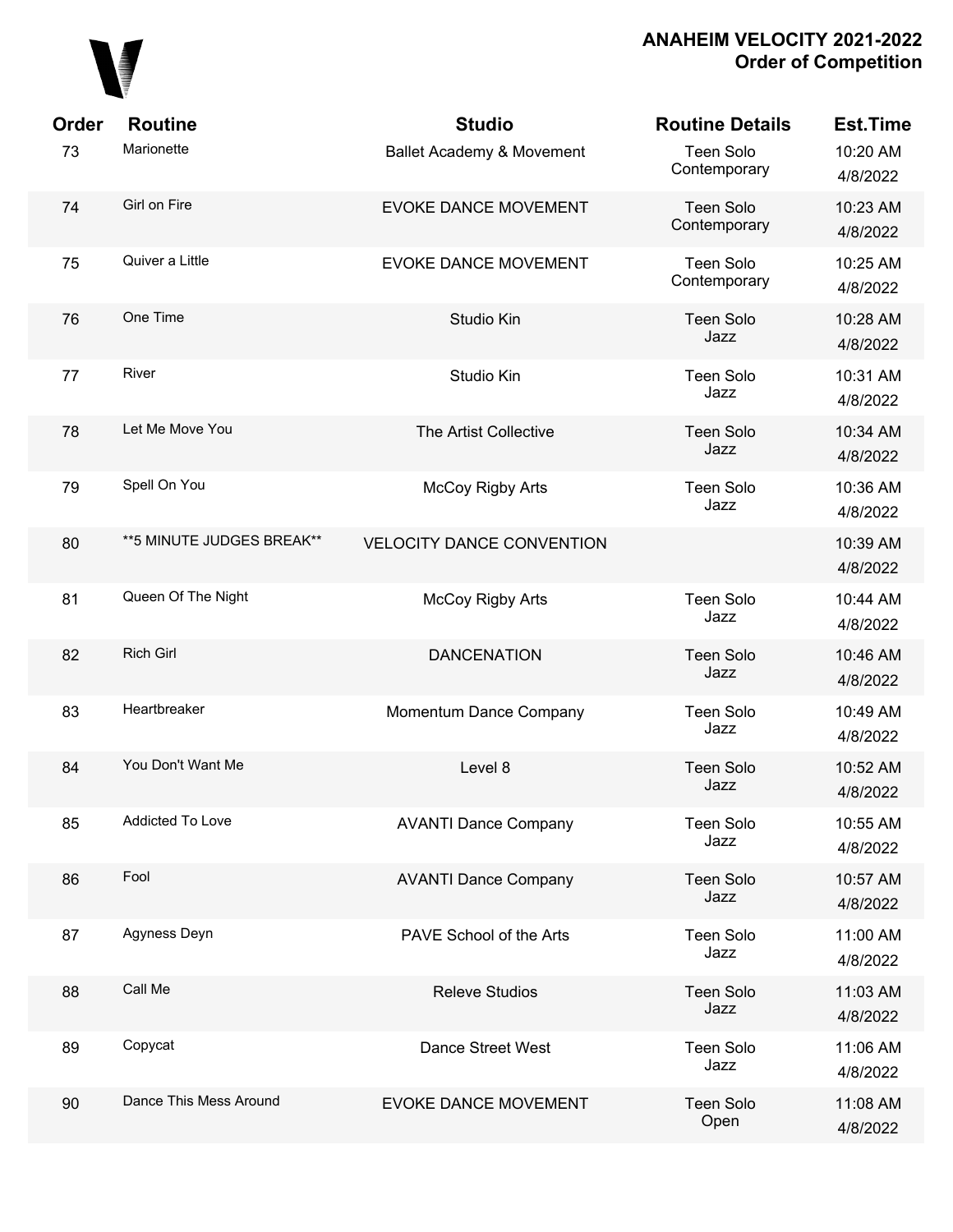

| Order | <b>Routine</b>               | <b>Studio</b>                     | <b>Routine Details</b>      | <b>Est.Time</b>      |
|-------|------------------------------|-----------------------------------|-----------------------------|----------------------|
| 91    | Cut Some Shapes              | <b>EVOKE DANCE MOVEMENT</b>       | <b>Teen Solo</b><br>Jazz    | 11:11 AM<br>4/8/2022 |
| 92    | Whine Up                     | PAVE School of the Arts           | <b>Teen Solo</b><br>Jazz    | 11:14 AM<br>4/8/2022 |
| 93    | SOS                          | <b>Elevation Studios</b>          | Teen Solo<br>Jazz           | 11:17 AM<br>4/8/2022 |
| 94    | Mercy                        | <b>Elevation Studios</b>          | <b>Teen Solo</b><br>Jazz    | 11:19 AM<br>4/8/2022 |
| 95    | Dem Beats                    | <b>DANCENATION</b>                | <b>Teen Solo</b><br>Jazz    | 11:22 AM<br>4/8/2022 |
| 96    | Malamente                    | Academy of Dance Westlake Village | <b>Teen Solo</b><br>Jazz    | 11:25 AM<br>4/8/2022 |
| 97    | No Diggity                   | Momentum Dance Company            | <b>Teen Solo</b><br>Jazz    | 11:28 AM<br>4/8/2022 |
| 98    | Tornado                      | Level 8                           | <b>Teen Solo</b><br>Jazz    | 11:30 AM<br>4/8/2022 |
| 99    | Voice In The Back Of My Head | <b>EVOKE DANCE MOVEMENT</b>       | <b>Teen Solo</b><br>Open    | 11:33 AM<br>4/8/2022 |
| 100   | Ruby Blue                    | <b>EVOKE DANCE MOVEMENT</b>       | <b>Teen Solo</b><br>Jazz    | 11:36 AM<br>4/8/2022 |
| 101   | Feedback                     | Mather Dance Company              | <b>Teen Solo</b><br>Jazz    | 11:39 AM<br>4/8/2022 |
| 102   | I Will Let You Go            | Just Dance                        | <b>Teen Solo</b><br>Lyrical | 11:41 AM<br>4/8/2022 |
| 103   | 1 plus 1                     | <b>Elevation Studios</b>          | <b>Teen Solo</b><br>Lyrical | 11:44 AM<br>4/8/2022 |
| 104   | Man's World                  | Mather Dance Company              | Teen Solo<br>Jazz           | 11:47 AM<br>4/8/2022 |
| 105   | Feel Good                    | <b>AVANTI Dance Company</b>       | <b>Teen Solo</b><br>Jazz    | 11:50 AM<br>4/8/2022 |
| 106   | Cooler Than Me               | <b>AVANTI Dance Company</b>       | <b>Teen Solo</b><br>Jazz    | 11:52 AM<br>4/8/2022 |
| 107   | Haywire                      | PAVE School of the Arts           | <b>Teen Solo</b><br>Jazz    | 11:55 AM<br>4/8/2022 |
| 108   | Vanity                       | PAVE School of the Arts           | <b>Teen Solo</b><br>Jazz    | 11:58 AM<br>4/8/2022 |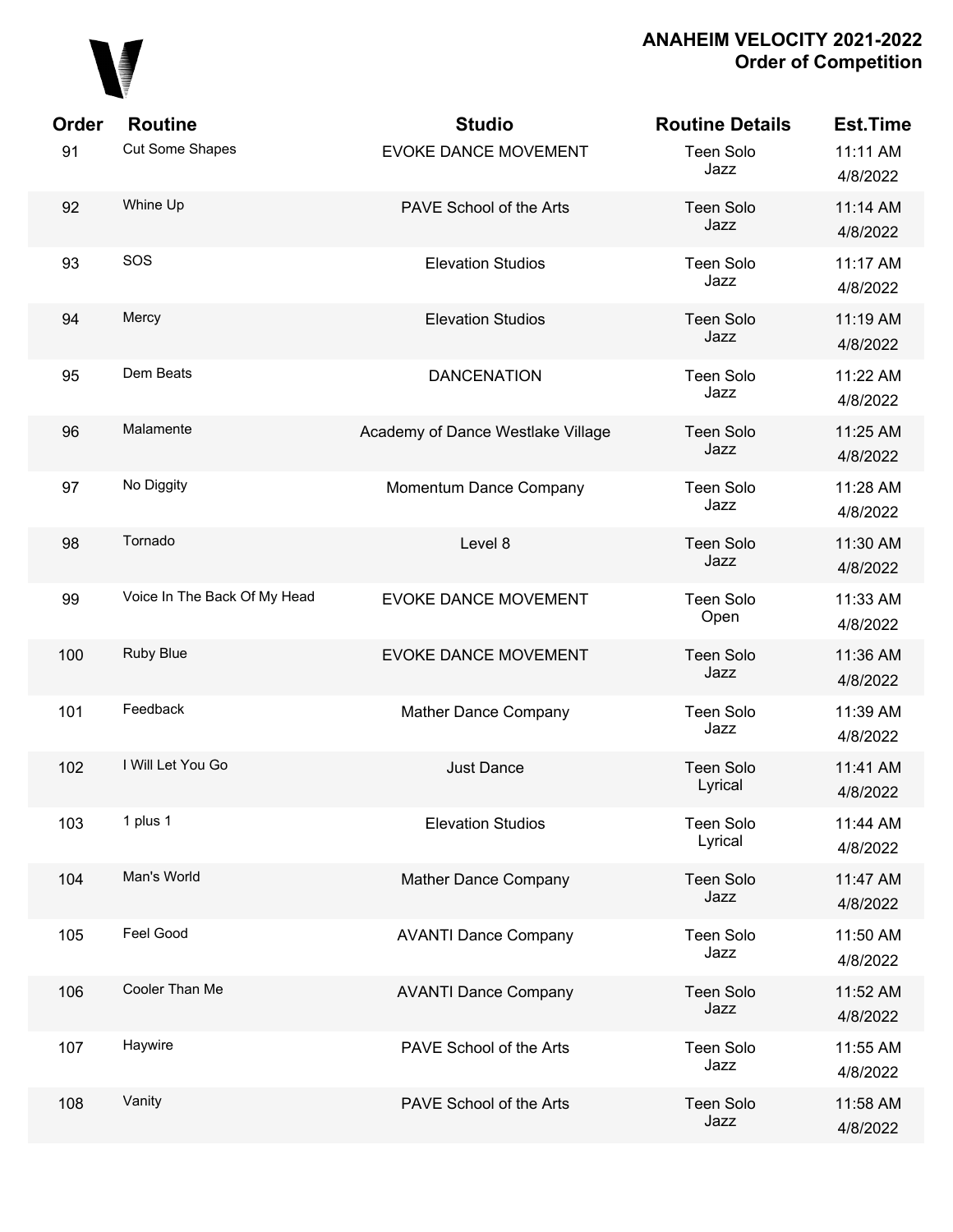

| Order | <b>Routine</b>             | <b>Studio</b>                    | <b>Routine Details</b>      | <b>Est.Time</b>      |
|-------|----------------------------|----------------------------------|-----------------------------|----------------------|
| 109   | Love Is On The Way         | PAVE School of the Arts          | <b>Teen Solo</b><br>Lyrical | 12:01 PM<br>4/8/2022 |
| 110   | 1000 Doves                 | PAVE School of the Arts          | Teen Solo<br>Lyrical        | 12:03 PM<br>4/8/2022 |
| 111   | Run                        | Level 8                          | Teen Solo<br>Lyrical        | 12:06 PM<br>4/8/2022 |
| 112   | Is That Alright            | Hart Academy of Dance            | Teen Solo<br>Lyrical        | 12:09 PM<br>4/8/2022 |
| 113   | Landfill                   | Mather Dance Company             | Teen Solo<br>Lyrical        | 12:12 PM<br>4/8/2022 |
| 114   | <b>Million Reasons</b>     | PAVE School of the Arts          | Teen Solo<br>Lyrical        | 12:14 PM<br>4/8/2022 |
| 115   | Remember The Bad           | Mather Dance Company             | Teen Solo<br>Lyrical        | 12:17 PM<br>4/8/2022 |
| 116   | Turn Your Face             | PAVE School of the Arts          | <b>Teen Solo</b><br>Lyrical | 12:20 PM<br>4/8/2022 |
| 117   | All By Myself              | PAVE School of the Arts          | <b>Teen Solo</b><br>Lyrical | 12:23 PM<br>4/8/2022 |
| 118   | Already Gone               | Mather Dance Company             | <b>Teen Solo</b><br>Lyrical | 12:25 PM<br>4/8/2022 |
| 119   | Easy On Me                 | Mather Dance Company             | Teen Solo<br>Lyrical        | 12:28 PM<br>4/8/2022 |
| 120   | ** 5 MINUTE JUDGES BREAK** | <b>VELOCITY DANCE CONVENTION</b> |                             | 12:31 PM<br>4/8/2022 |
| 121   | Can't Help Falling In Love | <b>McCoy Rigby Arts</b>          | Teen Solo<br>Lyrical        | 12:36 PM<br>4/8/2022 |
| 122   | People Help                | Dance Street West                | <b>Teen Solo</b><br>Lyrical | 12:38 PM<br>4/8/2022 |
| 123   | Tiene Tumbao               | Studio Kin                       | Teen Solo<br>Tap            | 12:41 PM<br>4/8/2022 |
| 124   | Here Comes The Sun         | McCoy Rigby Arts                 | <b>Teen Solo</b><br>Tap     | 12:44 PM<br>4/8/2022 |
| 125   | Pressure                   | <b>McCoy Rigby Arts</b>          | <b>Teen Solo</b><br>Jazz    | 12:47 PM<br>4/8/2022 |
| 126   | Doo Wop                    | Hart Academy of Dance            | <b>Teen Solo</b><br>Tap     | 12:49 PM<br>4/8/2022 |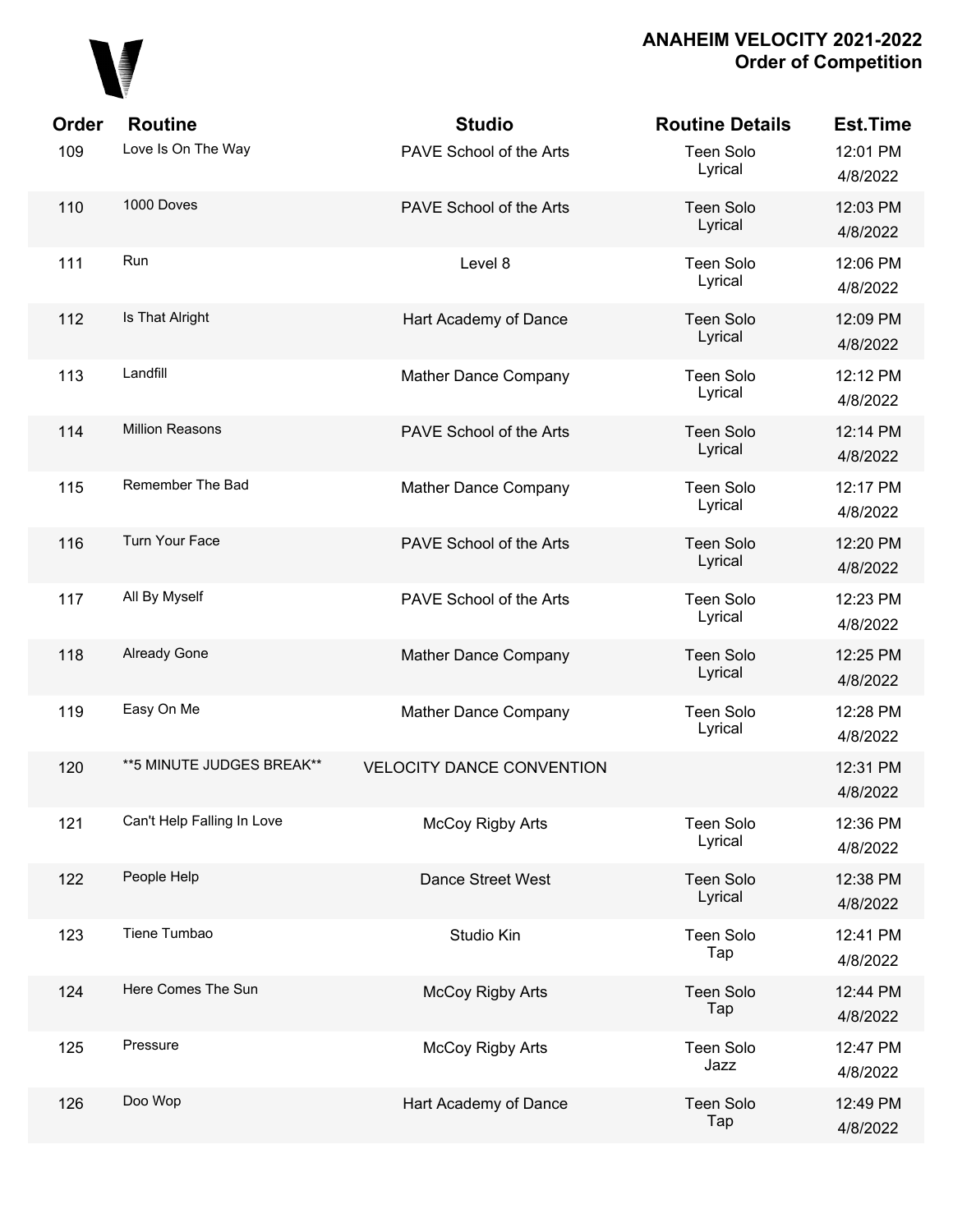

| Order | <b>Routine</b>           | <b>Studio</b>               | <b>Routine Details</b>           | <b>Est.Time</b>      |
|-------|--------------------------|-----------------------------|----------------------------------|----------------------|
| 127   | Ain't Got Far to Go      | <b>Elevation Studios</b>    | <b>Teen Solo</b><br>Tap          | 12:52 PM<br>4/8/2022 |
| 128   | Will I Make It Out Alive | <b>Dance Street West</b>    | <b>Teen Solo</b><br>Open         | 12:55 PM<br>4/8/2022 |
| 129   | Who is Watching          | <b>AVANTI Dance Company</b> | <b>Teen Solo</b><br>Open         | 12:58 PM<br>4/8/2022 |
| 130   | Got To Give It Up        | <b>AVANTI Dance Company</b> | <b>Teen Solo</b><br>Tap          | 1:00 PM<br>4/8/2022  |
| 131   | Grimey                   | Level 8                     | <b>Teen Solo</b><br>Open         | 1:03 PM<br>4/8/2022  |
| 132   | Hope                     | <b>Elevation Studios</b>    | <b>Teen Solo</b><br>Open         | 1:06 PM<br>4/8/2022  |
| 133   | <b>Radical Self</b>      | PAVE School of the Arts     | <b>Teen Solo</b><br>Open         | 1:09 PM<br>4/8/2022  |
| 134   | <b>Bills Bills Bills</b> | PAVE School of the Arts     | <b>Teen Solo</b><br>Open         | 1:11 PM<br>4/8/2022  |
| 135   | Passage                  | PAVE School of the Arts     | <b>Teen Solo</b><br>Open         | 1:14 PM<br>4/8/2022  |
| 136   | My Mind                  | The Artist Collective       | <b>Teen Solo</b><br>Open         | 1:17 PM<br>4/8/2022  |
| 137   | New Dorp New York        | PAVE School of the Arts     | <b>Teen Solo</b><br>Open         | 1:20 PM<br>4/8/2022  |
| 138   | Heavy In Your Arms       | PAVE School of the Arts     | <b>Teen Solo</b><br>Open         | 1:22 PM<br>4/8/2022  |
| 139   | Snowing                  | <b>OCPAA</b>                | <b>Teen Solo</b><br>Contemporary | 1:25 PM<br>4/8/2022  |
| 140   | Refuse                   | <b>OCPAA</b>                | <b>Teen Solo</b><br>Contemporary | 1:28 PM<br>4/8/2022  |
| 141   | Candlelight              | PAVE School of the Arts     | <b>Teen Solo</b><br>Open         | 1:31 PM<br>4/8/2022  |
| 142   | Bicycle                  | <b>EVOKE DANCE MOVEMENT</b> | <b>Teen Solo</b><br>Open         | 1:33 PM<br>4/8/2022  |
| 143   | I Don't Know             | <b>EVOKE DANCE MOVEMENT</b> | <b>Teen Solo</b><br>Open         | 1:36 PM<br>4/8/2022  |
| 144   | Bohemian Rhapsody        | <b>OCPAA</b>                | <b>Teen Solo</b><br>Open         | 1:39 PM<br>4/8/2022  |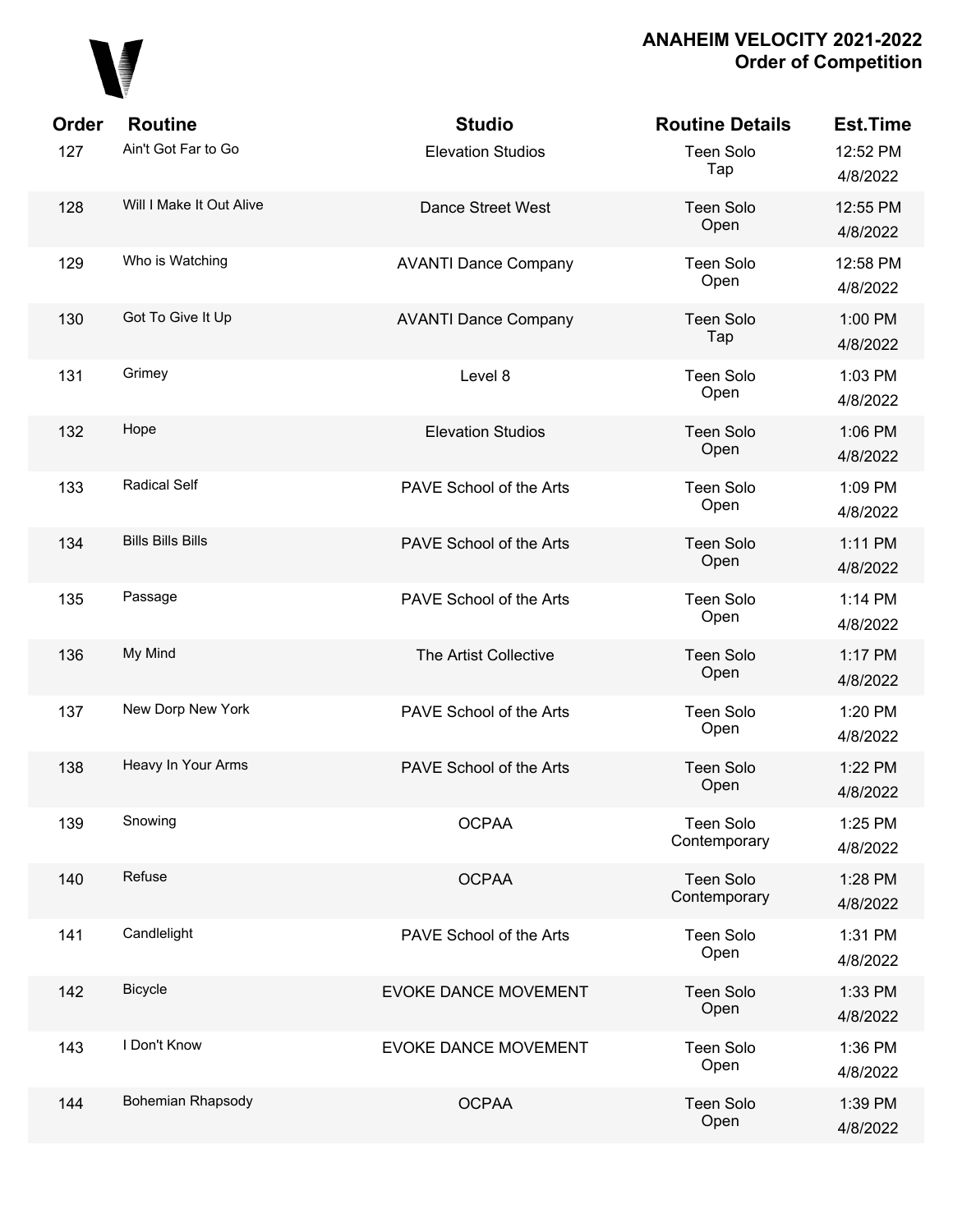

| Order | <b>Routine</b>           | <b>Studio</b>                     | <b>Routine Details</b>                  | <b>Est.Time</b>     |
|-------|--------------------------|-----------------------------------|-----------------------------------------|---------------------|
| 145   | Stupid With Love         | <b>Releve Studios</b>             | Teen Solo<br><b>Musical Theater</b>     | 1:42 PM<br>4/8/2022 |
| 146   | Around the Way           | Studio Kin                        | <b>Teen Solo</b><br>Hip-Hop             | 1:44 PM<br>4/8/2022 |
| 147   | The Way You Make Me Feel | Studio Kin                        | <b>Teen Solo</b><br>Hip-Hop             | 1:47 PM<br>4/8/2022 |
| 148   | My Strongest Suit        | <b>AVANTI Dance Company</b>       | Teen Solo<br><b>Musical Theater</b>     | 1:50 PM<br>4/8/2022 |
| 149   | Take Me Or Leave Me      | McCoy Rigby Arts                  | Teen Solo<br><b>Musical Theater</b>     | 1:53 PM<br>4/8/2022 |
| 150   | Blackjack                | <b>AVANTI Dance Company</b>       | <b>Teen Solo</b><br>Hip-Hop             | 1:55 PM<br>4/8/2022 |
| 151   | One and Only             | <b>Releve Studios</b>             | <b>Teen Solo</b><br>Hip-Hop             | 1:58 PM<br>4/8/2022 |
| 152   | Me Myself and I          | Academy of Dance Westlake Village | <b>Teen Solo</b><br>Hip-Hop             | 2:01 PM<br>4/8/2022 |
| 153   | ** AWARDS IN MAIN ROOM** | <b>VELOCITY DANCE CONVENTION</b>  |                                         | 2:25 PM<br>4/8/2022 |
| 154   | Rescue You               | Momentum Dance Company            | Senior Duo/Trio<br>Contemporary         | 3:10 PM<br>4/8/2022 |
| 155   | Fallingwater             | Academy of Dance Westlake Village | Senior Duo/Trio<br>Contemporary         | 3:12 PM<br>4/8/2022 |
| 156   | <b>Red Football</b>      | <b>AVANTI Dance Company</b>       | <b>Teen Small Group</b><br>Contemporary | 3:15 PM<br>4/8/2022 |
| 157   | One Of Those Days        | Performing Arts Empire            | Senior Duo/Trio<br>Lyrical              | 3:18 PM<br>4/8/2022 |
| 158   | <b>Beautiful Thing</b>   | <b>Releve Studios</b>             | Senior Duo/Trio<br>Open                 | 3:21 PM<br>4/8/2022 |
| 159   | Bounce                   | <b>Elevation Studios</b>          | Senior Duo/Trio<br>Hip-Hop              | 3:24 PM<br>4/8/2022 |
| 160   | Next To You              | <b>McCoy Rigby Arts</b>           | <b>Teen Small Group</b><br>Contemporary | 3:26 PM<br>4/8/2022 |
| 161   | <b>Night Clubbing</b>    | PAVE School of the Arts           | <b>Teen Small Group</b><br>Contemporary | 3:29 PM<br>4/8/2022 |
| 162   | These Days               | <b>AVANTI Dance Company</b>       | <b>Teen Small Group</b><br>Contemporary | 3:32 PM<br>4/8/2022 |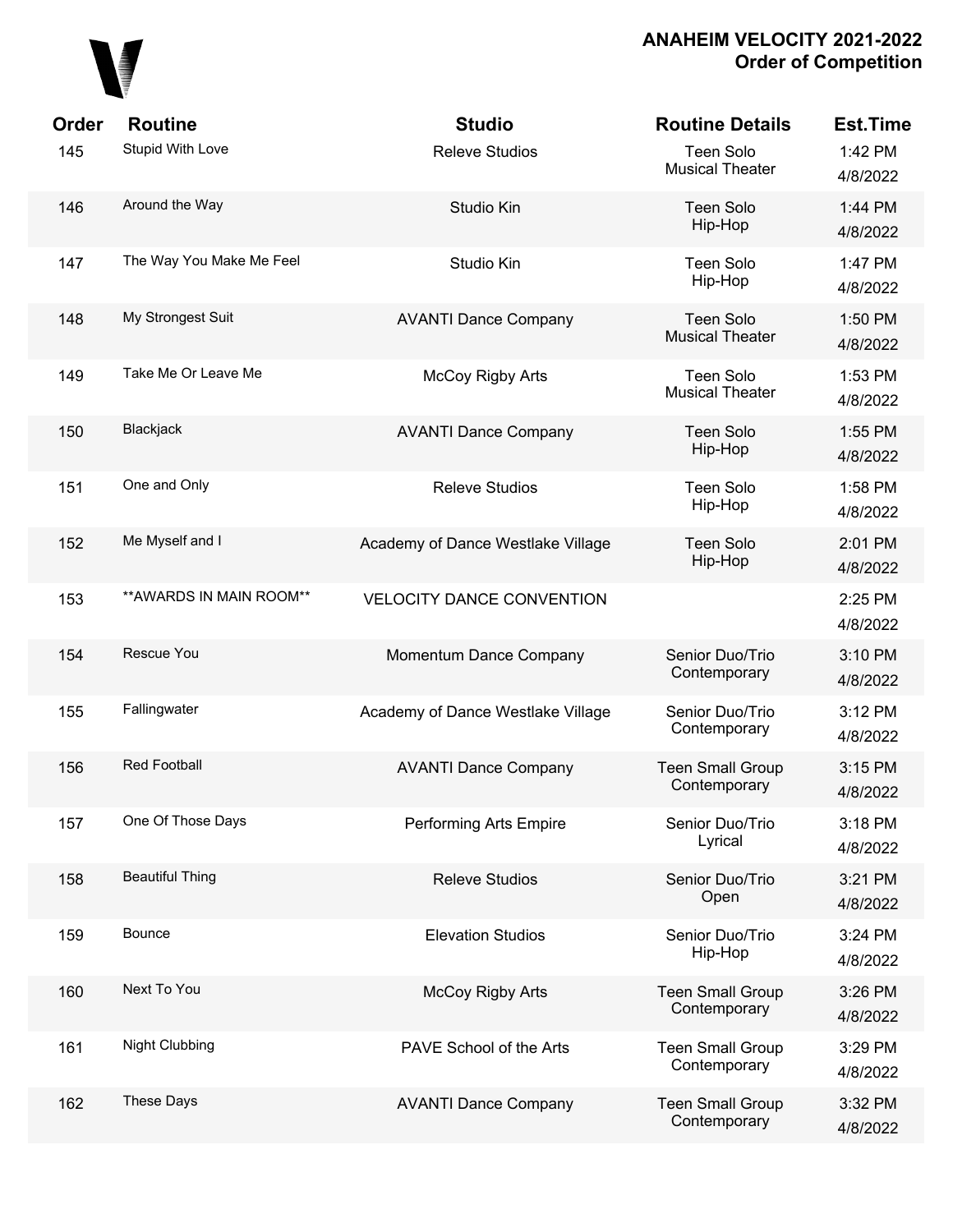

| Order | <b>Routine</b>      | <b>Studio</b>                     | <b>Routine Details</b>                            | <b>Est.Time</b>     |
|-------|---------------------|-----------------------------------|---------------------------------------------------|---------------------|
| 163   | Do it for You       | <b>Elevation Studios</b>          | <b>Teen Small Group</b><br>Contemporary           | 3:35 PM<br>4/8/2022 |
| 164   | Poker Face          | PAVE School of the Arts           | <b>Teen Small Group</b><br>Contemporary           | 3:38 PM<br>4/8/2022 |
| 165   | Escape              | <b>EVOKE DANCE MOVEMENT</b>       | <b>Teen Small Group</b><br>Tap                    | 3:41 PM<br>4/8/2022 |
| 166   | Sunshine            | <b>Releve Studios</b>             | <b>Teen Small Group</b><br>Jazz                   | 3:44 PM<br>4/8/2022 |
| 167   | <b>Take It Back</b> | <b>Elevation Studios</b>          | <b>Teen Small Group</b><br>Contemporary           | 3:47 PM<br>4/8/2022 |
| 168   | Eyes Open           | PAVE School of the Arts           | <b>Teen Small Group</b><br>Contemporary           | 3:50 PM<br>4/8/2022 |
| 169   | Pagan Poetry        | Academy of Dance Westlake Village | <b>Teen Small Group</b><br>Contemporary           | 3:53 PM<br>4/8/2022 |
| 170   | Me And You          | PAVE School of the Arts           | <b>Teen Small Group</b><br>Contemporary           | 3:56 PM<br>4/8/2022 |
| 171   | The Mask            | Academy of Dance Westlake Village | <b>Teen Small Group</b><br>Contemporary           | 3:59 PM<br>4/8/2022 |
| 172   | Mountains           | <b>Releve Studios</b>             | <b>Teen Small Group</b><br>Contemporary           | 4:02 PM<br>4/8/2022 |
| 173   | <b>Byegone</b>      | <b>Evolution Dance Center</b>     | <b>Teen Small Group</b><br>Contemporary           | 4:05 PM<br>4/8/2022 |
| 174   | Silhouette          | PAVE School of the Arts           | <b>Teen Small Group</b><br>Contemporary           | 4:08 PM<br>4/8/2022 |
| 175   | I'm Moving Forward  | Phoenix Dance Studio              | <b>Teen Small Group</b><br>Contemporary           | 4:11 PM<br>4/8/2022 |
| 176   | America             | <b>Releve Studios</b>             | <b>Teen Small Group</b><br><b>Musical Theater</b> | 4:14 PM<br>4/8/2022 |
| 177   | All For The Best    | In The Spotlight                  | <b>Teen Small Group</b><br>Contemporary           | 4:17 PM<br>4/8/2022 |
| 178   | Summer              | The Artist Collective             | <b>Teen Small Group</b><br>Contemporary           | 4:20 PM<br>4/8/2022 |
| 179   | <b>Burlesque</b>    | <b>Elevation Studios</b>          | <b>Teen Small Group</b><br>Tap                    | 4:23 PM<br>4/8/2022 |
| 180   | Sick                | <b>DANCENATION</b>                | <b>Teen Small Group</b><br>Contemporary           | 4:26 PM<br>4/8/2022 |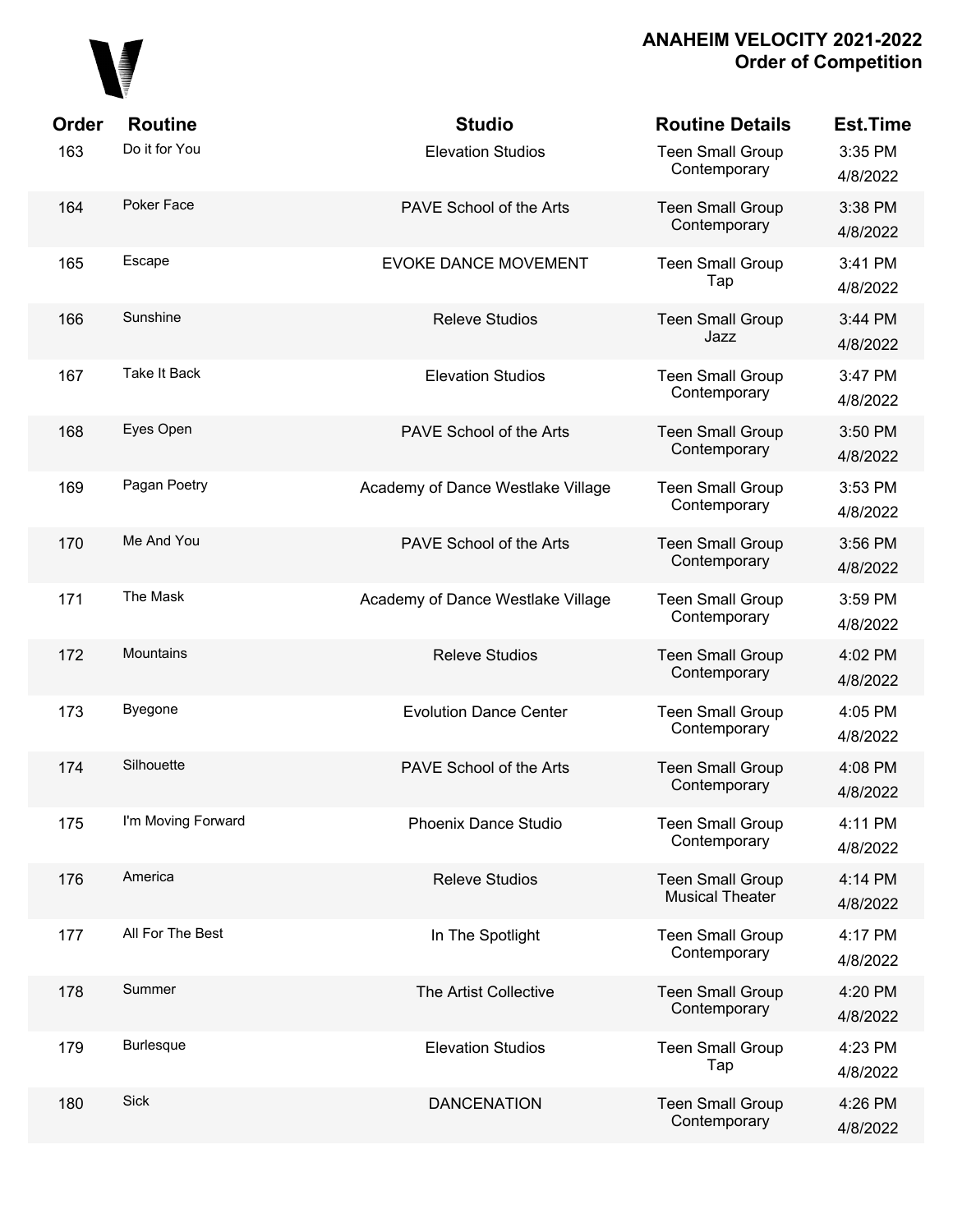

| Order | <b>Routine</b>             | <b>Studio</b>                     | <b>Routine Details</b>                  | <b>Est.Time</b>     |
|-------|----------------------------|-----------------------------------|-----------------------------------------|---------------------|
| 181   | Rhinestone Eyes            | Studio Kin                        | <b>Teen Small Group</b><br>Contemporary | 4:29 PM<br>4/8/2022 |
| 182   | Fashionista                | <b>McCoy Rigby Arts</b>           | <b>Teen Small Group</b><br>Jazz         | 4:32 PM<br>4/8/2022 |
| 183   | I'm Down                   | PAVE School of the Arts           | <b>Teen Small Group</b><br>Jazz         | 4:35 PM<br>4/8/2022 |
| 184   | Oh Yeah                    | <b>DANCENATION</b>                | <b>Teen Small Group</b><br>Jazz         | 4:38 PM<br>4/8/2022 |
| 185   | Seven Nation Army          | Level 8                           | <b>Teen Small Group</b><br>Jazz         | 4:41 PM<br>4/8/2022 |
| 186   | Case of the Ex             | <b>Elevation Studios</b>          | <b>Teen Small Group</b><br>Jazz         | 4:44 PM<br>4/8/2022 |
| 187   | Strut                      | Academy of Dance Westlake Village | <b>Teen Small Group</b><br>Jazz         | 4:47 PM<br>4/8/2022 |
| 188   | Crazy In Love              | PAVE School of the Arts           | <b>Teen Small Group</b><br>Jazz         | 4:50 PM<br>4/8/2022 |
| 189   | La La La                   | Studio Kin                        | <b>Teen Small Group</b><br>Jazz         | 4:53 PM<br>4/8/2022 |
| 190   | <b>Took The Night</b>      | Momentum Dance Company            | <b>Teen Small Group</b><br>Jazz         | 4:56 PM<br>4/8/2022 |
| 191   | If I Believe You           | <b>AVANTI Dance Company</b>       | <b>Teen Small Group</b><br>Contemporary | 4:59 PM<br>4/8/2022 |
| 192   | Feel It Still              | Just Dance                        | <b>Teen Small Group</b><br>Jazz         | 5:02 PM<br>4/8/2022 |
| 193   | ** 5 MINUTE JUDGES BREAK** | <b>VELOCITY DANCE CONVENTION</b>  |                                         | 5:05 PM<br>4/8/2022 |
| 194   | <b>Bills</b>               | <b>Elevation Studios</b>          | <b>Teen Small Group</b><br>Jazz         | 5:10 PM<br>4/8/2022 |
| 195   | <b>VKTM</b>                | Academy of Dance Westlake Village | <b>Teen Small Group</b><br>Jazz         | 5:13 PM<br>4/8/2022 |
| 196   | The Chain                  | <b>AVANTI Dance Company</b>       | <b>Teen Small Group</b><br>Jazz         | 5:16 PM<br>4/8/2022 |
| 197   | AM To PM                   | PAVE School of the Arts           | <b>Teen Small Group</b><br>Jazz         | 5:19 PM<br>4/8/2022 |
| 198   | Chaos Comes                | Dance Street West                 | <b>Teen Small Group</b><br>Contemporary | 5:22 PM<br>4/8/2022 |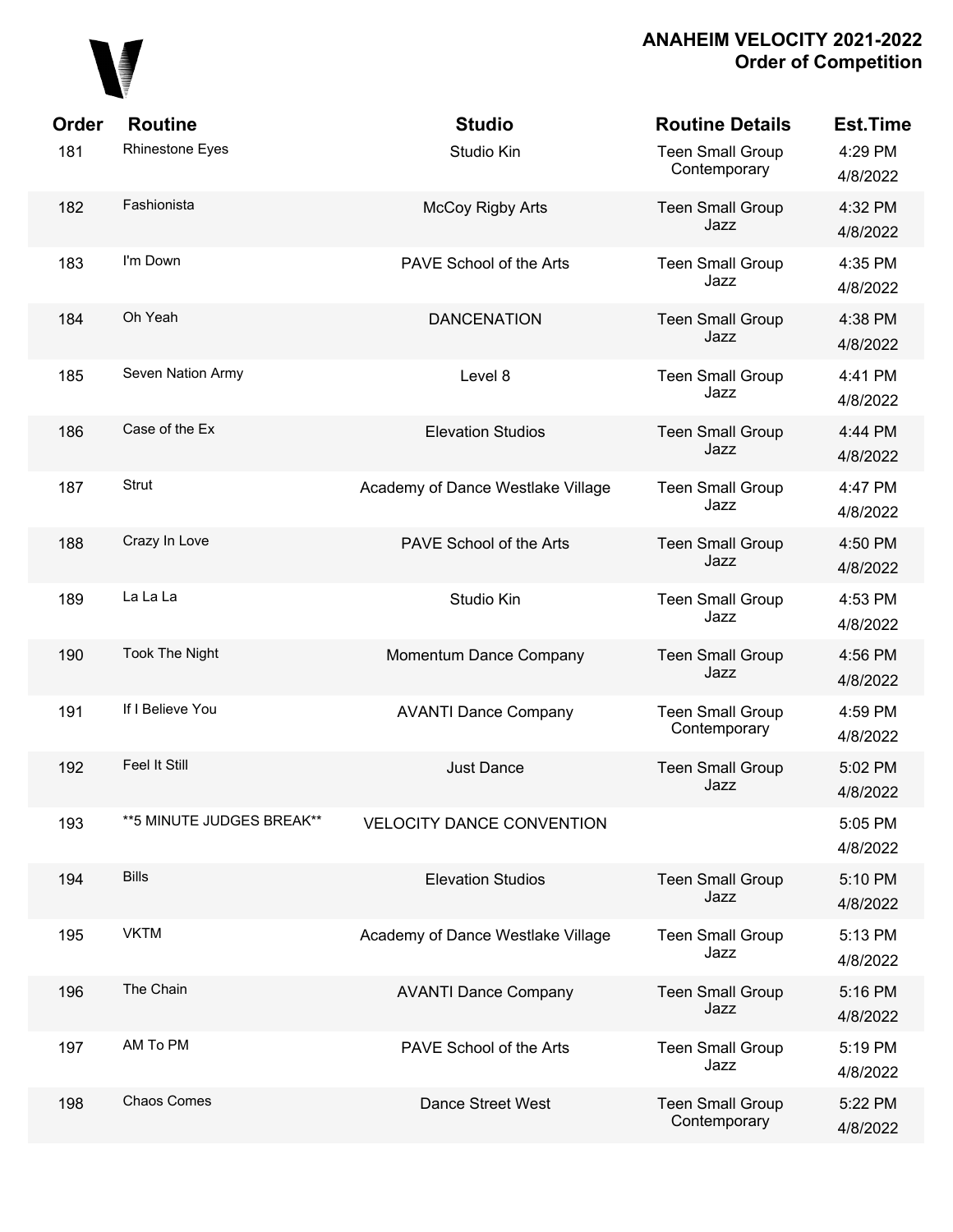# 

| Order | <b>Routine</b>                | <b>Studio</b>                     | <b>Routine Details</b>                  | Est.Time            |
|-------|-------------------------------|-----------------------------------|-----------------------------------------|---------------------|
| 199   | Hold On To Me                 | PAVE School of the Arts           | <b>Teen Small Group</b><br>Lyrical      | 5:25 PM<br>4/8/2022 |
| 200   | **SCRATCH**                   | <b>VELOCITY DANCE CONVENTION</b>  |                                         |                     |
| 201   | When The Light Hits The Water | Academy of Dance Westlake Village | <b>Teen Small Group</b><br>Lyrical      | 5:31 PM<br>4/8/2022 |
| 202   | I Won't Complain              | Academy of Dance Westlake Village | <b>Teen Small Group</b><br>Lyrical      | 5:34 PM<br>4/8/2022 |
| 203   | <b>First Love</b>             | <b>Elevation Studios</b>          | <b>Teen Small Group</b><br>Lyrical      | 5:37 PM<br>4/8/2022 |
| 204   | Who You Are                   | Performing Arts Empire            | <b>Teen Small Group</b><br>Lyrical      | 5:40 PM<br>4/8/2022 |
| 205   | <b>Sweet Dreams</b>           | <b>Elevation Studios</b>          | <b>Teen Small Group</b><br>Lyrical      | 5:43 PM<br>4/8/2022 |
| 206   | I Have Nothing                | PAVE School of the Arts           | <b>Teen Small Group</b><br>Lyrical      | 5:46 PM<br>4/8/2022 |
| 207   | <b>Blower's Daughter</b>      | Mather Dance Company              | <b>Teen Small Group</b><br>Lyrical      | 5:49 PM<br>4/8/2022 |
| 208   | Time After Time               | <b>Dance Street West</b>          | <b>Teen Small Group</b><br>Lyrical      | 5:52 PM<br>4/8/2022 |
| 209   | Wild                          | Academy of Dance Westlake Village | <b>Teen Small Group</b><br>Open         | 5:55 PM<br>4/8/2022 |
| 210   | <b>String Thunder</b>         | <b>Elevation Studios</b>          | <b>Teen Small Group</b><br>Tap          | 5:58 PM<br>4/8/2022 |
| 211   | Stop The Rock                 | Performing Arts Empire            | <b>Teen Small Group</b><br>Tap          | 6:01 PM<br>4/8/2022 |
| 212   | The Ride                      | EVOKE DANCE MOVEMENT              | <b>Teen Small Group</b><br>Contemporary | 6:04 PM<br>4/8/2022 |
| 213   | <b>Cold Hearted Snake</b>     | <b>Evolution Dance Center</b>     | <b>Teen Small Group</b><br>Tap          | 6:07 PM<br>4/8/2022 |
| 214   | Catch The Rhythm              | <b>Elevation Studios</b>          | <b>Teen Small Group</b><br>Tap          | 6:10 PM<br>4/8/2022 |
| 215   | The Way You Move              | Momentum Dance Company            | <b>Teen Small Group</b><br>Tap          | 6:13 PM<br>4/8/2022 |
| 216   | Roughing It                   | <b>Elevation Studios</b>          | <b>Teen Small Group</b><br>Open         | 6:16 PM<br>4/8/2022 |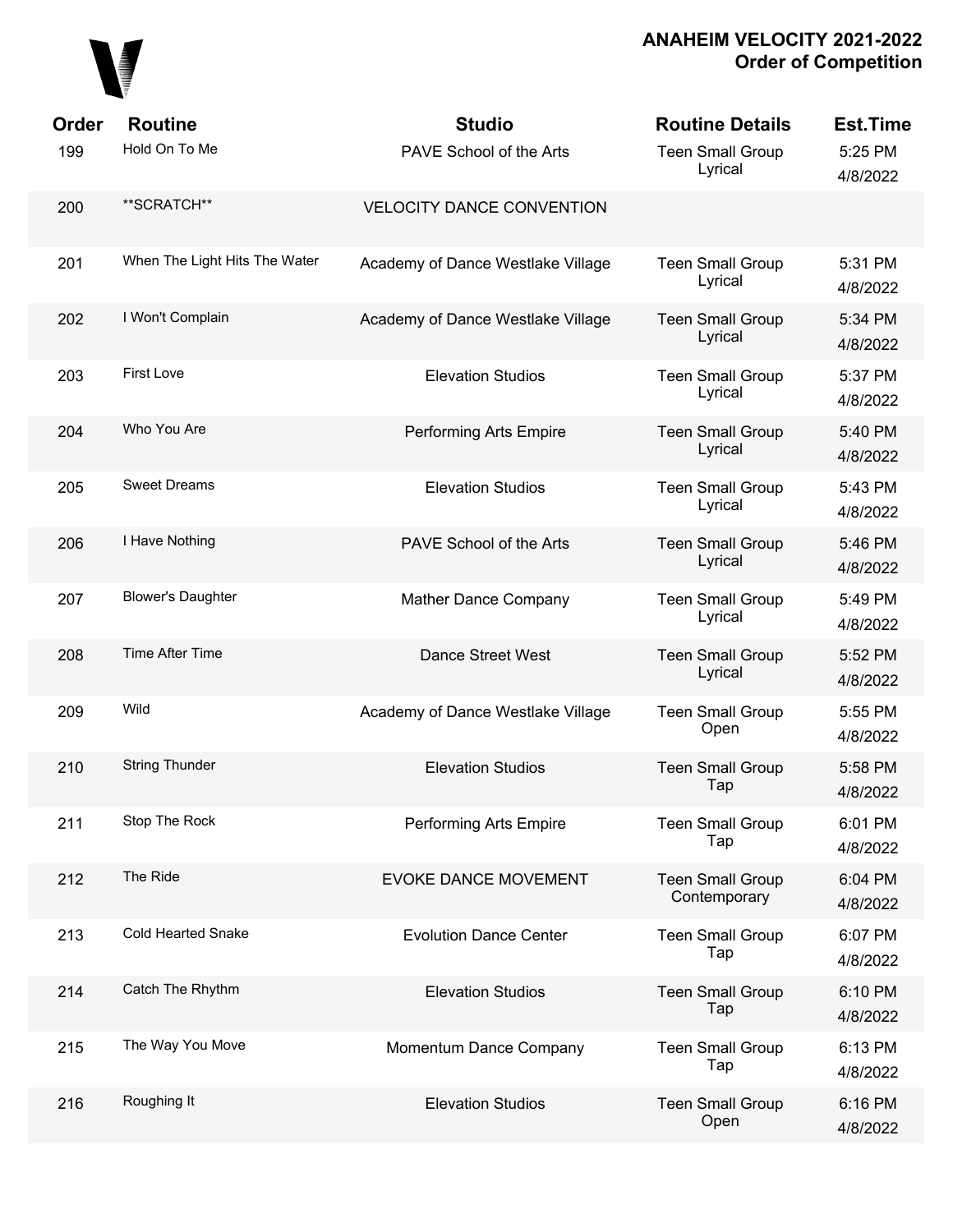

| Order | <b>Routine</b>      | <b>Studio</b>                     | <b>Routine Details</b>                            | <b>Est.Time</b>     |
|-------|---------------------|-----------------------------------|---------------------------------------------------|---------------------|
| 217   | Power               | PAVE School of the Arts           | <b>Teen Small Group</b><br>Open                   | 6:19 PM<br>4/8/2022 |
| 218   | Size                | PAVE School of the Arts           | <b>Teen Small Group</b><br>Open                   | 6:22 PM<br>4/8/2022 |
| 219   | The World We Made   | Performing Arts Empire            | <b>Teen Small Group</b><br>Open                   | 6:25 PM<br>4/8/2022 |
| 220   | I Wanna Love You    | <b>Elevation Studios</b>          | <b>Teen Small Group</b><br>Open                   | 6:28 PM<br>4/8/2022 |
| 221   | **PROP**            | <b>VELOCITY DANCE CONVENTION</b>  |                                                   | 6:31 PM<br>4/8/2022 |
| 222   | <b>Sweet Dreams</b> | Momentum Dance Company            | <b>Teen Small Group</b><br>Open                   | 6:34 PM<br>4/8/2022 |
| 223   | **PROP**            | <b>VELOCITY DANCE CONVENTION</b>  |                                                   | 6:37 PM<br>4/8/2022 |
| 224   | Somebody Told Me    | PAVE School of the Arts           | <b>Teen Small Group</b><br>Open                   | 6:39 PM<br>4/8/2022 |
| 225   | Beetlejuice         | Academy of Dance Westlake Village | <b>Teen Small Group</b><br><b>Musical Theater</b> | 6:42 PM<br>4/8/2022 |
| 226   | Story Of My Life    | Academy of Dance Westlake Village | <b>Teen Small Group</b><br><b>Musical Theater</b> | 6:45 PM<br>4/8/2022 |
| 227   | Coming In Hot       | <b>Evolution Dance Center</b>     | <b>Teen Small Group</b><br>Hip-Hop                | 6:48 PM<br>4/8/2022 |
| 228   | Live And Let Die    | PAVE School of the Arts           | <b>Teen Small Group</b><br>Open                   | 6:51 PM<br>4/8/2022 |
| 229   | Life On Mars        | PAVE School of the Arts           | <b>Teen Small Group</b><br>Open                   | 6:54 PM<br>4/8/2022 |
| 230   | Crazy               | Momentum Dance Company            | <b>Teen Small Group</b><br>Hip-Hop                | 6:57 PM<br>4/8/2022 |
| 231   | Wicked              | Studio Kin                        | <b>Teen Small Group</b><br>Hip-Hop                | 7:00 PM<br>4/8/2022 |
| 232   | Only That Real      | <b>Elevation Studios</b>          | <b>Teen Small Group</b><br>Hip-Hop                | 7:03 PM<br>4/8/2022 |
| 233   | Notorious           | <b>Elevation Studios</b>          | <b>Teen Small Group</b><br>Hip-Hop                | 7:06 PM<br>4/8/2022 |
| 234   | Mosby               | <b>Releve Studios</b>             | <b>Teen Small Group</b><br>Hip-Hop                | 7:09 PM<br>4/8/2022 |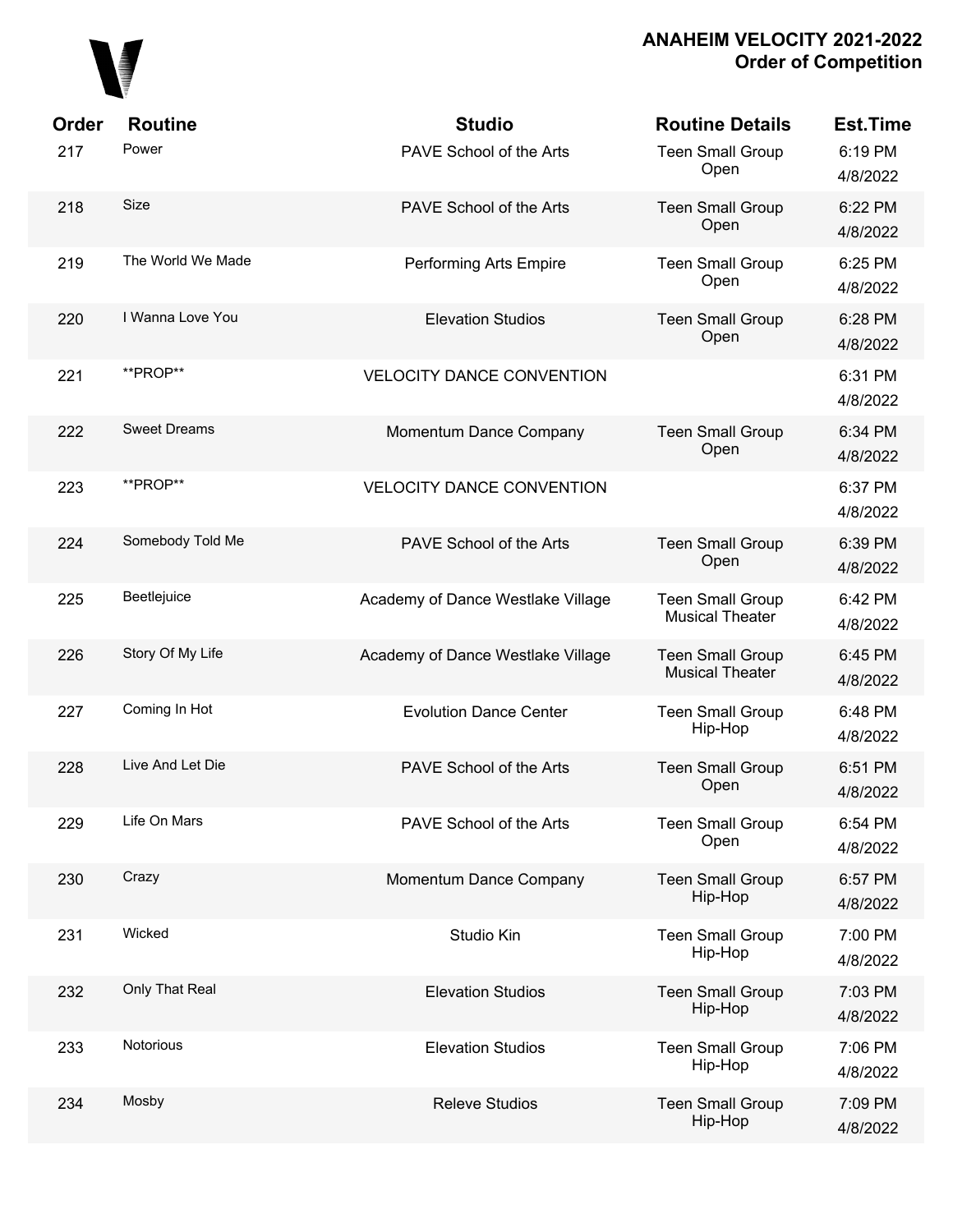

| Order | <b>Routine</b>           | <b>Studio</b>                     | <b>Routine Details</b>                            | <b>Est.Time</b>     |
|-------|--------------------------|-----------------------------------|---------------------------------------------------|---------------------|
| 235   | Me And The Sky           | PAVE School of the Arts           | <b>Teen Small Group</b><br><b>Musical Theater</b> | 7:12 PM<br>4/8/2022 |
| 236   | London Bridge            | <b>OCPAA</b>                      | <b>Teen Small Group</b><br>Jazz                   | 7:15 PM<br>4/8/2022 |
| 237   | Rebels                   | Academy of Dance Westlake Village | <b>Teen Small Group</b><br>Hip-Hop                | 7:18 PM<br>4/8/2022 |
| 238   | Drop                     | Level 8                           | <b>Teen Small Group</b><br>Hip-Hop                | 7:21 PM<br>4/8/2022 |
| 239   | **SCRATCH**              | <b>VELOCITY DANCE CONVENTION</b>  |                                                   |                     |
| 240   | ** AWARDS IN MAIN ROOM** | <b>VELOCITY DANCE CONVENTION</b>  |                                                   | 7:45 PM<br>4/8/2022 |
| 241   | Love Lockdown            | <b>AVANTI Dance Company</b>       | Teen Duo/Trio<br>Contemporary                     | 8:35 PM<br>4/8/2022 |
| 242   | **PROP**                 | <b>VELOCITY DANCE CONVENTION</b>  |                                                   | 8:37 PM<br>4/8/2022 |
| 243   | Medicine                 | <b>Elevation Studios</b>          | Teen Duo/Trio<br>Contemporary                     | 8:40 PM<br>4/8/2022 |
| 244   | I'll Stop Waiting        | The Artist Collective             | Teen Duo/Trio<br>Contemporary                     | 8:42 PM<br>4/8/2022 |
| 245   | Past, Present, Future    | <b>EVOKE DANCE MOVEMENT</b>       | Teen Duo/Trio<br>Contemporary                     | 8:45 PM<br>4/8/2022 |
| 246   | Debut                    | PAVE School of the Arts           | Teen Duo/Trio<br>Jazz                             | 8:48 PM<br>4/8/2022 |
| 247   | Something Bad            | Level 8                           | Teen Duo/Trio<br>Jazz                             | 8:51 PM<br>4/8/2022 |
| 248   | Countdown                | <b>Elevation Studios</b>          | Teen Duo/Trio<br>Jazz                             | 8:53 PM<br>4/8/2022 |
| 249   | Showstopper              | <b>Elevation Studios</b>          | Teen Duo/Trio<br>Jazz                             | 8:56 PM<br>4/8/2022 |
| 250   | Get Up                   | <b>Elevation Studios</b>          | Teen Duo/Trio<br>Tap                              | 8:59 PM<br>4/8/2022 |
| 251   | Vogue                    | PAVE School of the Arts           | Teen Duo/Trio<br>Jazz                             | 9:02 PM<br>4/8/2022 |
| 252   | That Man                 | <b>Releve Studios</b>             | Teen Duo/Trio<br>Jazz                             | 9:04 PM<br>4/8/2022 |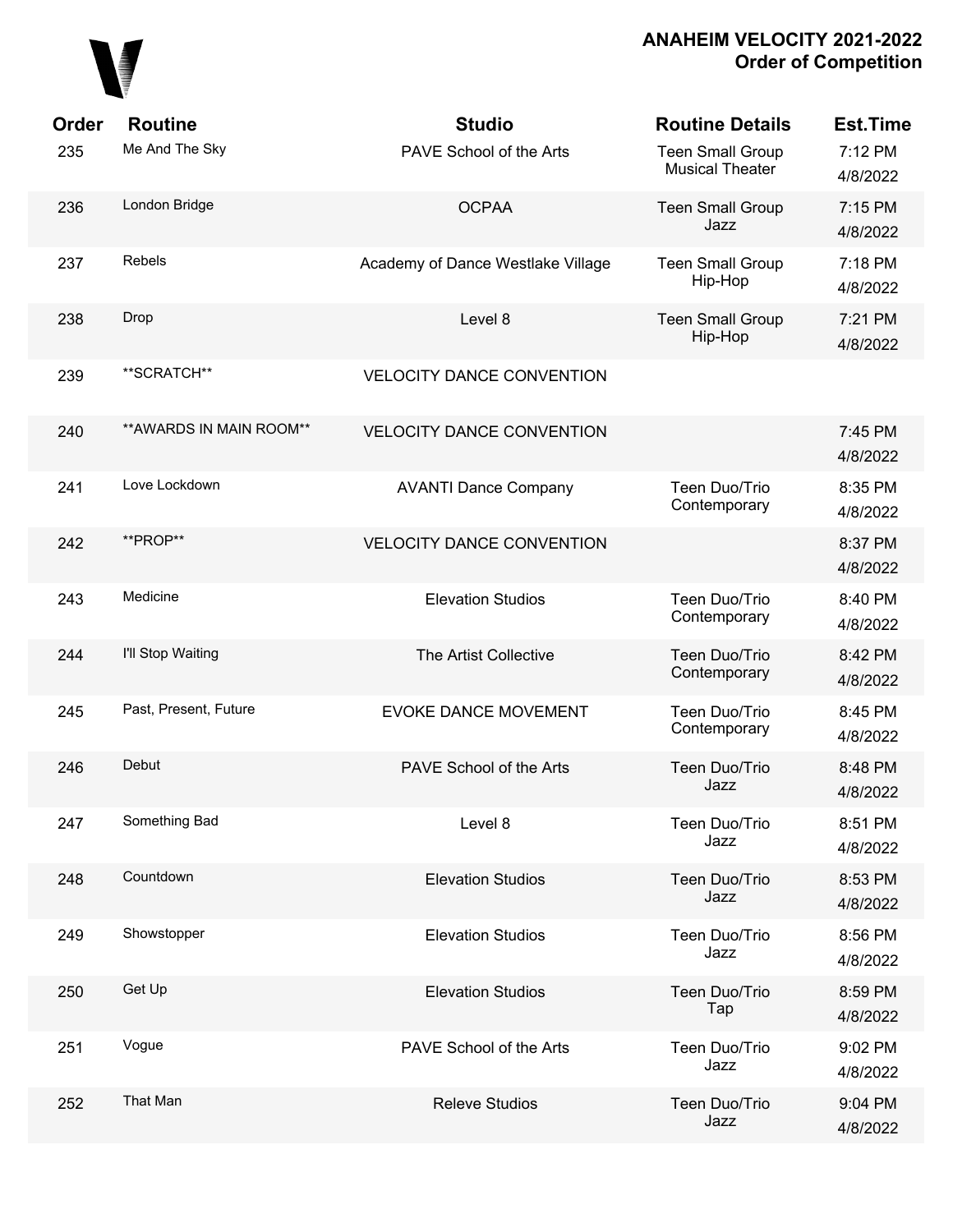

| Order | <b>Routine</b>             | <b>Studio</b>                    | <b>Routine Details</b>                    | <b>Est.Time</b>     |
|-------|----------------------------|----------------------------------|-------------------------------------------|---------------------|
| 253   | The Departing              | In The Spotlight                 | Teen Duo/Trio<br>Contemporary             | 9:07 PM<br>4/8/2022 |
| 254   | Hope You're Ok             | <b>DANCENATION</b>               | Teen Duo/Trio<br>Lyrical                  | 9:10 PM<br>4/8/2022 |
| 255   | Medicine                   | Hart Academy of Dance            | Teen Duo/Trio<br>Lyrical                  | 9:13 PM<br>4/8/2022 |
| 256   | Je Veux Te Voir            | <b>EVOKE DANCE MOVEMENT</b>      | Teen Duo/Trio<br>Open                     | 9:15 PM<br>4/8/2022 |
| 257   | Vamos A Bailar             | PAVE School of the Arts          | Teen Duo/Trio<br>Tap                      | 9:18 PM<br>4/8/2022 |
| 258   | Pound Of Flesh             | PAVE School of the Arts          | <b>Senior Small Group</b><br>Contemporary | 9:21 PM<br>4/8/2022 |
| 259   | Kryptonite                 | Momentum Dance Company           | Teen Duo/Trio<br>Tap                      | 9:24 PM<br>4/8/2022 |
| 260   | Beatbox                    | Studio Kin                       | Teen Duo/Trio<br>Tap                      | 9:27 PM<br>4/8/2022 |
| 261   | Jet Set                    | Performing Arts Empire           | Teen Duo/Trio<br><b>Musical Theater</b>   | 9:29 PM<br>4/8/2022 |
| 262   | Your Missed My Heart       | PAVE School of the Arts          | Senior Small Group<br>Contemporary        | 9:32 PM<br>4/8/2022 |
| 263   | New Girlz                  | Momentum Dance Company           | Teen Duo/Trio<br>Hip-Hop                  | 9:35 PM<br>4/8/2022 |
| 264   | Dirt Off Your Shoulder     | Studio Kin                       | Teen Duo/Trio<br>Hip-Hop                  | 9:38 PM<br>4/8/2022 |
| 265   | From the Garden            | <b>AVANTI Dance Company</b>      | Teen Duo/Trio<br>Hip-Hop                  | 9:41 PM<br>4/8/2022 |
| 266   | Tyrant                     | South Bay Movement               | Senior Small Group<br>Open                | 9:43 PM<br>4/8/2022 |
| 267   | <b>Break The Ice</b>       | <b>Just Dance</b>                | Teen Duo/Trio<br>Hip-Hop                  | 9:46 PM<br>4/8/2022 |
| 268   | ** 5 MINUTE JUDGES BREAK** | <b>VELOCITY DANCE CONVENTION</b> |                                           | 9:49 PM<br>4/8/2022 |
| 269   | Monster                    | Studio Kin                       | Senior Small Group<br>Contemporary        | 9:54 PM<br>4/8/2022 |
| 270   | Coming Back To Me Now      | PAVE School of the Arts          | Senior Small Group<br>Lyrical             | 9:57 PM<br>4/8/2022 |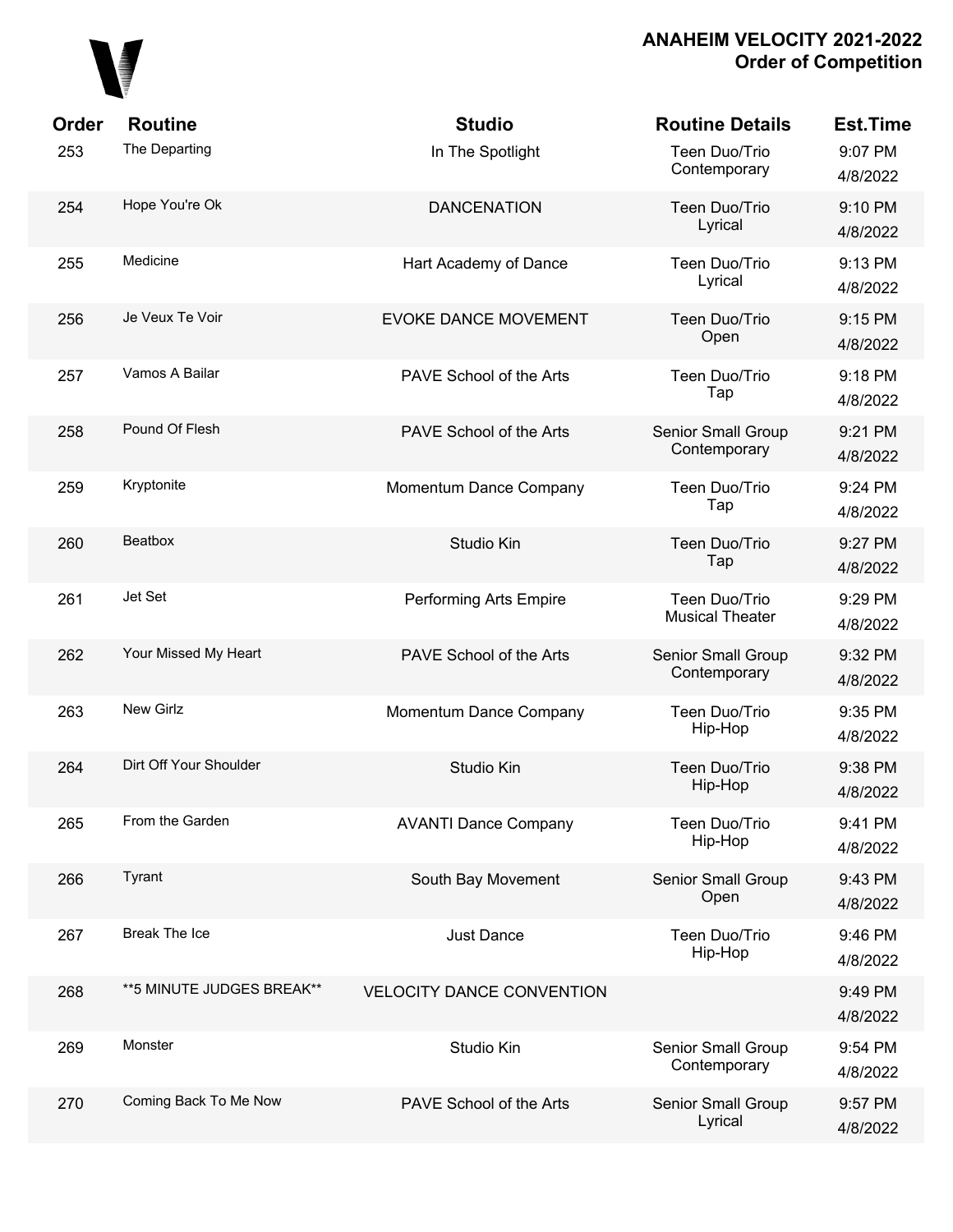

| <b>Order</b> | <b>Routine</b>           | <b>Studio</b>                     | <b>Routine Details</b>             | <b>Est.Time</b>      |
|--------------|--------------------------|-----------------------------------|------------------------------------|----------------------|
| 271          | New York                 | South Bay Movement                | Senior Small Group<br>Jazz         | 10:00 PM<br>4/8/2022 |
| 271.1        | <b>Wicked Game</b>       | <b>McCoy Rigby Arts</b>           | Senior Small Group<br>Lyrical      | 5:28 PM<br>4/8/2022  |
| 272          | End Of The Affair        | The Artist Collective             | Senior Small Group<br>Contemporary | 10:03 PM<br>4/8/2022 |
| 273          | <b>Be Still</b>          | <b>EVOKE DANCE MOVEMENT</b>       | Senior Small Group<br>Contemporary | 10:06 PM<br>4/8/2022 |
| 274          | Stayaway                 | Mather Dance Company              | Senior Small Group<br>Contemporary | 10:09 PM<br>4/8/2022 |
| 275          | You Don't Own Me         | PAVE School of the Arts           | Senior Small Group<br>Open         | 10:12 PM<br>4/8/2022 |
| 276          | You                      | The Artist Collective             | <b>Senior Small Group</b><br>Open  | 10:15 PM<br>4/8/2022 |
| 277          | Stuck on you             | South Bay Movement                | Senior Small Group<br>Contemporary | 10:18 PM<br>4/8/2022 |
| 278          | <b>Blurred Lines</b>     | <b>Elevation Studios</b>          | Senior Small Group<br>Jazz         | 10:21 PM<br>4/8/2022 |
| 279          | Company Group Hold 5     | PAVE School of the Arts           | Senior Small Group<br>Open         | 10:24 PM<br>4/8/2022 |
| 280          | Like A Movie             | <b>OCPAA</b>                      | Senior Small Group<br>Open         | 10:27 PM<br>4/8/2022 |
| 281          | Detonate                 | <b>Mather Dance Company</b>       | Senior Small Group<br>Open         | 10:30 PM<br>4/8/2022 |
| 282          | I'M ON ONE               | South Bay Movement                | Senior Small Group<br>Hip-Hop      | 10:33 PM<br>4/8/2022 |
| 282.1        | <b>Flawless</b>          | McCoy Rigby Arts                  | Senior Small Group<br>Jazz         | 7:24 PM<br>4/8/2022  |
| 283          | Alejandro                | PAVE School of the Arts           | Senior Small Group<br>Open         | 10:36 PM<br>4/8/2022 |
| 284          | ** AWARDS IN MAIN ROOM** | <b>VELOCITY DANCE CONVENTION</b>  |                                    | 10:45 PM<br>4/8/2022 |
| 285          | Radioactive              | Academy of Dance Westlake Village | Junior Solo<br>Contemporary        | 7:00 AM<br>4/08/2022 |
| 286          | Maybe We'll See          | Murrieta Dance Project            | Junior Solo<br>Contemporary        | 7:02 AM<br>4/8/2022  |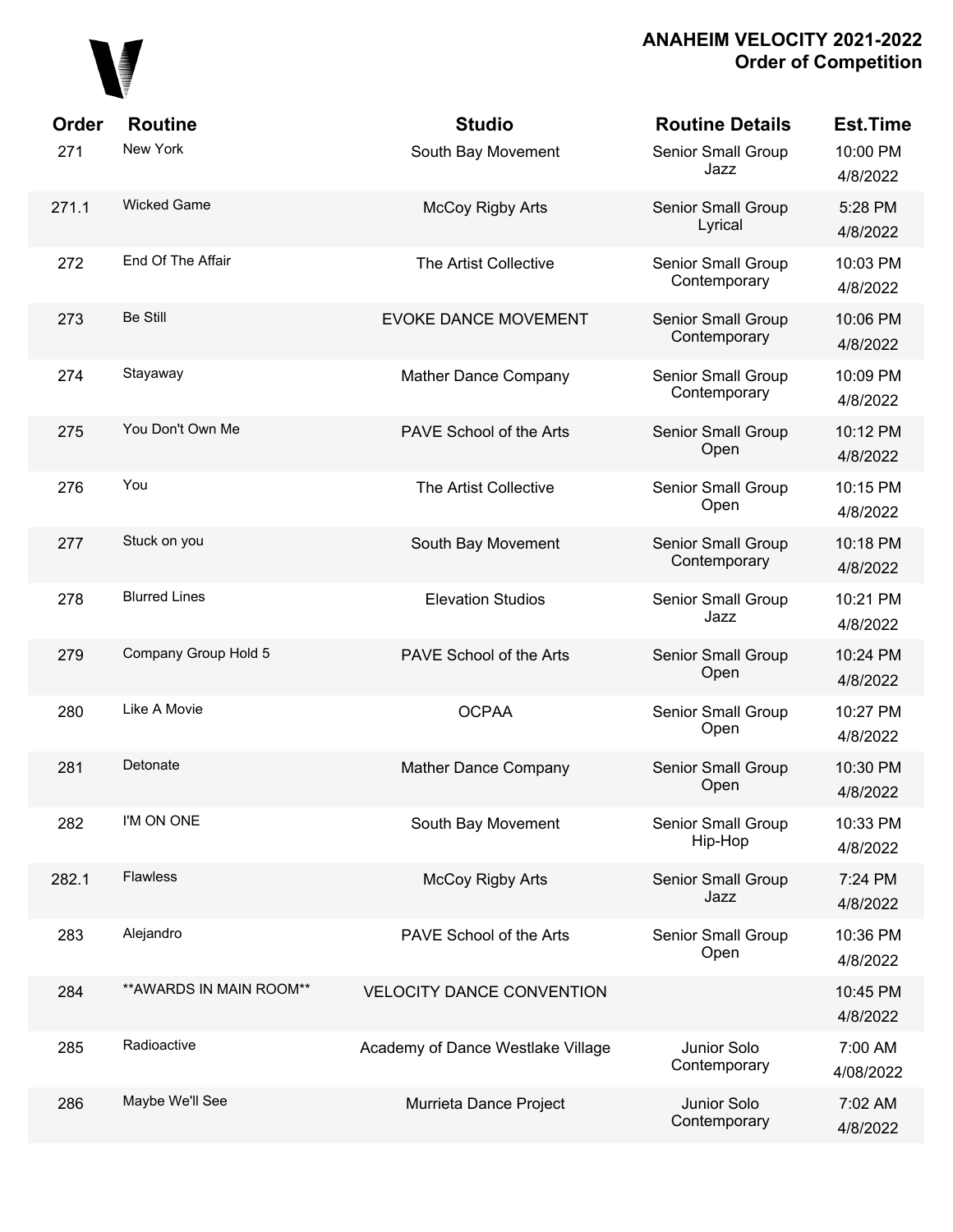

| Order | <b>Routine</b>                  | <b>Studio</b>               | <b>Routine Details</b> | <b>Est.Time</b>     |
|-------|---------------------------------|-----------------------------|------------------------|---------------------|
| 287   | Glam                            | PAVE School of the Arts     | Junior Solo<br>Jazz    | 7:05 AM<br>4/8/2022 |
| 288   | Roaring 20s                     | Murrieta Dance Project      | Junior Solo<br>Jazz    | 7:08 AM<br>4/8/2022 |
| 289   | <b>Rule The Streets</b>         | PAVE School of the Arts     | Junior Solo<br>Jazz    | 7:11 AM<br>4/8/2022 |
| 290   | Ruby Blue                       | In The Spotlight            | Junior Solo<br>Jazz    | 7:13 AM<br>4/8/2022 |
| 291   | Tomorrow                        | Hart Academy of Dance       | Junior Solo<br>Lyrical | 7:16 AM<br>4/8/2022 |
| 292   | Power                           | <b>McCoy Rigby Arts</b>     | Junior Solo<br>Jazz    | 7:19 AM<br>4/8/2022 |
| 293   | <b>Strut</b>                    | PAVE School of the Arts     | Junior Solo<br>Jazz    | 7:22 AM<br>4/8/2022 |
| 294   | <b>Burning Up</b>               | <b>Elevation Studios</b>    | Junior Solo<br>Jazz    | 7:24 AM<br>4/8/2022 |
| 295   | Move                            | <b>Elevation Studios</b>    | Junior Solo<br>Jazz    | 7:27 AM<br>4/8/2022 |
| 296   | Smash The Place                 | <b>Elevation Studios</b>    | Junior Solo<br>Jazz    | 7:30 AM<br>4/8/2022 |
| 297   | Telephone                       | Hart Academy of Dance       | Junior Solo<br>Jazz    | 7:33 AM<br>4/8/2022 |
| 298   | That's My Girl                  | <b>AVANTI Dance Company</b> | Junior Solo<br>Jazz    | 7:35 AM<br>4/8/2022 |
| 299   | <b>Black and Gold</b>           | <b>AVANTI Dance Company</b> | Junior Solo<br>Jazz    | 9:33 PM<br>4/8/2022 |
| 300   | Lip Gloss                       | <b>AVANTI Dance Company</b> | Junior Solo<br>Jazz    | 7:41 AM<br>4/8/2022 |
| 301   | Poison                          | Mather Dance Company        | Junior Solo<br>Jazz    | 7:44 AM<br>4/8/2022 |
| 302   | <b>Big Blonde and Beautiful</b> | Mather Dance Company        | Junior Solo<br>Jazz    | 7:46 AM<br>4/8/2022 |
| 303   | Look                            | <b>AVANTI Dance Company</b> | Junior Solo<br>Jazz    | 7:49 AM<br>4/8/2022 |
| 304   | Kill The Lights                 | Mather Dance Company        | Junior Solo<br>Jazz    | 7:52 AM<br>4/8/2022 |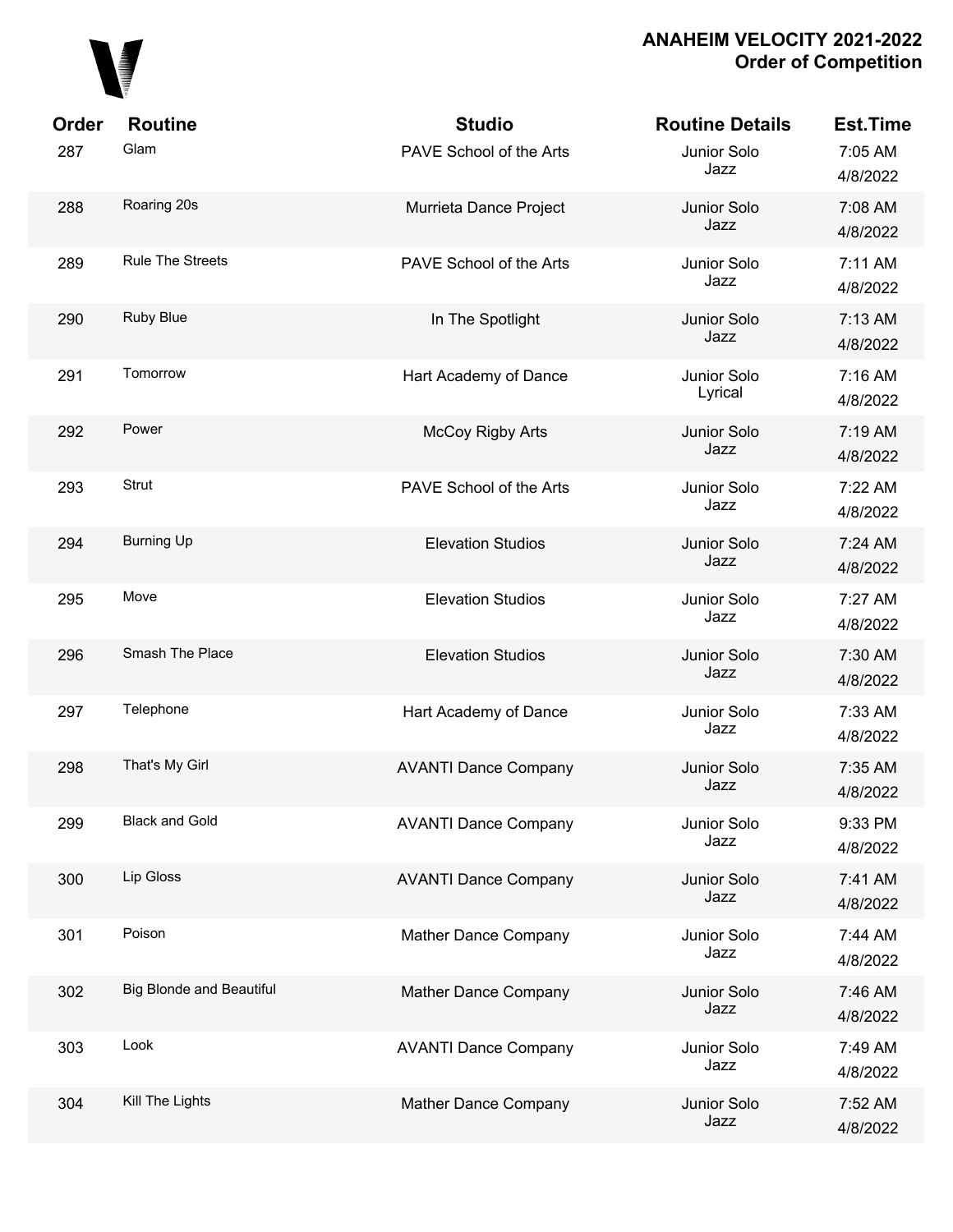# 

| Order | <b>Routine</b>          | <b>Studio</b>               | <b>Routine Details</b>      | <b>Est.Time</b>     |
|-------|-------------------------|-----------------------------|-----------------------------|---------------------|
| 305   | <b>Black Cat</b>        | <b>AVANTI Dance Company</b> | Junior Solo<br>Jazz         | 7:55 AM<br>4/8/2022 |
| 306   | Good Enough             | Mather Dance Company        | Junior Solo<br>Lyrical      | 7:57 AM<br>4/8/2022 |
| 307   | Volcanic                | <b>AVANTI Dance Company</b> | Junior Solo<br>Lyrical      | 8:00 AM<br>4/8/2022 |
| 308   | Chandelier              | <b>Elevation Studios</b>    | Junior Solo<br>Lyrical      | 8:03 AM<br>4/8/2022 |
| 309   | My Love                 | <b>Elevation Studios</b>    | Junior Solo<br>Lyrical      | 8:06 AM<br>4/8/2022 |
| 310   | <b>These Four Walls</b> | Mather Dance Company        | Junior Solo<br>Lyrical      | 8:08 AM<br>4/8/2022 |
| 311   | King                    | <b>McCoy Rigby Arts</b>     | Junior Solo<br>Lyrical      | 8:11 AM<br>4/8/2022 |
| 312   | <b>Little Bird</b>      | Hart Academy of Dance       | Junior Solo<br>Lyrical      | 8:14 AM<br>4/8/2022 |
| 313   | Run To You              | Level 8                     | Junior Solo<br>Lyrical      | 8:17 AM<br>4/8/2022 |
| 314   | All For You             | The Artist Collective       | Junior Solo<br>Lyrical      | 8:19 AM<br>4/8/2022 |
| 315   | Rescue My Heart         | The Artist Collective       | Junior Solo<br>Lyrical      | 8:22 AM<br>4/8/2022 |
| 316   | Size                    | Mather Dance Company        | Junior Solo<br>Jazz         | 8:25 AM<br>4/8/2022 |
| 317   | The Salon               | Mather Dance Company        | Junior Solo<br>Jazz         | 8:28 AM<br>4/8/2022 |
| 318   | The Rose                | Mather Dance Company        | Junior Solo<br>Lyrical      | 8:30 AM<br>4/8/2022 |
| 319   | Move                    | Mather Dance Company        | Junior Solo<br>Jazz         | 8:33 AM<br>4/8/2022 |
| 320   | You Say                 | PAVE School of the Arts     | Junior Solo<br>Contemporary | 8:36 AM<br>4/8/2022 |
| 321   | Quiet                   | Mather Dance Company        | Junior Solo<br>Lyrical      | 8:39 AM<br>4/8/2022 |
| 322   | Took Advantage Of Me    | Mather Dance Company        | Junior Solo<br>Jazz         | 8:41 AM<br>4/8/2022 |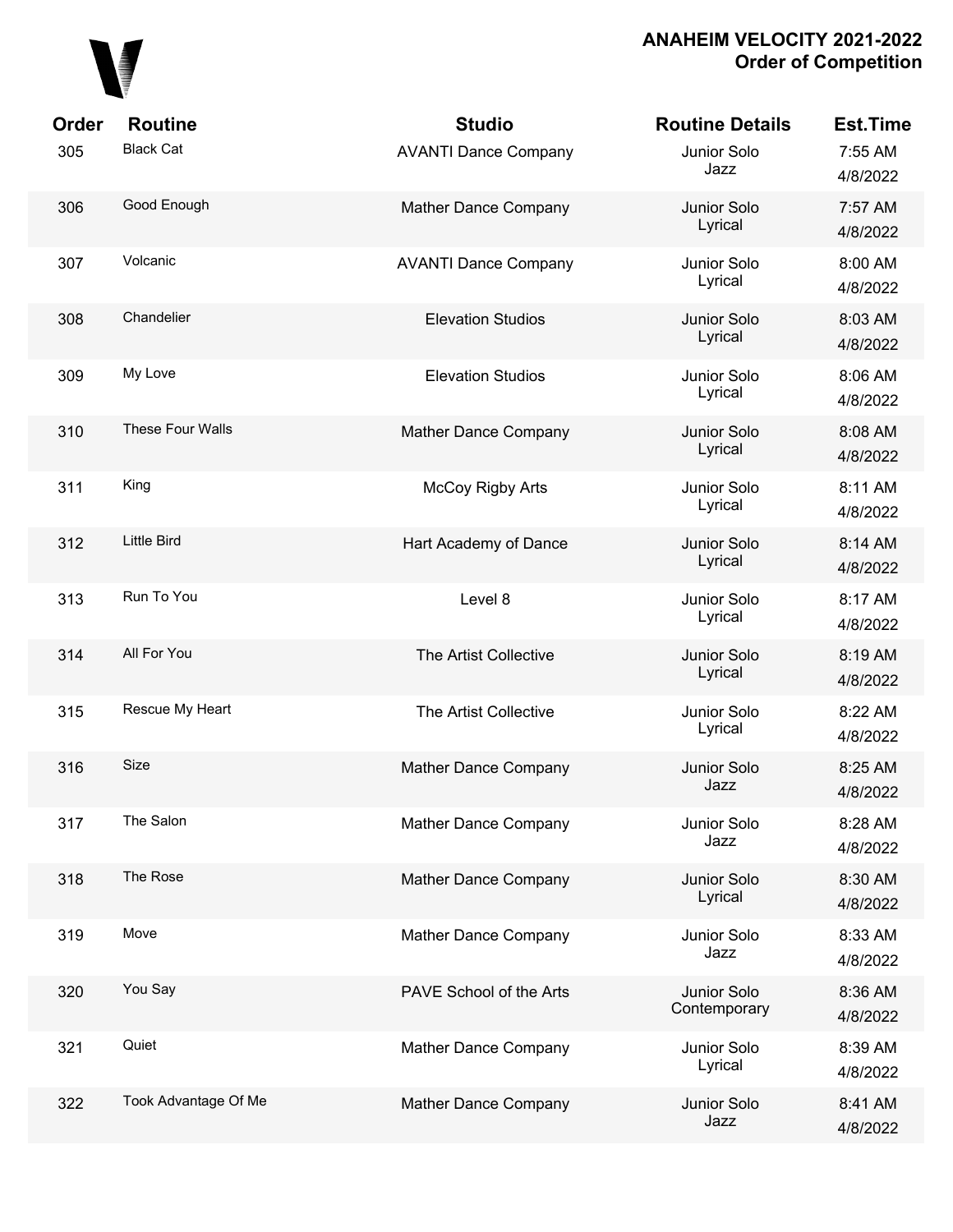

| Order<br>323 | <b>Routine</b><br>Trouble  | <b>Studio</b><br>Mather Dance Company | <b>Routine Details</b><br>Junior Solo<br>Jazz | <b>Est.Time</b><br>8:44 AM      |
|--------------|----------------------------|---------------------------------------|-----------------------------------------------|---------------------------------|
| 324          | Ghost                      | Mather Dance Company                  | Junior Solo<br>Lyrical                        | 4/8/2022<br>8:47 AM             |
| 325          | Hurt                       | Mather Dance Company                  | Junior Solo<br>Lyrical                        | 4/8/2022<br>8:50 AM             |
| 326          | ** 5 MINUTE JUDGES BREAK** | <b>VELOCITY DANCE CONVENTION</b>      |                                               | 4/8/2022<br>8:52 AM<br>4/8/2022 |
| 327          | Quiet Uptown               | <b>McCoy Rigby Arts</b>               | Junior Solo<br>Lyrical                        | 8:57 AM<br>4/8/2022             |
| 328          | Dancing Queen              | <b>AVANTI Dance Company</b>           | Junior Solo<br>Lyrical                        | 8:59 AM<br>4/8/2022             |
| 329          | My Philosophy              | <b>AVANTI Dance Company</b>           | Junior Solo<br>Open                           | 9:02 AM<br>4/8/2022             |
| 330          | Pretty                     | Level 8                               | Junior Solo<br>Lyrical                        | 9:05 AM<br>4/8/2022             |
| 331          | Who You Are                | The Artist Collective                 | Junior Solo<br>Lyrical                        | 9:08 AM<br>4/8/2022             |
| 332          | Lost Things                | Mather Dance Company                  | Junior Solo<br>Lyrical                        | 9:10 AM<br>4/8/2022             |
| 333          | When You Believe           | Mather Dance Company                  | Junior Solo<br>Lyrical                        | 9:13 AM<br>4/8/2022             |
| 334          | Yellow                     | The Artist Collective                 | Junior Solo<br>Lyrical                        | 9:16 AM<br>4/8/2022             |
| 335          | <b>Broken Prayers</b>      | <b>DANCENATION</b>                    | Junior Solo<br>Lyrical                        | 9:19 AM<br>4/8/2022             |
| 336          | 9 to 5                     | Level 8                               | Junior Solo<br>Tap                            | 9:21 AM<br>4/8/2022             |
| 337          | Operator                   | <b>EVOKE DANCE MOVEMENT</b>           | Junior Solo<br>Contemporary                   | 9:24 AM<br>4/8/2022             |
| 338          | This Will Be               | EVOKE DANCE MOVEMENT                  | Junior Solo<br>Jazz                           | 9:27 AM<br>4/8/2022             |
| 339          | <b>Funky Beats</b>         | Hart Academy of Dance                 | Junior Solo<br>Tap                            | 9:30 AM<br>4/8/2022             |
| 340          | <b>Upside Down</b>         | Studio Kin                            | Junior Solo<br>Tap                            | 9:32 AM<br>4/8/2022             |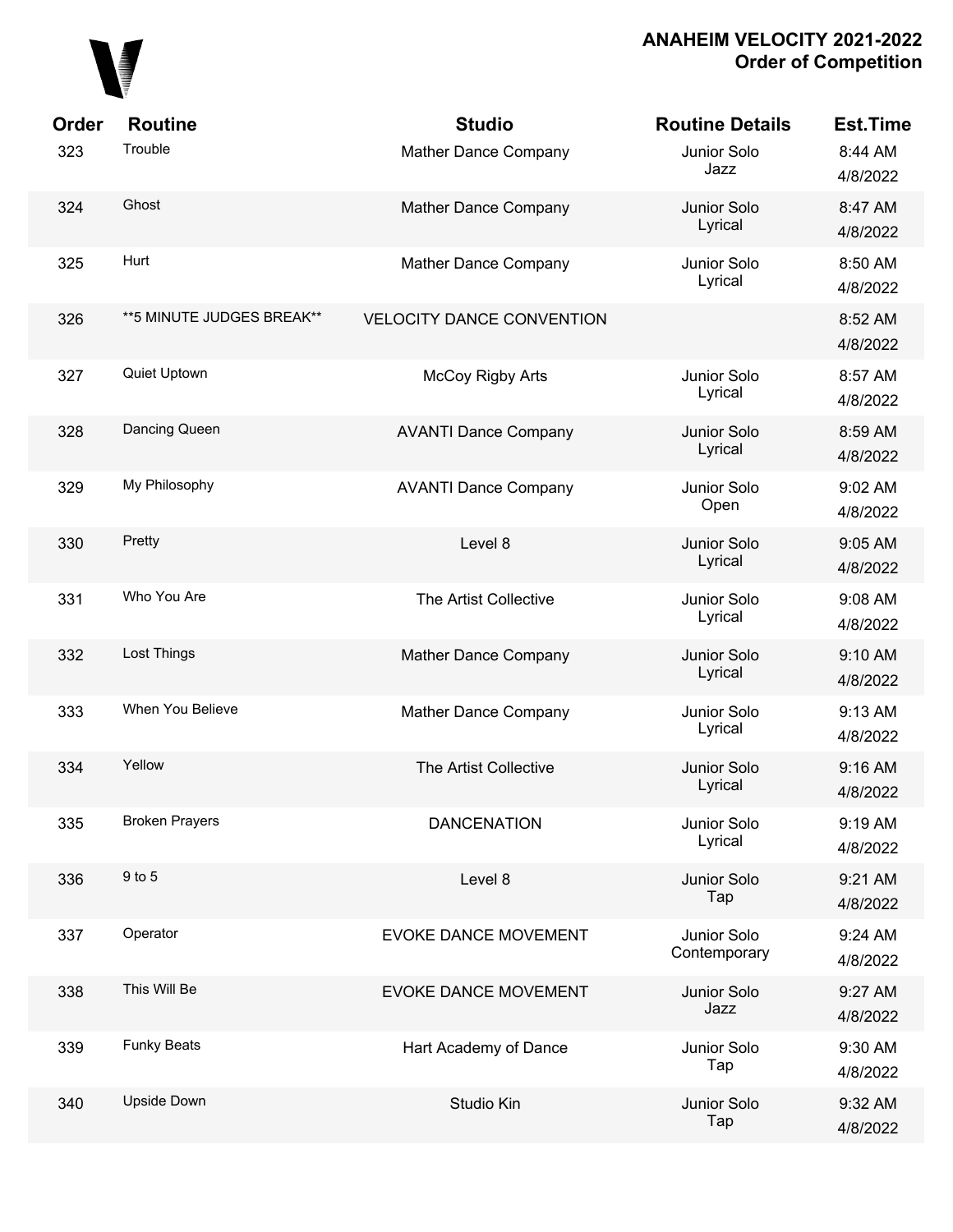# 

| Order | <b>Routine</b>              | <b>Studio</b>            | <b>Routine Details</b>                | <b>Est.Time</b>      |
|-------|-----------------------------|--------------------------|---------------------------------------|----------------------|
| 341   | Queen Bee                   | PAVE School of the Arts  | Junior Solo<br>Open                   | 9:35 AM<br>4/8/2022  |
| 342   | Life Of The Party           | PAVE School of the Arts  | Junior Solo<br><b>Musical Theater</b> | 9:38 AM<br>4/8/2022  |
| 343   | Black Gold                  | Performing Arts Empire   | Junior Solo<br>Open                   | 9:41 AM<br>4/8/2022  |
| 344   | Mama Makes Three            | <b>Elevation Studios</b> | Junior Solo<br><b>Musical Theater</b> | 9:43 AM<br>4/8/2022  |
| 345   | <b>Broadway Baby</b>        | <b>OCPAA</b>             | Junior Solo<br><b>Musical Theater</b> | 9:46 AM<br>4/8/2022  |
| 346   | I Want To Go To Hollywood   | Studio Kin               | Junior Solo<br><b>Musical Theater</b> | 9:49 AM<br>4/8/2022  |
| 347   | <b>Hey Daddy</b>            | <b>McCoy Rigby Arts</b>  | Junior Solo<br><b>Musical Theater</b> | 9:52 AM<br>4/8/2022  |
| 348   | Size                        | Just Dance               | Junior Solo<br>Hip-Hop                | 9:54 AM<br>4/8/2022  |
| 349   | Whip My Hair                | Studio Kin               | Junior Solo<br>Hip-Hop                | 9:57 AM<br>4/8/2022  |
| 350   | Sleeping Beauty's Nightmare | Dance Street West        | Junior Duo/Trio<br>Contemporary       | 10:00 AM<br>4/8/2022 |
| 351   | Bang Bang                   | <b>Elevation Studios</b> | Junior Duo/Trio<br>Jazz               | 10:03 AM<br>4/8/2022 |
| 352   | Lemons                      | <b>Just Dance</b>        | Junior Duo/Trio<br>Jazz               | 10:05 AM<br>4/8/2022 |
| 353   | When I Grow Up              | <b>Elevation Studios</b> | Junior Duo/Trio<br>Jazz               | 10:08 AM<br>4/8/2022 |
| 354   | In The Mood                 | McCoy Rigby Arts         | Junior Duo/Trio<br>Jazz               | 10:11 AM<br>4/8/2022 |
| 355   | No Bad News                 | <b>Elevation Studios</b> | Junior Duo/Trio<br>Tap                | 10:14 AM<br>4/8/2022 |
| 356   | Rapper's Delight            | Dance Street West        | Junior Duo/Trio<br>Tap                | 10:16 AM<br>4/8/2022 |
| 357   | <b>Thieves</b>              | Dance Street West        | Junior Duo/Trio<br>Open               | 10:19 AM<br>4/8/2022 |
| 358   | Take It                     | PAVE School of the Arts  | Junior Duo/Trio<br>Open               | 10:22 AM<br>4/8/2022 |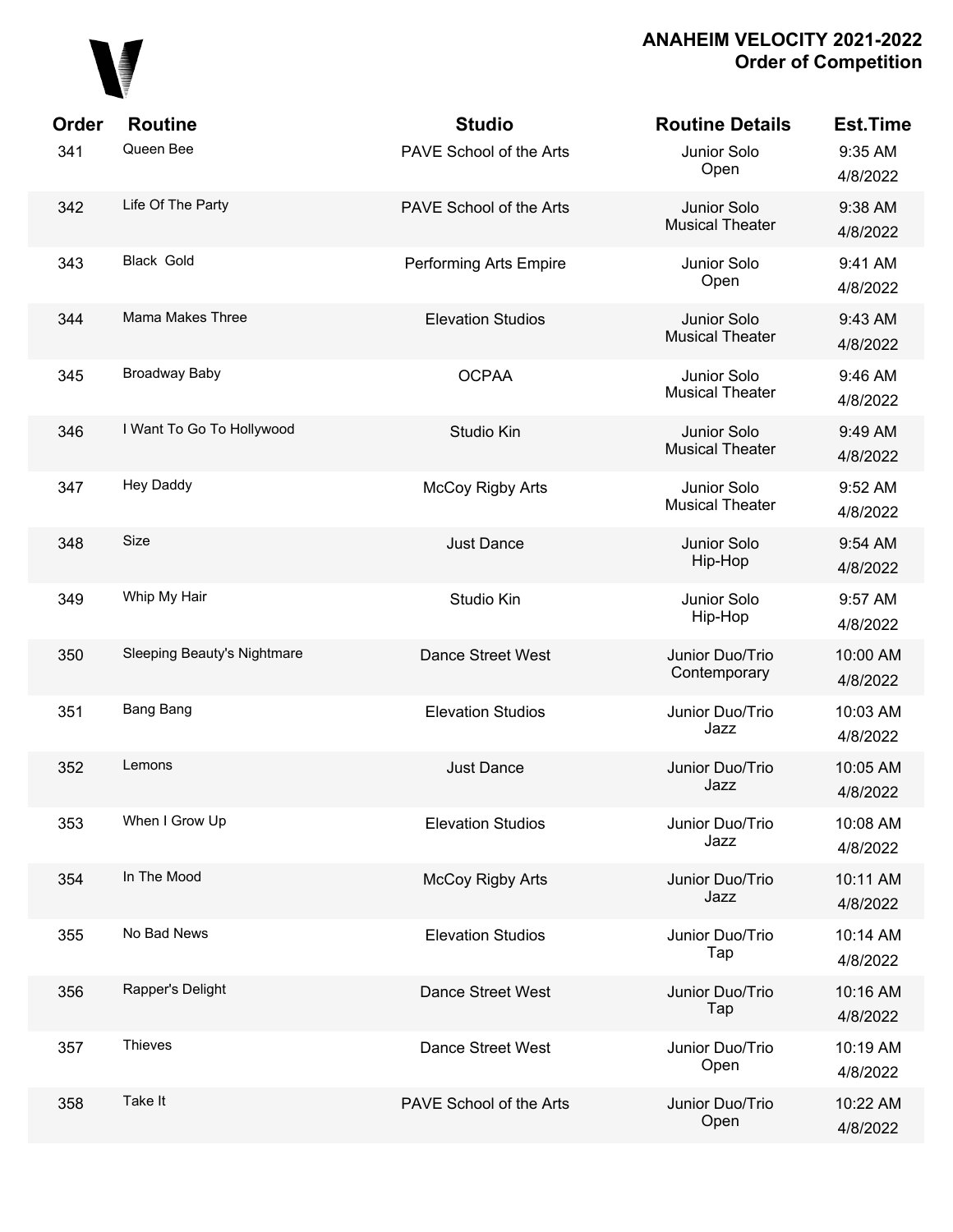

| Order | <b>Routine</b>            | <b>Studio</b>                     | <b>Routine Details</b>                    | <b>Est.Time</b>      |
|-------|---------------------------|-----------------------------------|-------------------------------------------|----------------------|
| 359   | Mix It                    | PAVE School of the Arts           | Junior Duo/Trio<br>Jazz                   | 10:25 AM<br>4/8/2022 |
| 360   | Money                     | In The Spotlight                  | Junior Duo/Trio<br><b>Musical Theater</b> | 10:27 AM<br>4/8/2022 |
| 361   | <b>Step Sisters</b>       | Ballet Academy & Movement         | Junior Duo/Trio<br><b>Musical Theater</b> | 10:30 AM<br>4/8/2022 |
| 362   | 12 Step                   | <b>Elevation Studios</b>          | Junior Duo/Trio<br>Hip-Hop                | 10:33 AM<br>4/8/2022 |
| 363   | Harley                    | Dance Street West                 | Junior Duo/Trio<br>Hip-Hop                | 10:36 AM<br>4/8/2022 |
| 364   | **5 MINUTE JUDGES BREAK** | <b>VELOCITY DANCE CONVENTION</b>  |                                           | 10:38 AM<br>4/8/2022 |
| 365   | Been Like This            | <b>Elevation Studios</b>          | Intermediate Solo<br>Contemporary         | 10:43 AM<br>4/8/2022 |
| 366   | Evermore                  | Murrieta Dance Project            | Intermediate Solo<br>Contemporary         | 10:45 AM<br>4/8/2022 |
| 367   | Unplug                    | In The Spotlight                  | Intermediate Solo<br>Contemporary         | 10:48 AM<br>4/8/2022 |
| 368   | Wisps                     | <b>Elevation Studios</b>          | Intermediate Solo<br>Contemporary         | 10:51 AM<br>4/8/2022 |
| 369   | Walk On The Moon          | <b>EVOKE DANCE MOVEMENT</b>       | Intermediate Solo<br>Contemporary         | 10:54 AM<br>4/8/2022 |
| 370   | My Pleasure               | <b>EVOKE DANCE MOVEMENT</b>       | Intermediate Solo<br>Contemporary         | 10:56 AM<br>4/8/2022 |
| 371   | Open Strings              | <b>Mather Dance Company</b>       | Intermediate Solo<br>Contemporary         | 10:59 AM<br>4/8/2022 |
| 372   | Nervous                   | Academy of Dance Westlake Village | Intermediate Solo<br>Contemporary         | 11:02 AM<br>4/8/2022 |
| 373   | Paper Bag                 | Academy of Dance Westlake Village | Intermediate Solo<br>Contemporary         | 11:05 AM<br>4/8/2022 |
| 374   | Better Than Today         | Academy of Dance Westlake Village | Intermediate Solo<br>Contemporary         | 11:07 AM<br>4/8/2022 |
| 375   | The Other Side            | Studio Kin                        | Intermediate Solo<br>Contemporary         | 11:10 AM<br>4/8/2022 |
| 376   | Stargazing                | Performing Arts Empire            | Intermediate Solo<br>Contemporary         | 11:13 AM<br>4/8/2022 |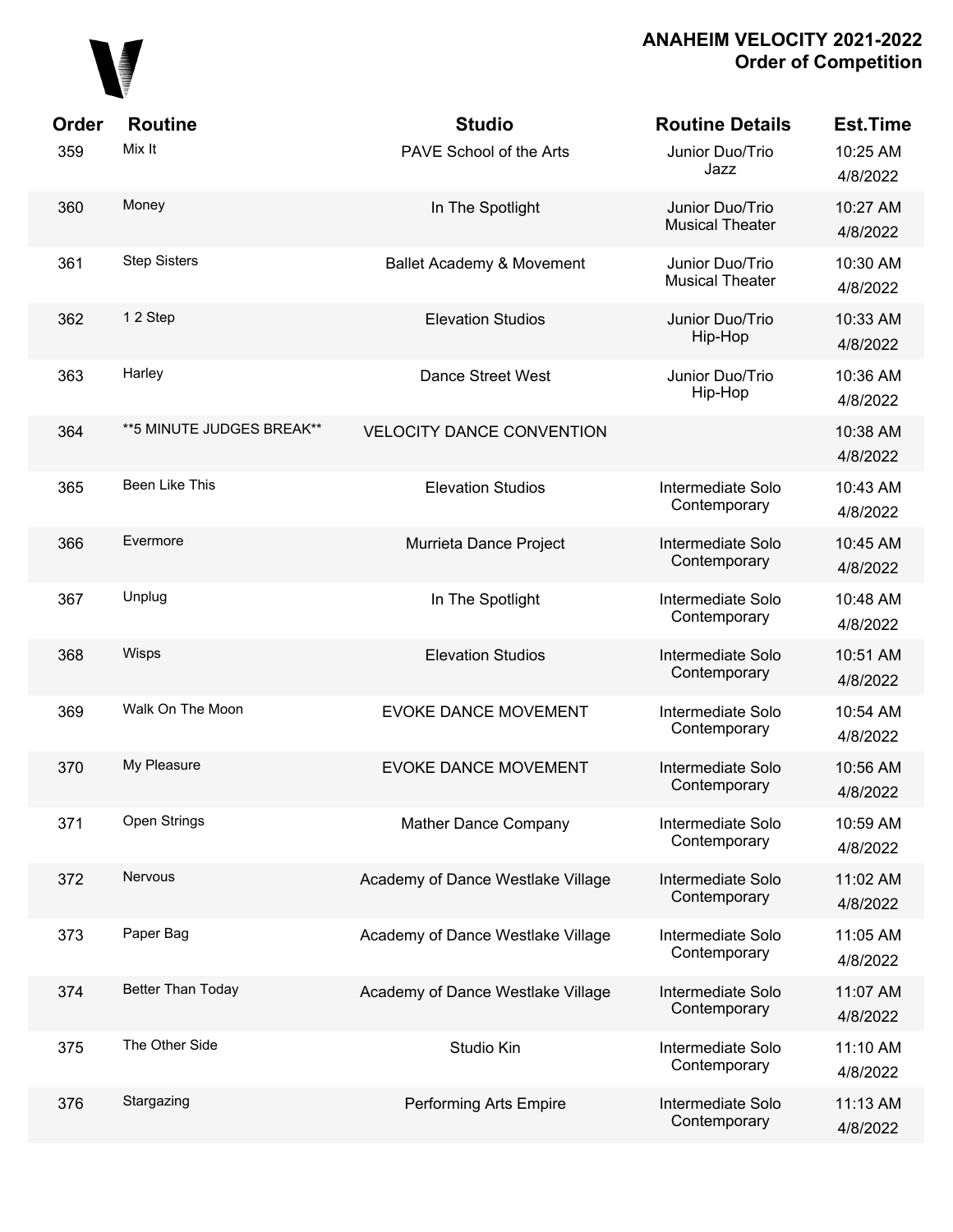

| Order | <b>Routine</b>           | <b>Studio</b>               | <b>Routine Details</b>            | Est.Time             |
|-------|--------------------------|-----------------------------|-----------------------------------|----------------------|
| 377   | Glowing Up               | Studio Kin                  | Intermediate Solo<br>Contemporary | 11:16 AM<br>4/8/2022 |
| 378   | Once Upon A Dream        | <b>McCoy Rigby Arts</b>     | Intermediate Solo<br>Contemporary | 11:18 AM<br>4/8/2022 |
| 379   | Nurse's Diary            | Mather Dance Company        | Intermediate Solo<br>Contemporary | 11:21 AM<br>4/8/2022 |
| 380   | Unfolding                | Mather Dance Company        | Intermediate Solo<br>Contemporary | 11:24 AM<br>4/8/2022 |
| 381   | That's Life              | <b>AVANTI Dance Company</b> | Intermediate Solo<br>Contemporary | 11:27 AM<br>4/8/2022 |
| 382   | Collapse                 | <b>AVANTI Dance Company</b> | Intermediate Solo<br>Contemporary | 11:29 AM<br>4/8/2022 |
| 383   | I Love Ya Baby           | <b>AVANTI Dance Company</b> | Intermediate Solo<br>Contemporary | 11:32 AM<br>4/8/2022 |
| 384   | Let The Dust Settle      | In The Spotlight            | Intermediate Solo<br>Contemporary | 11:35 AM<br>4/8/2022 |
| 385   | The Weight Of Unraveling | PAVE School of the Arts     | Intermediate Solo<br>Contemporary | 11:38 AM<br>4/8/2022 |
| 386   | Station                  | PAVE School of the Arts     | Intermediate Solo<br>Contemporary | 11:40 AM<br>4/8/2022 |
| 387   | If I Had a Heart         | Studio Kin                  | Intermediate Solo<br>Contemporary | 11:43 AM<br>4/8/2022 |
| 388   | Luminous                 | PAVE School of the Arts     | Intermediate Solo<br>Contemporary | 11:46 AM<br>4/8/2022 |
| 389   | #88                      | PAVE School of the Arts     | Intermediate Solo<br>Contemporary | 11:49 AM<br>4/8/2022 |
| 390   | <b>Flickers</b>          | <b>McCoy Rigby Arts</b>     | Intermediate Solo<br>Contemporary | 11:51 AM<br>4/8/2022 |
| 391   | Stand By Me              | Studio Kin                  | Intermediate Solo<br>Contemporary | 11:54 AM<br>4/8/2022 |
| 392   | Goliath                  | <b>OCPAA</b>                | Intermediate Solo<br>Contemporary | 11:57 AM<br>4/8/2022 |
| 393   | <b>B</b> Is Back         | Murrieta Dance Project      | Intermediate Solo<br>Jazz         | 12:00 PM<br>4/8/2022 |
| 394   | Be Italian               | <b>McCoy Rigby Arts</b>     | Intermediate Solo<br>Jazz         | 12:02 PM<br>4/8/2022 |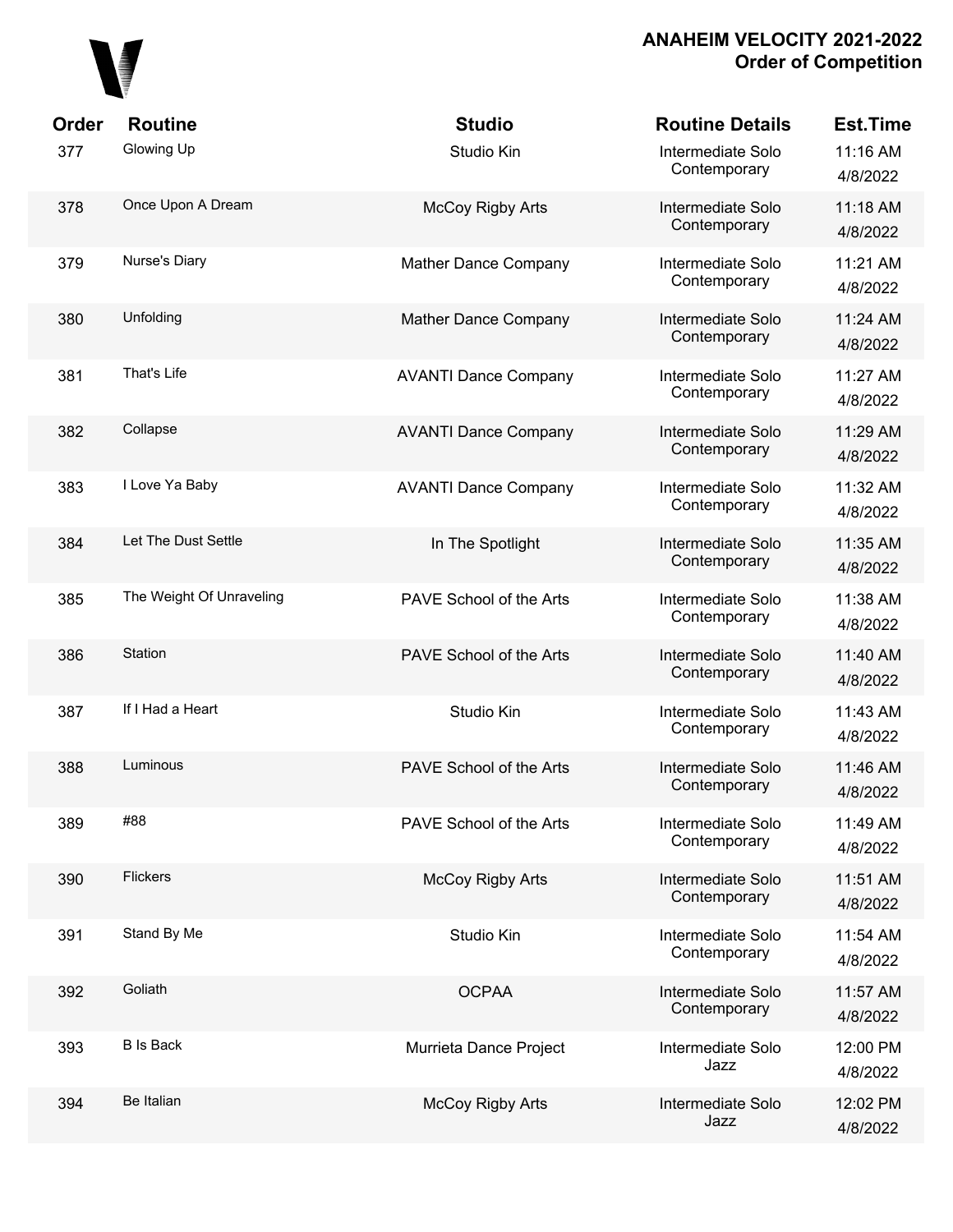

| Order | <b>Routine</b>             | <b>Studio</b>                     | <b>Routine Details</b>            | <b>Est.Time</b>      |
|-------|----------------------------|-----------------------------------|-----------------------------------|----------------------|
| 395   | Come To Mind               | The Artist Collective             | Intermediate Solo<br>Jazz         | 12:05 PM<br>4/8/2022 |
| 396   | <b>Boots</b>               | <b>DANCENATION</b>                | Intermediate Solo<br>Jazz         | 12:08 PM<br>4/8/2022 |
| 397   | Sneaking Around            | <b>EVOKE DANCE MOVEMENT</b>       | Intermediate Solo<br>Jazz         | 12:11 PM<br>4/8/2022 |
| 398   | Season Of The Witch        | <b>AVANTI Dance Company</b>       | Intermediate Solo<br>Jazz         | 12:13 PM<br>4/8/2022 |
| 399   | Vyzee                      | Momentum Dance Company            | Intermediate Solo<br>Jazz         | 12:16 PM<br>4/8/2022 |
| 400   | Yes Yes I Can              | Performing Arts Empire            | Intermediate Solo<br>Jazz         | 12:19 PM<br>4/8/2022 |
| 401   | Where Did Our Love Go      | <b>AVANTI Dance Company</b>       | Intermediate Solo<br>Jazz         | 12:22 PM<br>4/8/2022 |
| 402   | No Return                  | <b>AVANTI Dance Company</b>       | Intermediate Solo<br>Jazz         | 12:24 PM<br>4/8/2022 |
| 403   | Oops                       | <b>AVANTI Dance Company</b>       | Intermediate Solo<br>Jazz         | 12:27 PM<br>4/8/2022 |
| 404   | ** 5 MINUTE JUDGES BREAK** | <b>VELOCITY DANCE CONVENTION</b>  |                                   | 12:30 PM<br>4/8/2022 |
| 405   | Gotcha                     | Murrieta Dance Project            | Intermediate Solo<br>Jazz         | 12:35 PM<br>4/8/2022 |
| 406   | Come Together              | <b>DANCENATION</b>                | Intermediate Solo<br>Jazz         | 12:37 PM<br>4/8/2022 |
| 407   | I Feel Love                | <b>EVOKE DANCE MOVEMENT</b>       | Intermediate Solo<br>Jazz         | 12:40 PM<br>4/8/2022 |
| 408   | That Thing You Do          | <b>AVANTI Dance Company</b>       | Intermediate Solo<br>Jazz         | 12:43 PM<br>4/8/2022 |
| 409   | Show Off                   | <b>AVANTI Dance Company</b>       | Intermediate Solo<br>Jazz         | 12:46 PM<br>4/8/2022 |
| 410   | Groove Is In The Heart     | Academy of Dance Westlake Village | Intermediate Solo<br>Jazz         | 12:48 PM<br>4/8/2022 |
| 411   | I Gotcha                   | In The Spotlight                  | Intermediate Solo<br>Jazz         | 12:51 PM<br>4/8/2022 |
| 412   | Emptiness                  | PAVE School of the Arts           | Intermediate Solo<br>Contemporary | 12:54 PM<br>4/8/2022 |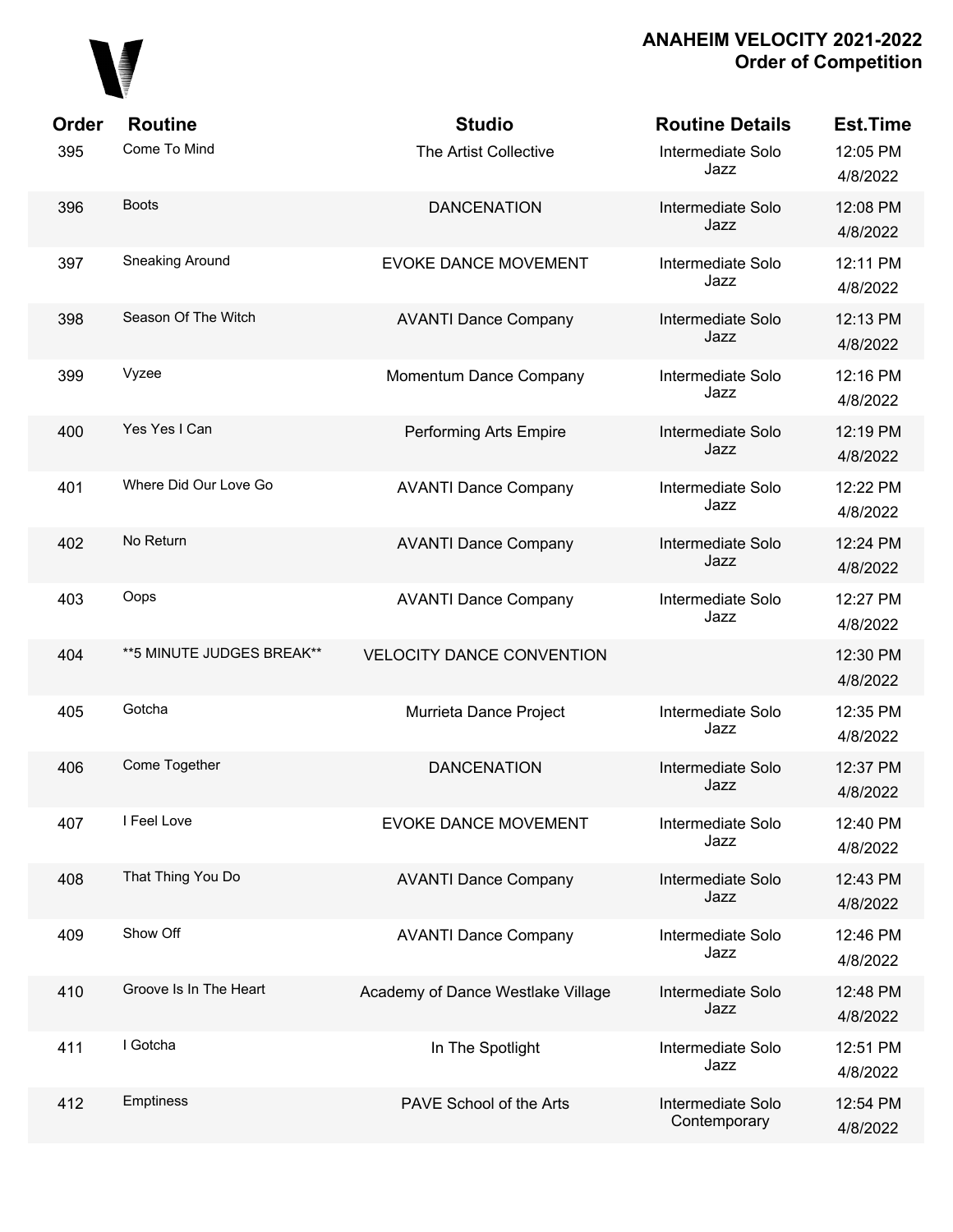

| <b>Order</b> | <b>Routine</b>       | <b>Studio</b>                     | <b>Routine Details</b>       | <b>Est.Time</b>      |
|--------------|----------------------|-----------------------------------|------------------------------|----------------------|
| 413          | Wild Is The Wind     | PAVE School of the Arts           | Intermediate Solo<br>Lyrical | 12:57 PM<br>4/8/2022 |
| 414          | Coming To You        | PAVE School of the Arts           | Intermediate Solo<br>Jazz    | 12:59 PM<br>4/8/2022 |
| 415          | Survive              | Performing Arts Empire            | Intermediate Solo<br>Lyrical | 1:02 PM<br>4/8/2022  |
| 416          | Idle                 | Mather Dance Company              | Intermediate Solo<br>Lyrical | 1:05 PM<br>4/8/2022  |
| 417          | Mr Sandman           | <b>DANCENATION</b>                | Intermediate Solo<br>Lyrical | 1:08 PM<br>4/8/2022  |
| 418          | Flight               | Studio Kin                        | Intermediate Solo<br>Lyrical | 1:10 PM<br>4/8/2022  |
| 419          | Irrelevant           | Mather Dance Company              | Intermediate Solo<br>Lyrical | 1:13 PM<br>4/8/2022  |
| 420          | Waking Up Slow       | <b>AVANTI Dance Company</b>       | Intermediate Solo<br>Lyrical | 1:16 PM<br>4/8/2022  |
| 421          | Life Is Worth Living | Mather Dance Company              | Intermediate Solo<br>Lyrical | 1:19 PM<br>4/8/2022  |
| 422          | Incomplete           | Academy of Dance Westlake Village | Intermediate Solo<br>Lyrical | 1:21 PM<br>4/8/2022  |
| 423          | Hollow               | <b>AVANTI Dance Company</b>       | Intermediate Solo<br>Lyrical | 1:24 PM<br>4/8/2022  |
| 424          | Fade                 | <b>AVANTI Dance Company</b>       | Intermediate Solo<br>Open    | 1:27 PM<br>4/8/2022  |
| 425          | <b>Burn</b>          | <b>McCoy Rigby Arts</b>           | Intermediate Solo<br>Lyrical | 1:30 PM<br>4/8/2022  |
| 426          | Viola                | <b>Elevation Studios</b>          | Intermediate Solo<br>Lyrical | 1:32 PM<br>4/8/2022  |
| 427          | There For You        | Dance Street West                 | Intermediate Solo<br>Lyrical | 1:35 PM<br>4/8/2022  |
| 428          | Cinnamon Girl        | Level 8                           | Intermediate Solo<br>Tap     | 1:38 PM<br>4/8/2022  |
| 429          | Dancer's Heart       | <b>Elevation Studios</b>          | Intermediate Solo<br>Tap     | 1:41 PM<br>4/8/2022  |
| 430          | Keep On Dancing      | PAVE School of the Arts           | Intermediate Solo<br>Open    | 1:43 PM<br>4/8/2022  |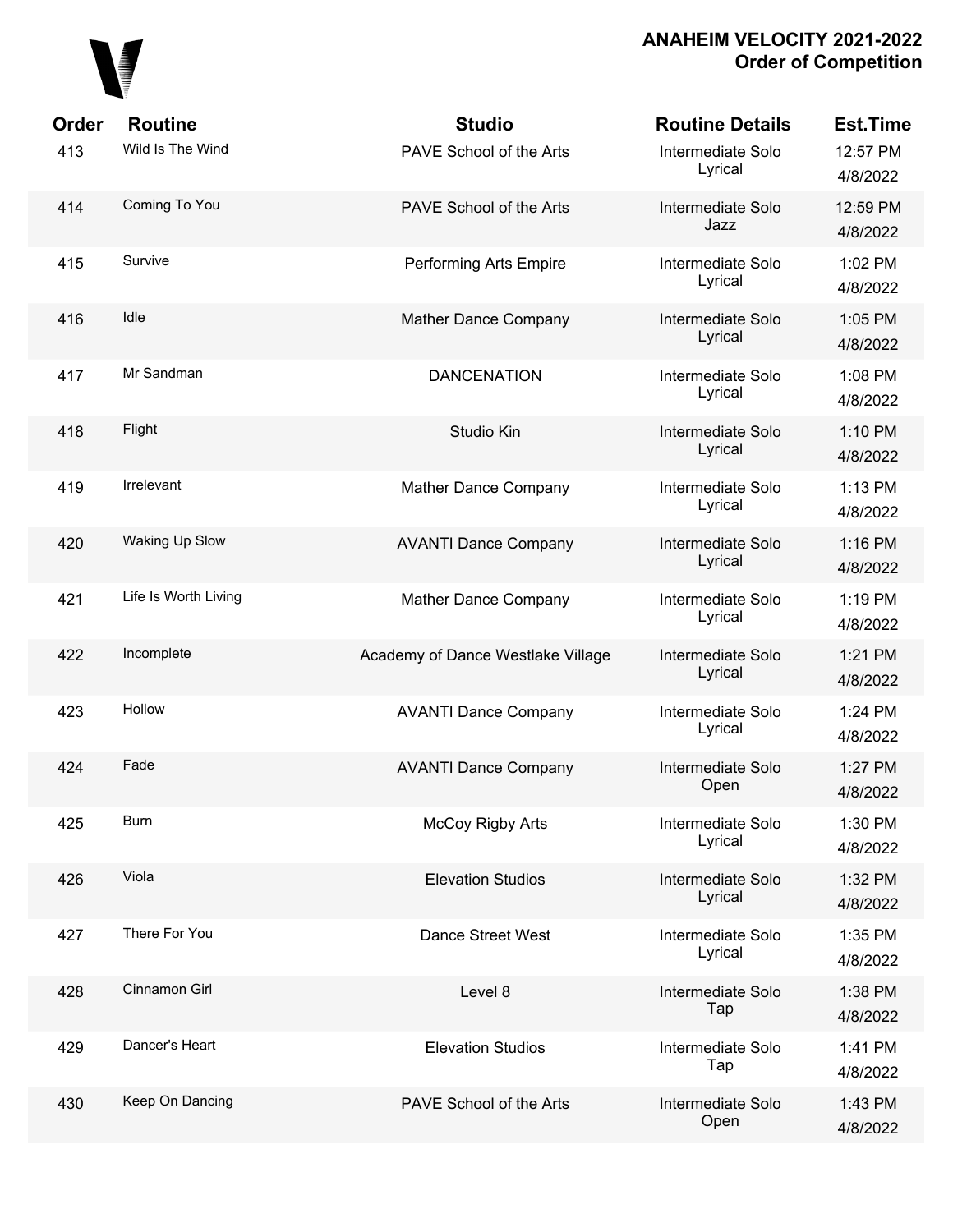

| Order<br>431 | <b>Routine</b><br>Strut  | <b>Studio</b><br>Performing Arts Empire | <b>Routine Details</b><br>Intermediate Solo<br>Open | <b>Est.Time</b><br>1:46 PM<br>4/8/2022 |
|--------------|--------------------------|-----------------------------------------|-----------------------------------------------------|----------------------------------------|
| 432          | Searching                | Phoenix Dance Studio                    | Intermediate Solo<br>Open                           | 1:49 PM<br>4/8/2022                    |
| 433          | Cellophane               | PAVE School of the Arts                 | Intermediate Solo<br>Open                           | 1:52 PM<br>4/8/2022                    |
| 434          | Pocketful Of Sunshine    | <b>Phoenix Dance Studio</b>             | Intermediate Solo<br>Open                           | 1:54 PM<br>4/8/2022                    |
| 435          | Milan                    | PAVE School of the Arts                 | Intermediate Solo<br>Open                           | 1:57 PM<br>4/8/2022                    |
| 436          | Let's GO                 | Ballet Academy & Movement               | Junior Solo<br>Open                                 | 2:00 PM<br>4/8/2022                    |
| 437          | Lost                     | <b>OCPAA</b>                            | Junior Solo<br>Contemporary                         | 2:03 PM<br>4/8/2022                    |
| 438          | <b>Better</b>            | Phoenix Dance Studio                    | Intermediate Solo<br>Open                           | 2:05 PM<br>4/8/2022                    |
| 439          | Caves                    | <b>Elevation Studios</b>                | Intermediate Solo<br>Open                           | 2:08 PM<br>4/8/2022                    |
| 440          | <b>Big Spender</b>       | The Artist Collective                   | Intermediate Solo<br><b>Musical Theater</b>         | 2:11 PM<br>4/8/2022                    |
| 441          | I Want To Be A Rockette  | PAVE School of the Arts                 | Intermediate Solo<br><b>Musical Theater</b>         | 2:14 PM<br>4/8/2022                    |
| 442          | Work It                  | Studio Kin                              | Intermediate Solo<br>Hip-Hop                        | 2:16 PM<br>4/8/2022                    |
| 443          | ** AWARDS IN MAIN ROOM** | <b>VELOCITY DANCE CONVENTION</b>        |                                                     | 2:25 PM<br>4/8/2022                    |
| 444          | Ava Maria                | <b>OCPAA</b>                            | Mini Solo<br>Contemporary                           | 3:10 PM<br>4/8/2022                    |
| 445          | World Of KPop            | PAVE School of the Arts                 | Mini Solo<br>Hip-Hop                                | 3:12 PM<br>4/8/2022                    |
| 446          | Glam                     | <b>OCPAA</b>                            | Mini Solo<br>Jazz                                   | 3:15 PM<br>4/8/2022                    |
| 447          | Dark Forest              | PAVE School of the Arts                 | Mini Solo<br>Contemporary                           | 3:18 PM<br>4/8/2022                    |
| 448          | <b>Material Girl</b>     | PAVE School of the Arts                 | Mini Solo<br>Jazz                                   | 3:21 PM<br>4/8/2022                    |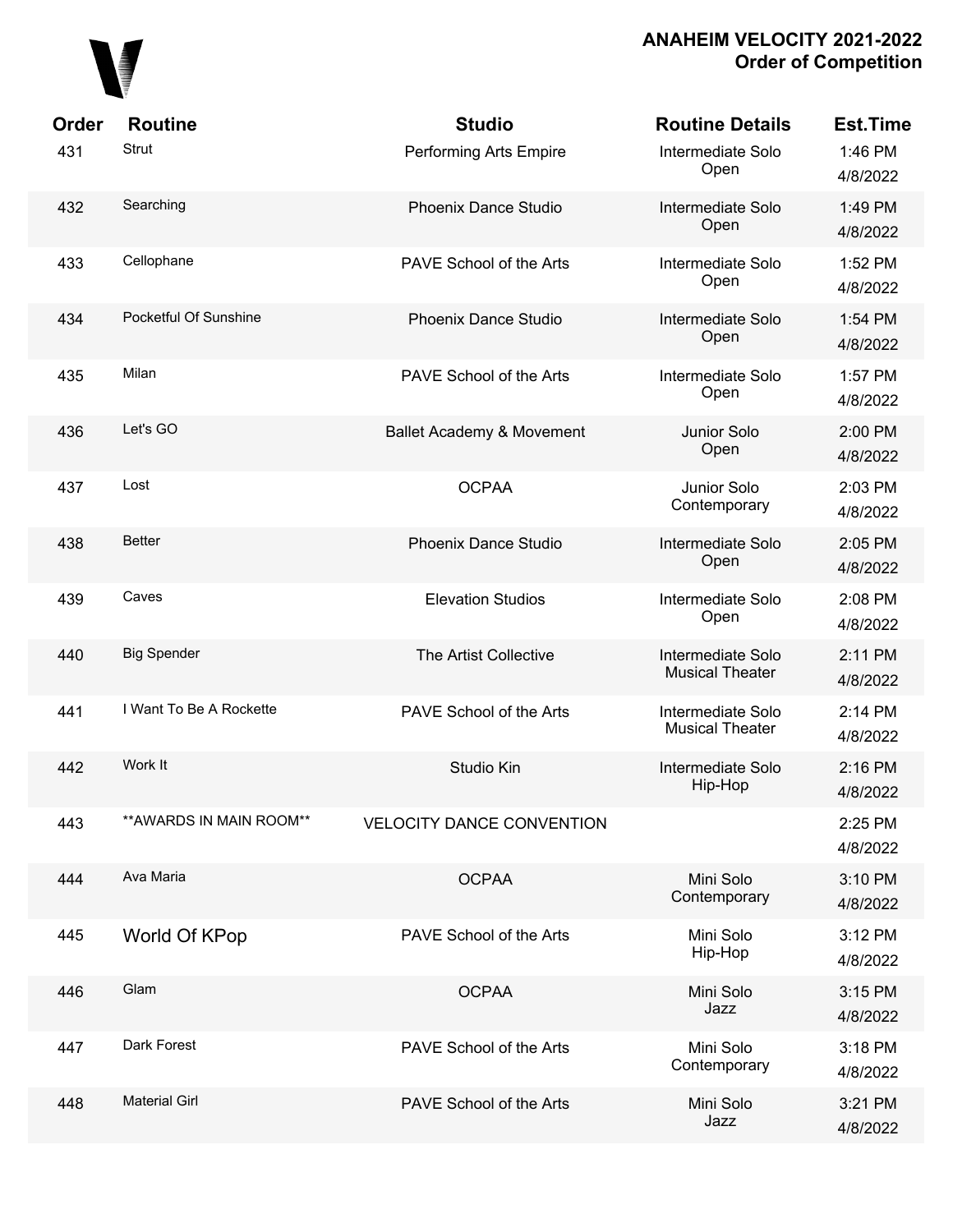

| <b>Order</b> | <b>Routine</b>      | <b>Studio</b>                        | <b>Routine Details</b>    | <b>Est.Time</b>     |
|--------------|---------------------|--------------------------------------|---------------------------|---------------------|
| 449          | California Girls    | PAVE School of the Arts              | Mini Solo<br>Jazz         | 3:23 PM<br>4/8/2022 |
| 450          | Despacito           | <b>Ballet Academy &amp; Movement</b> | Mini Solo<br>Contemporary | 3:26 PM<br>4/8/2022 |
| 451          | Perfect Day         | <b>EVOKE DANCE MOVEMENT</b>          | Mini Solo<br>Jazz         | 3:29 PM<br>4/8/2022 |
| 452          | Sax                 | Mather Dance Company                 | Mini Solo<br>Jazz         | 3:32 PM<br>4/8/2022 |
| 453          | Grown               | Ballet Academy & Movement            | Mini Solo<br>Jazz         | 3:34 PM<br>4/8/2022 |
| 454          | Shower              | Level 8                              | Mini Solo<br>Jazz         | 3:37 PM<br>4/8/2022 |
| 455          | Shake It Off        | Mather Dance Company                 | Mini Solo<br>Jazz         | 3:40 PM<br>4/8/2022 |
| 456          | Rockstar            | In The Spotlight                     | Mini Solo<br>Jazz         | 3:43 PM<br>4/8/2022 |
| 457          | Love Bug            | <b>AVANTI Dance Company</b>          | Mini Solo<br>Jazz         | 3:45 PM<br>4/8/2022 |
| 458          | Cold As Ice         | <b>AVANTI Dance Company</b>          | Mini Solo<br>Contemporary | 3:48 PM<br>4/8/2022 |
| 459          | Like A Woman        | <b>AVANTI Dance Company</b>          | Mini Solo<br>Jazz         | 3:51 PM<br>4/8/2022 |
| 460          | Happy Just To Dance | Mather Dance Company                 | Mini Solo<br>Jazz         | 3:54 PM<br>4/8/2022 |
| 461          | Oye                 | PAVE School of the Arts              | Mini Solo<br>Jazz         | 3:56 PM<br>4/8/2022 |
| 462          | Aint Your Mama      | Mather Dance Company                 | Mini Solo<br>Jazz         | 3:59 PM<br>4/8/2022 |
| 463          | Imagine             | PAVE School of the Arts              | Mini Solo<br>Lyrical      | 4:02 PM<br>4/8/2022 |
| 464          | Toxic               | PAVE School of the Arts              | Mini Solo<br>Jazz         | 4:05 PM<br>4/8/2022 |
| 465          | Walk                | <b>DANCENATION</b>                   | Mini Solo<br>Jazz         | 4:07 PM<br>4/8/2022 |
| 466          | Me And My Girls     | Mather Dance Company                 | Mini Solo<br>Jazz         | 4:10 PM<br>4/8/2022 |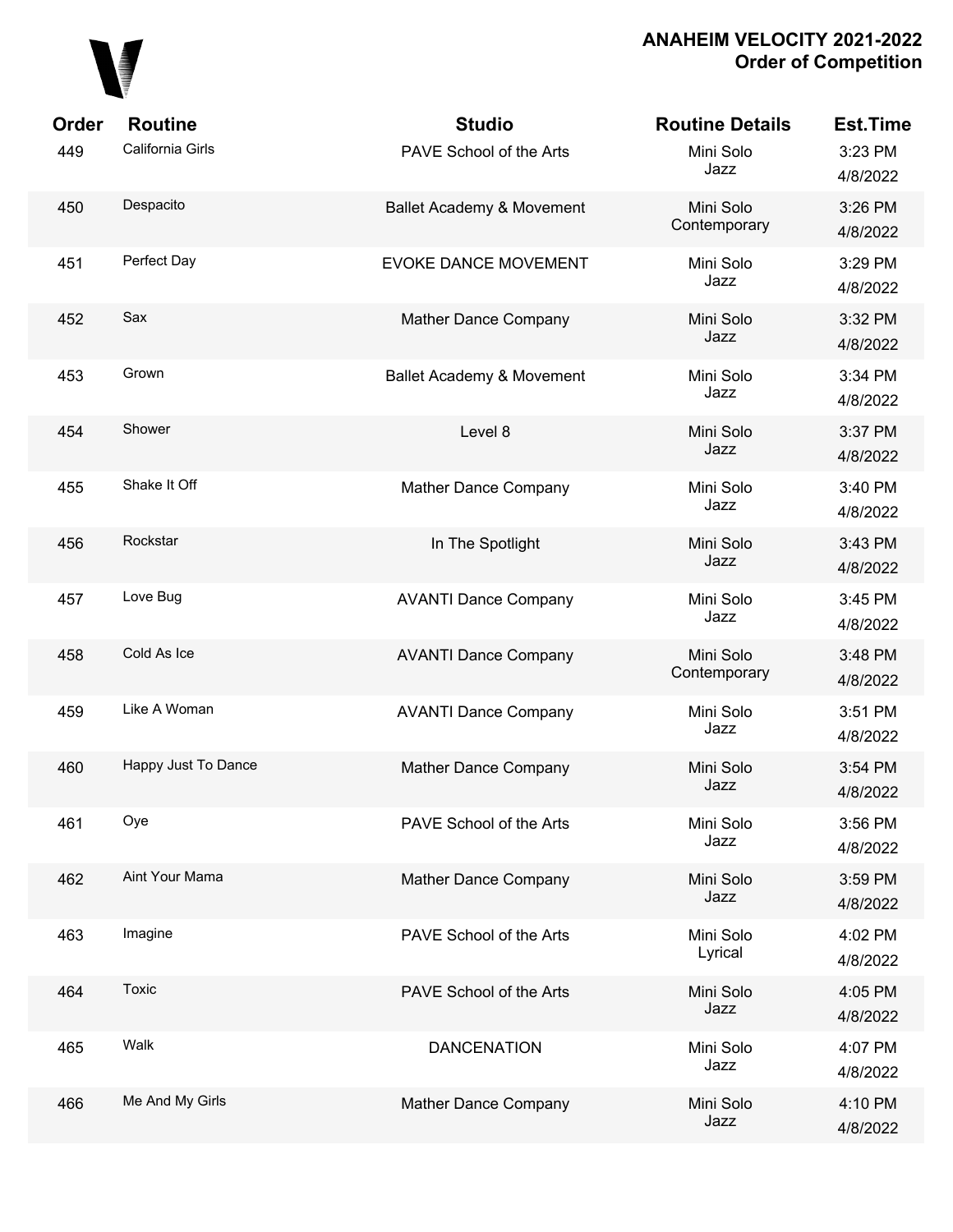

| Order | <b>Routine</b>                  | <b>Studio</b>                    | <b>Routine Details</b> | <b>Est.Time</b>     |
|-------|---------------------------------|----------------------------------|------------------------|---------------------|
| 467   | <b>Material Girl</b>            | <b>AVANTI Dance Company</b>      | Mini Solo<br>Jazz      | 4:13 PM<br>4/8/2022 |
| 468   | In Love With A Monster          | Mather Dance Company             | Mini Solo<br>Jazz      | 4:16 PM<br>4/8/2022 |
| 469   | Chain Of Fools                  | <b>AVANTI Dance Company</b>      | Mini Solo<br>Jazz      | 4:18 PM<br>4/8/2022 |
| 470   | Me Too                          | <b>AVANTI Dance Company</b>      | Mini Solo<br>Jazz      | 4:21 PM<br>4/8/2022 |
| 471   | Fabulous                        | <b>AVANTI Dance Company</b>      | Mini Solo<br>Jazz      | 4:24 PM<br>4/8/2022 |
| 472   | One Of The Boys                 | Mather Dance Company             | Mini Solo<br>Jazz      | 4:27 PM<br>4/8/2022 |
| 473   | Let's Groove                    | <b>AVANTI Dance Company</b>      | Mini Solo<br>Jazz      | 4:29 PM<br>4/8/2022 |
| 474   | Candyman                        | Mather Dance Company             | Mini Solo<br>Jazz      | 4:32 PM<br>4/8/2022 |
| 475   | I Can Shimmy Too                | <b>AVANTI Dance Company</b>      | Mini Solo<br>Jazz      | 4:35 PM<br>4/8/2022 |
| 476   | <b>Shake Your Tail Feathers</b> | Mather Dance Company             | Mini Solo<br>Jazz      | 4:38 PM<br>4/8/2022 |
| 477   | One Night Only                  | <b>AVANTI Dance Company</b>      | Mini Solo<br>Jazz      | 4:40 PM<br>4/8/2022 |
| 478   | Pineapple Princess              | Studio Kin                       | Mini Solo<br>Jazz      | 4:43 PM<br>4/8/2022 |
| 479   | A Million Dreams                | Ballet Academy & Movement        | Mini Solo<br>Lyrical   | 4:46 PM<br>4/8/2022 |
| 480   | Over The Rainbow                | <b>AVANTI Dance Company</b>      | Mini Solo<br>Lyrical   | 4:49 PM<br>4/8/2022 |
| 481   | <b>Fields Of Gold</b>           | Mather Dance Company             | Mini Solo<br>Lyrical   | 4:51 PM<br>4/8/2022 |
| 482   | ** 5 MINUTE JUDGES BREAK**      | <b>VELOCITY DANCE CONVENTION</b> |                        | 4:54 PM<br>4/8/2022 |
| 483   | If We Hold On                   | PAVE School of the Arts          | Mini Solo<br>Lyrical   | 4:59 PM<br>4/8/2022 |
| 484   | Dream                           | PAVE School of the Arts          | Mini Solo<br>Lyrical   | 5:01 PM<br>4/8/2022 |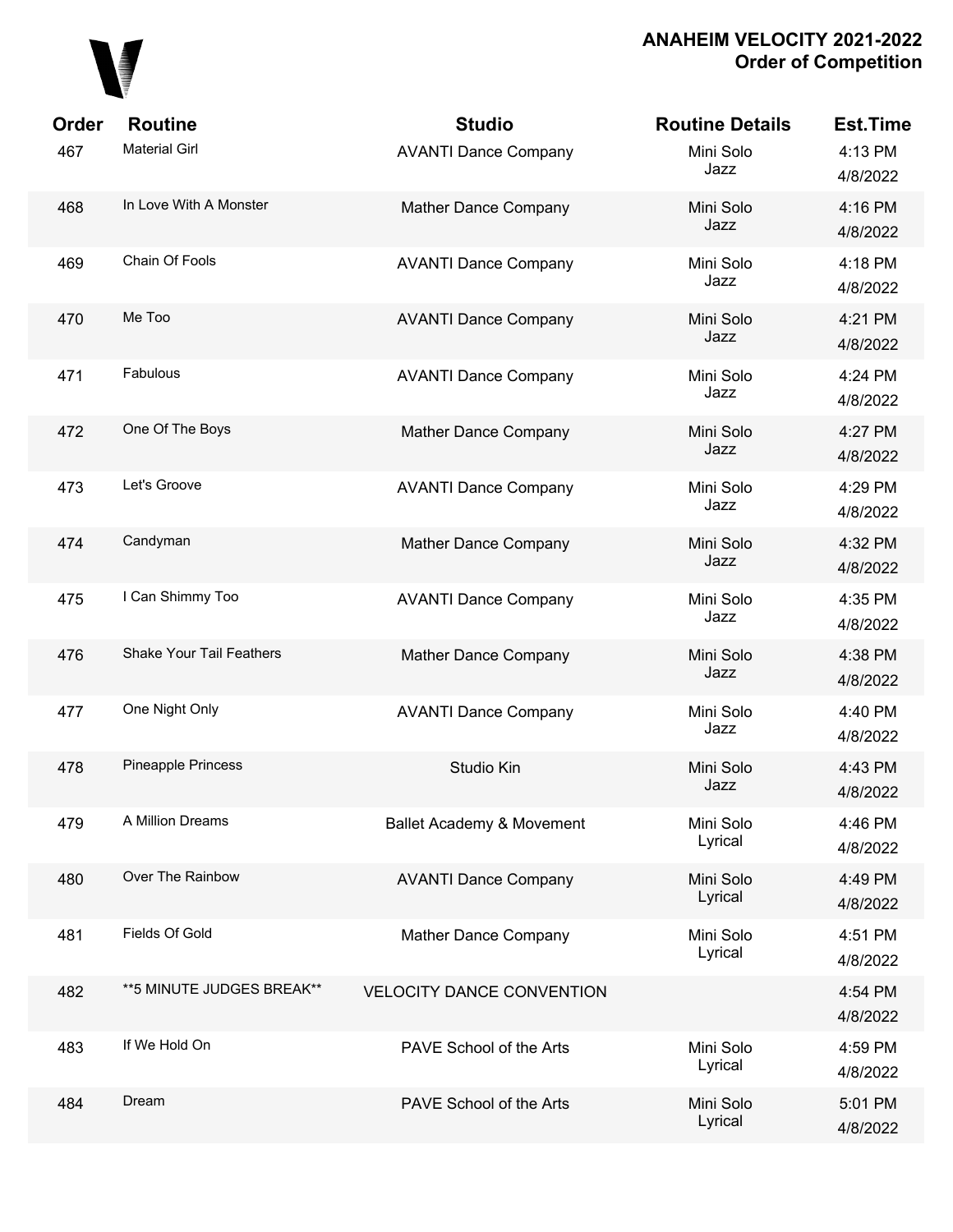

| Order<br>485 | <b>Routine</b><br>Imagine | <b>Studio</b><br>PAVE School of the Arts | <b>Routine Details</b><br>Mini Solo<br>Lyrical | <b>Est.Time</b><br>5:04 PM<br>4/8/2022 |
|--------------|---------------------------|------------------------------------------|------------------------------------------------|----------------------------------------|
| 486          | Strong                    | PAVE School of the Arts                  | Mini Solo<br>Lyrical                           | 5:07 PM<br>4/8/2022                    |
| 487          | <b>River Song</b>         | In The Spotlight                         | Mini Solo<br>Lyrical                           | 5:10 PM<br>4/8/2022                    |
| 488          | Zero To Hero              | PAVE School of the Arts                  | Mini Solo<br>Open                              | 5:12 PM<br>4/8/2022                    |
| 489          | Money                     | Hart Academy of Dance                    | Mini Solo<br><b>Musical Theater</b>            | 5:15 PM<br>4/8/2022                    |
| 490          | Broadway Baby             | The Artist Collective                    | Mini Solo<br><b>Musical Theater</b>            | 5:18 PM<br>4/8/2022                    |
| 491          | Pon De Replay             | <b>Elevation Studios</b>                 | Mini Duo/Trio<br>Jazz                          | 5:21 PM<br>4/8/2022                    |
| 492          | Wild Child                | <b>Elevation Studios</b>                 | Mini Duo/Trio<br>Jazz                          | 5:23 PM<br>4/8/2022                    |
| 493          | <b>River Deep</b>         | <b>AVANTI Dance Company</b>              | Mini Solo<br><b>Musical Theater</b>            | 5:26 PM<br>4/8/2022                    |
| 494          | Sparkling Diamonds        | <b>DANCENATION</b>                       | Mini Solo<br><b>Musical Theater</b>            | 5:29 PM<br>4/8/2022                    |
| 495          | My New Philosophy         | In The Spotlight                         | Mini Solo<br><b>Musical Theater</b>            | 5:32 PM<br>4/8/2022                    |
| 496          | Shake                     | Hart Academy of Dance                    | Mini Solo<br><b>Musical Theater</b>            | 5:34 PM<br>4/8/2022                    |
| 497          | Orange Colored Sky        | <b>AVANTI Dance Company</b>              | Mini Solo<br><b>Musical Theater</b>            | 5:37 PM<br>4/8/2022                    |
| 498          | <b>Buenos Aires</b>       | <b>AVANTI Dance Company</b>              | Mini Solo<br><b>Musical Theater</b>            | 5:40 PM<br>4/8/2022                    |
| 499          | Cool Rider                | <b>DANCENATION</b>                       | Mini Duo/Trio<br>Jazz                          | 5:43 PM<br>4/8/2022                    |
| 500          | Pumpin Up The Party       | <b>AVANTI Dance Company</b>              | Mini Duo/Trio<br>Jazz                          | 5:45 PM<br>4/8/2022                    |
| 501          | Raining Men               | <b>AVANTI Dance Company</b>              | Mini Duo/Trio<br>Jazz                          | 5:48 PM<br>4/8/2022                    |
| 502          | Robbers                   | <b>AVANTI Dance Company</b>              | Mini Duo/Trio<br>Jazz                          | 5:51 PM<br>4/8/2022                    |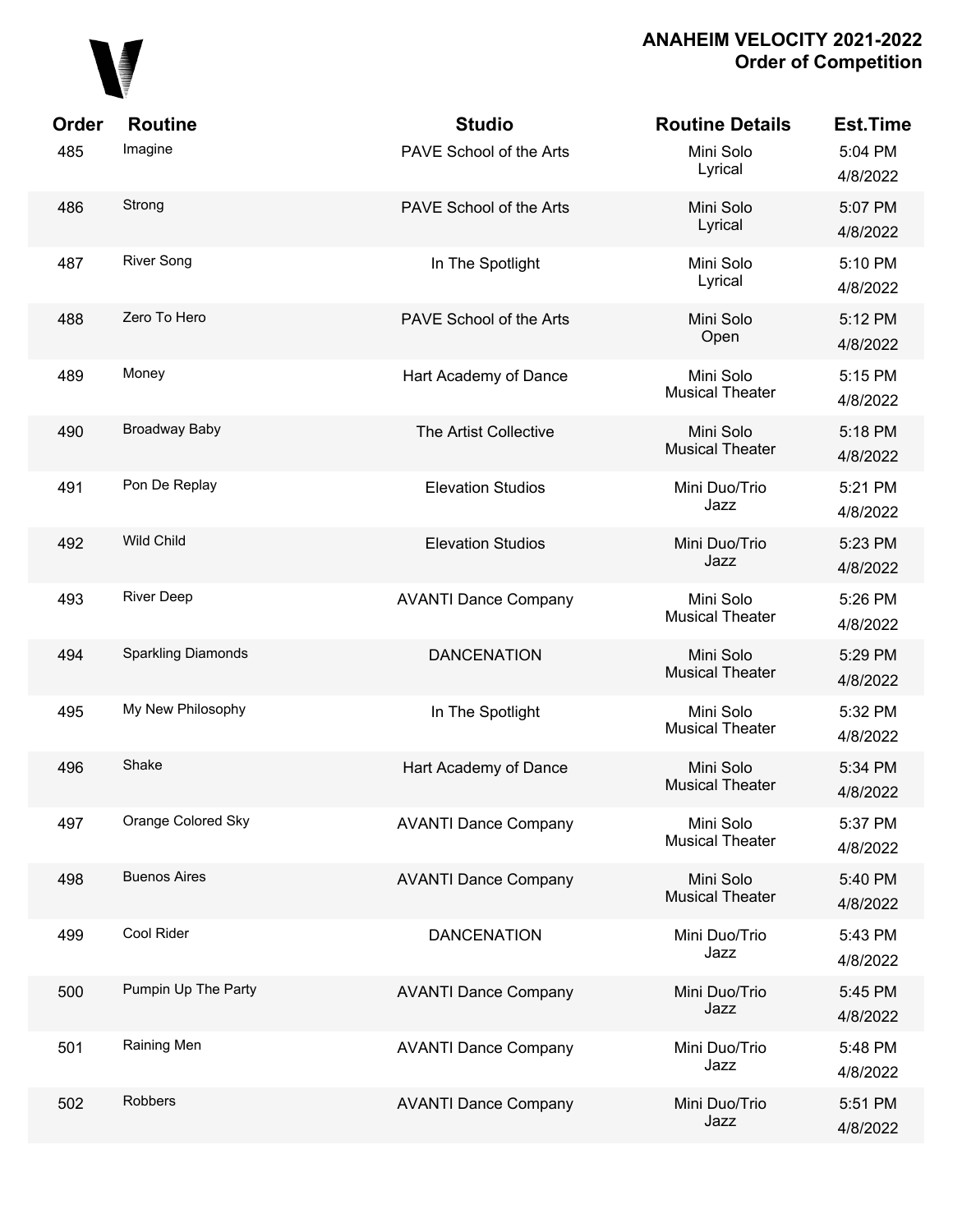

| Order | <b>Routine</b>         | <b>Studio</b>               | <b>Routine Details</b>   | <b>Est.Time</b>     |
|-------|------------------------|-----------------------------|--------------------------|---------------------|
| 503   | <b>Girl Party</b>      | <b>DANCENATION</b>          | Mini Duo/Trio<br>Jazz    | 5:54 PM<br>4/8/2022 |
| 504   | Down In Mexico         | <b>AVANTI Dance Company</b> | Mini Duo/Trio<br>Jazz    | 5:56 PM<br>4/8/2022 |
| 505   | School's Out           | Ballet Academy & Movement   | Mini Duo/Trio<br>Jazz    | 5:59 PM<br>4/8/2022 |
| 506   | Without A Word         | <b>AVANTI Dance Company</b> | Mini Duo/Trio<br>Lyrical | 6:02 PM<br>4/8/2022 |
| 507   | <b>Borrowed Angels</b> | PAVE School of the Arts     | Mini Duo/Trio<br>Lyrical | 6:05 PM<br>4/8/2022 |
| 508   | <b>Fields Of Gold</b>  | <b>AVANTI Dance Company</b> | Mini Duo/Trio<br>Lyrical | 6:07 PM<br>4/8/2022 |
| 509   | Salvation              | <b>AVANTI Dance Company</b> | Mini Duo/Trio<br>Lyrical | 6:10 PM<br>4/8/2022 |
| 510   | Dream                  | <b>AVANTI Dance Company</b> | Mini Duo/Trio<br>Lyrical | 6:13 PM<br>4/8/2022 |
| 511   | Drum Up                | <b>OCPAA</b>                | Mini Small Group<br>Jazz | 6:16 PM<br>4/8/2022 |
| 512   | <b>Bad Girls</b>       | Mather Dance Company        | Mini Small Group<br>Jazz | 6:19 PM<br>4/8/2022 |
| 513   | Candy Dreams           | Studio Kin                  | Mini Small Group<br>Jazz | 6:22 PM<br>4/8/2022 |
| 514   | Zero To Hero           | In The Spotlight            | Mini Small Group<br>Jazz | 6:25 PM<br>4/8/2022 |
| 515   | Don't Call Me Up       | <b>AVANTI Dance Company</b> | Mini Small Group<br>Jazz | 6:28 PM<br>4/8/2022 |
| 516   | Click Clack            | <b>DANCENATION</b>          | Mini Small Group<br>Jazz | 6:31 PM<br>4/8/2022 |
| 517   | Celebrate              | Just Dance                  | Mini Small Group<br>Jazz | 6:34 PM<br>4/8/2022 |
| 518   | <b>Betty Boop</b>      | Mather Dance Company        | Mini Small Group<br>Jazz | 6:37 PM<br>4/8/2022 |
| 519   | Proud Mary             | <b>AVANTI Dance Company</b> | Mini Small Group<br>Jazz | 6:40 PM<br>4/8/2022 |
| 520   | Super                  | <b>OCPAA</b>                | Mini Small Group<br>Open | 6:43 PM<br>4/8/2022 |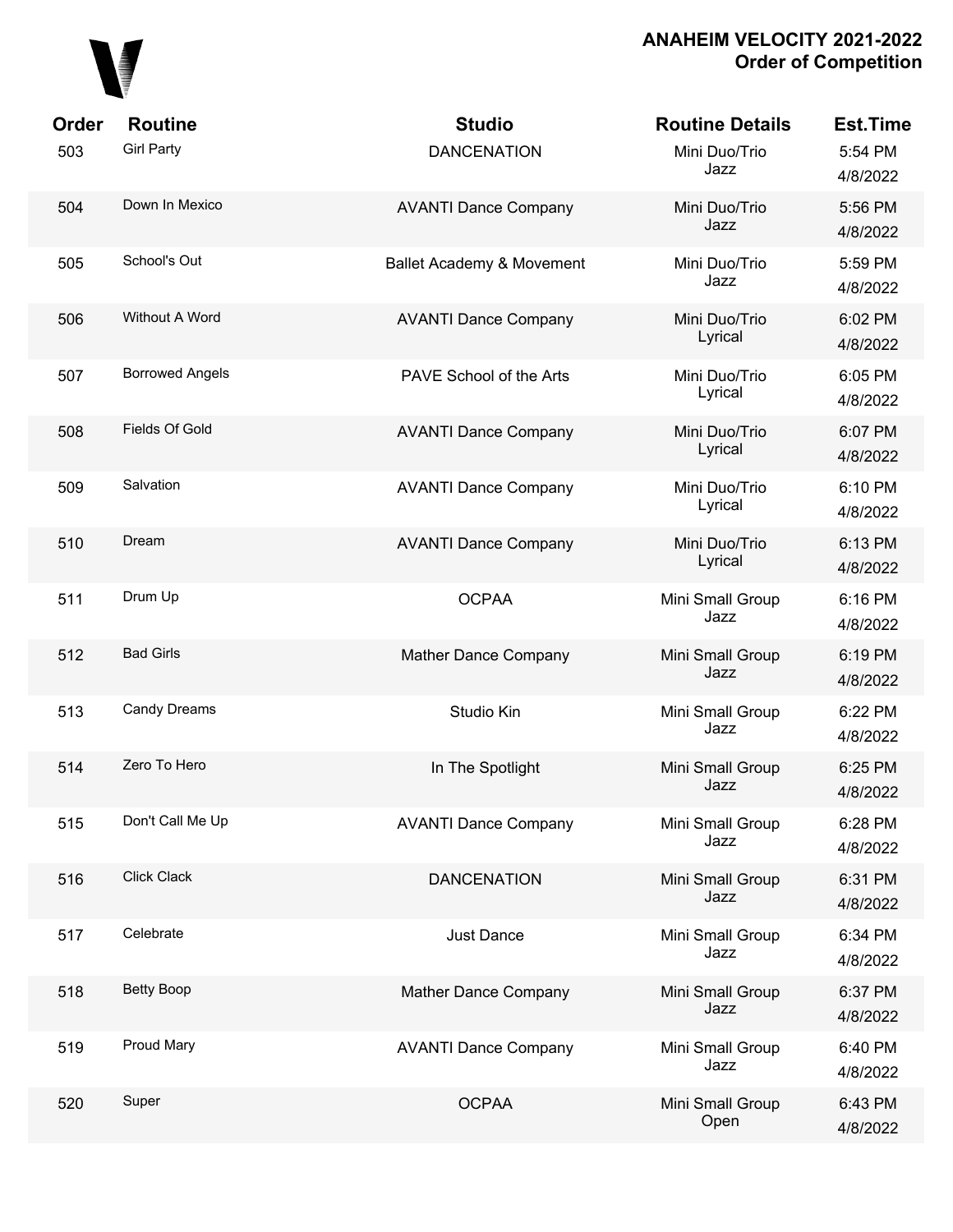

| Order | <b>Routine</b>            | <b>Studio</b>                    | <b>Routine Details</b>                     | <b>Est.Time</b>     |
|-------|---------------------------|----------------------------------|--------------------------------------------|---------------------|
| 521   | Hollywood                 | <b>Elevation Studios</b>         | Mini Small Group<br>Jazz                   | 6:46 PM<br>4/8/2022 |
| 522   | Ma Hair                   | <b>Elevation Studios</b>         | Mini Small Group<br><b>Musical Theater</b> | 6:49 PM<br>4/8/2022 |
| 523   | **5 MINUTE JUDGES BREAK** | <b>VELOCITY DANCE CONVENTION</b> |                                            | 6:52 PM<br>4/8/2022 |
| 524   | Lost Things               | <b>AVANTI Dance Company</b>      | Mini Small Group<br>Lyrical                | 6:57 PM<br>4/8/2022 |
| 525   | Better When I'm Dancing   | In The Spotlight                 | Mini Small Group<br>Jazz                   | 7:00 PM<br>4/8/2022 |
| 526   | <b>These Boots</b>        | <b>Mather Dance Company</b>      | Mini Small Group<br>Tap                    | 7:03 PM<br>4/8/2022 |
| 527   | Go The Distance           | PAVE School of the Arts          | Mini Small Group<br>Lyrical                | 7:06 PM<br>4/8/2022 |
| 528   | <b>Boogie Shoes</b>       | <b>AVANTI Dance Company</b>      | Mini Small Group<br>Tap                    | 7:09 PM<br>4/8/2022 |
| 529   | Little Bitty Pretty One   | In The Spotlight                 | Mini Small Group<br>Tap                    | 7:12 PM<br>4/8/2022 |
| 530   | We Love Freddy            | Mather Dance Company             | Mini Small Group<br>Open                   | 7:15 PM<br>4/8/2022 |
| 531   | You Make Me Feel So Young | PAVE School of the Arts          | Mini Small Group<br>Open                   | 7:18 PM<br>4/8/2022 |
| 532   | Sergeant It Girl          | Access To Motion Dance Company   | Mini Small Group<br>Open                   | 7:21 PM<br>4/8/2022 |
| 533   | <b>Sirens</b>             | <b>AVANTI Dance Company</b>      | Mini Small Group<br>Hip-Hop                | 7:24 PM<br>4/8/2022 |
| 534   | Get Ready                 | Just Dance                       | Mini Small Group<br>Hip-Hop                | 7:27 PM<br>4/8/2022 |
| 535   | Hernando's Hideaway       | PAVE School of the Arts          | Mini Small Group<br><b>Musical Theater</b> | 7:30 PM<br>4/8/2022 |
| 536   | Confident                 | Studio Kin                       | Mini Small Group<br>Hip-Hop                | 7:33 PM<br>4/8/2022 |
| 537   | Route 66                  | <b>McCoy Rigby Arts</b>          | Mini Small Group<br><b>Musical Theater</b> | 7:36 PM<br>4/8/2022 |
| 538   | ** AWARDS IN MAIN ROOM**  | <b>VELOCITY DANCE CONVENTION</b> |                                            | 7:45 PM<br>4/8/2022 |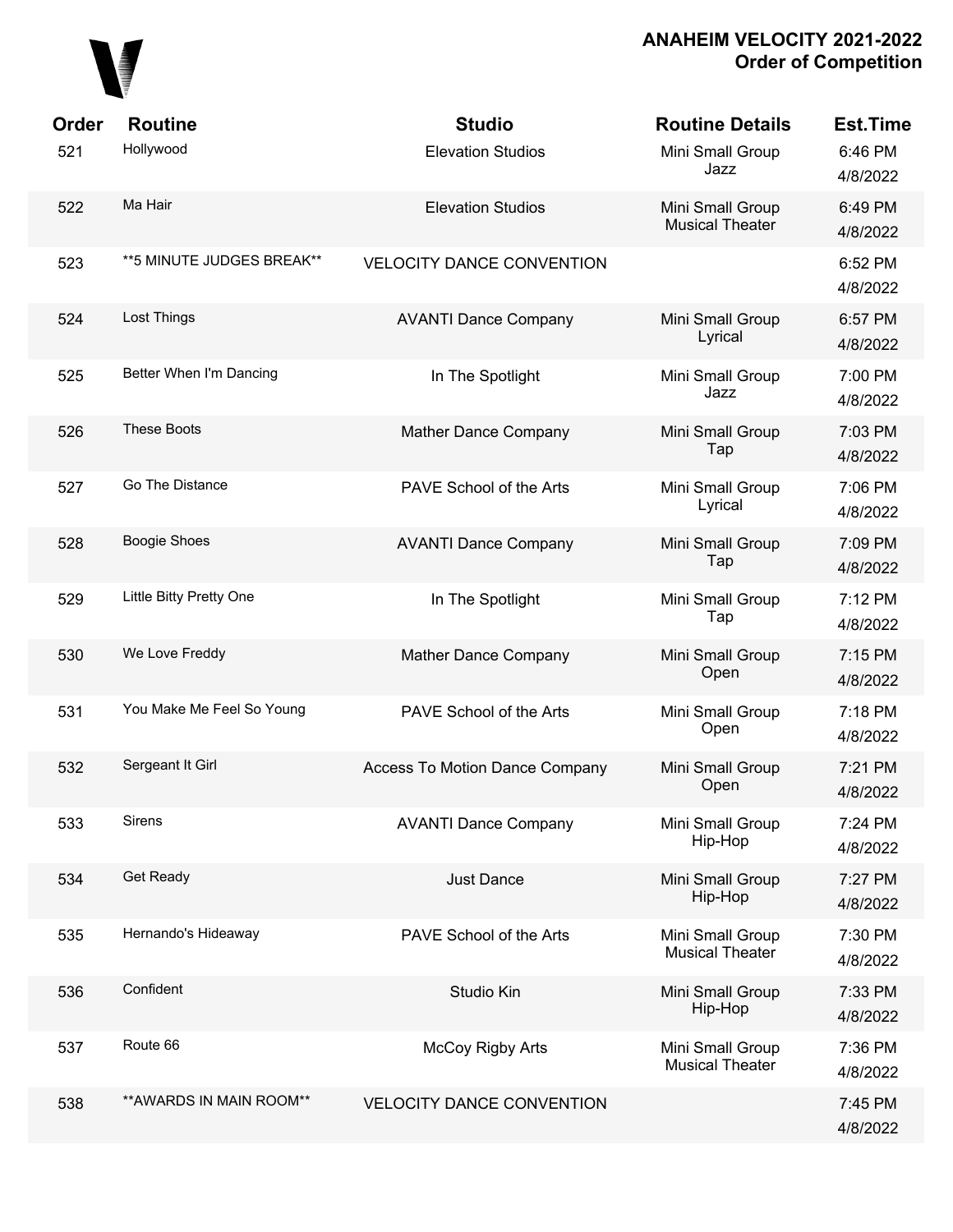

| Order | <b>Routine</b>        | <b>Studio</b>                     | <b>Routine Details</b>                                   | <b>Est.Time</b>     |
|-------|-----------------------|-----------------------------------|----------------------------------------------------------|---------------------|
| 539   | Knock On Wood         | Performing Arts Empire            | <b>Intermediate Small</b><br>Group<br>$ln -$             | 8:35 PM<br>4/8/2022 |
| 540   | The End Of The World  | <b>Mather Dance Company</b>       | <b>Intermediate Small</b><br>Group<br>Contamparary       | 8:38 PM<br>4/8/2022 |
| 541   | My World              | <b>The Artist Collective</b>      | <b>Intermediate Small</b><br>Group<br>$C$ ontomnoroni    | 8:41 PM<br>4/8/2022 |
| 542   | Otherside             | In The Spotlight                  | <b>Intermediate Small</b><br>Group<br>Contamparary       | 8:44 PM<br>4/8/2022 |
| 543   | All We Have           | <b>AVANTI Dance Company</b>       | <b>Intermediate Small</b><br>Group<br>Contamparary       | 8:47 PM<br>4/8/2022 |
| 544   | Dog Days Are Over     | Momentum Dance Company            | <b>Intermediate Small</b><br>Group<br>Contamparary       | 8:50 PM<br>4/8/2022 |
| 545   | Flaunt It             | PAVE School of the Arts           | <b>Intermediate Small</b><br>Group<br>$ln -$             | 8:53 PM<br>4/8/2022 |
| 546   | Disco Pop             | In The Spotlight                  | <b>Intermediate Small</b><br>Group<br>$1 - -$            | 8:56 PM<br>4/8/2022 |
| 547   | Talk About It         | <b>EVOKE DANCE MOVEMENT</b>       | <b>Intermediate Small</b><br>Group<br>$ln -$             | 8:59 PM<br>4/8/2022 |
| 548   | I Promise You         | <b>AVANTI Dance Company</b>       | <b>Intermediate Small</b><br>Group<br>Contamparary       | 9:02 PM<br>4/8/2022 |
| 549   | Forever Young         | <b>Phoenix Dance Studio</b>       | <b>Intermediate Small</b><br>Group<br>$ln - -$           | 9:05 PM<br>4/8/2022 |
| 550   | Rainin' Fellas        | Momentum Dance Company            | <b>Intermediate Small</b><br>Group<br>トヘーー               | 9:08 PM<br>4/8/2022 |
| 551   | When I Rule The World | Mather Dance Company              | Intermediate Small<br>Group<br>$ln -$                    | 9:11 PM<br>4/8/2022 |
| 552   | Heaven I Know         | <b>Elevation Studios</b>          | <b>Intermediate Small</b><br>Group<br>$C$ ontomnoroni    | 9:14 PM<br>4/8/2022 |
| 553   | White Wedding         | <b>AVANTI Dance Company</b>       | <b>Intermediate Small</b><br>Group<br>$1 - -$            | 9:17 PM<br>4/8/2022 |
| 554   | Ayo                   | Academy of Dance Westlake Village | <b>Intermediate Small</b><br>Group<br>$ln -$             | 9:20 PM<br>4/8/2022 |
| 555   | Rock Your Soul        | Mather Dance Company              | <b>Intermediate Small</b><br>Group<br>$10 - 7$           | 9:23 PM<br>4/8/2022 |
| 556   | Sin In Your Skin      | PAVE School of the Arts           | <b>Intermediate Small</b><br>Group<br>$l$ <i>simposi</i> | 9:26 PM<br>4/8/2022 |
|       |                       |                                   |                                                          |                     |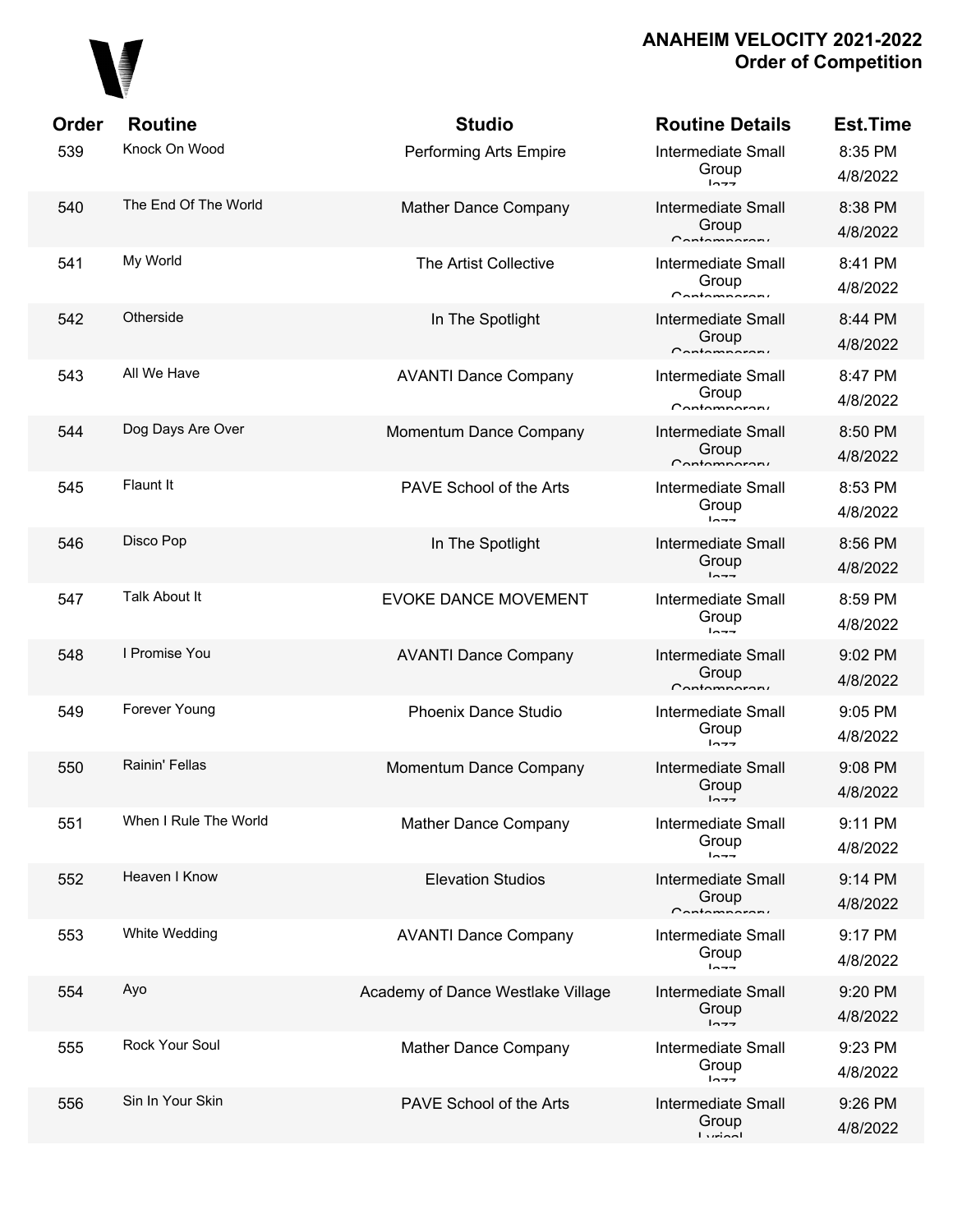

| Order | <b>Routine</b>            | <b>Studio</b>                        | <b>Routine Details</b>                                  | <b>Est.Time</b>      |
|-------|---------------------------|--------------------------------------|---------------------------------------------------------|----------------------|
| 557   | <b>Brick House</b>        | <b>Elevation Studios</b>             | <b>Intermediate Small</b><br>Group<br>$ln -$            | 9:29 PM<br>4/8/2022  |
| 558   | Suit and Tie              | <b>AVANTI Dance Company</b>          | <b>Intermediate Small</b><br>Group<br>$ln -$            | 9:32 PM<br>4/8/2022  |
| 559   | Danger                    | <b>The Artist Collective</b>         | <b>Intermediate Small</b><br>Group<br>$ln -1$           | 9:35 PM<br>4/8/2022  |
| 560   | <b>Heart of Stone</b>     | <b>Ballet Academy &amp; Movement</b> | <b>Intermediate Small</b><br>Group<br>$I$ winnl         | 9:38 PM<br>4/8/2022  |
| 561   | Shiver                    | <b>Elevation Studios</b>             | <b>Intermediate Small</b><br>Group<br>$I$ <i>simi</i> l | 9:41 PM<br>4/8/2022  |
| 562   | Unimaginable              | PAVE School of the Arts              | <b>Intermediate Small</b><br>Group<br>$I \nmid \nmid$   | 9:44 PM<br>4/8/2022  |
| 563   | Old Days                  | In The Spotlight                     | <b>Intermediate Small</b><br>Group<br>$I \nmid \nmin$   | 9:47 PM<br>4/8/2022  |
| 564   | Don't Forget About Me     | <b>AVANTI Dance Company</b>          | <b>Intermediate Small</b><br>Group<br>$T_{\Omega}$      | 9:50 PM<br>4/8/2022  |
| 565   | Pep Rally                 | <b>Elevation Studios</b>             | <b>Intermediate Small</b><br>Group<br>$T_{\rm{on}}$     | 9:53 PM<br>4/8/2022  |
| 566   | Sights                    | PAVE School of the Arts              | <b>Intermediate Small</b><br>Group<br>$O_{n \wedge n}$  | 9:56 PM<br>4/8/2022  |
| 567   | To Be A Woman             | Phoenix Dance Studio                 | <b>Intermediate Small</b><br>Group<br>$\sim$            | 9:59 PM<br>4/8/2022  |
| 568   | Beggin                    | <b>Just Dance</b>                    | <b>Intermediate Small</b><br>Group<br>$T \cap n$        | 10:02 PM<br>4/8/2022 |
| 569   | **5 MINUTE JUDGES BREAK** | <b>VELOCITY DANCE CONVENTION</b>     |                                                         | 10:05 PM<br>4/8/2022 |
| 570   | Money                     | <b>Elevation Studios</b>             | Intermediate Small<br>Group<br>Munical Thootor          | 10:10 PM<br>4/8/2022 |
| 571   | Supermarket Woman         | <b>EVOKE DANCE MOVEMENT</b>          | <b>Intermediate Small</b><br>Group<br>$\sim$            | 10:13 PM<br>4/8/2022 |
| 572   | The End                   | Phoenix Dance Studio                 | Intermediate Small<br>Group<br>$\sim$                   | 10:16 PM<br>4/8/2022 |
| 573   | Dr Feelgood               | PAVE School of the Arts              | <b>Intermediate Small</b><br>Group<br>10.77             | 10:19 PM<br>4/8/2022 |
| 574   | Music And The Mirror      | <b>McCoy Rigby Arts</b>              | Intermediate Small<br>Group<br>Munical Thootor          | 10:22 PM<br>4/8/2022 |
|       |                           |                                      |                                                         |                      |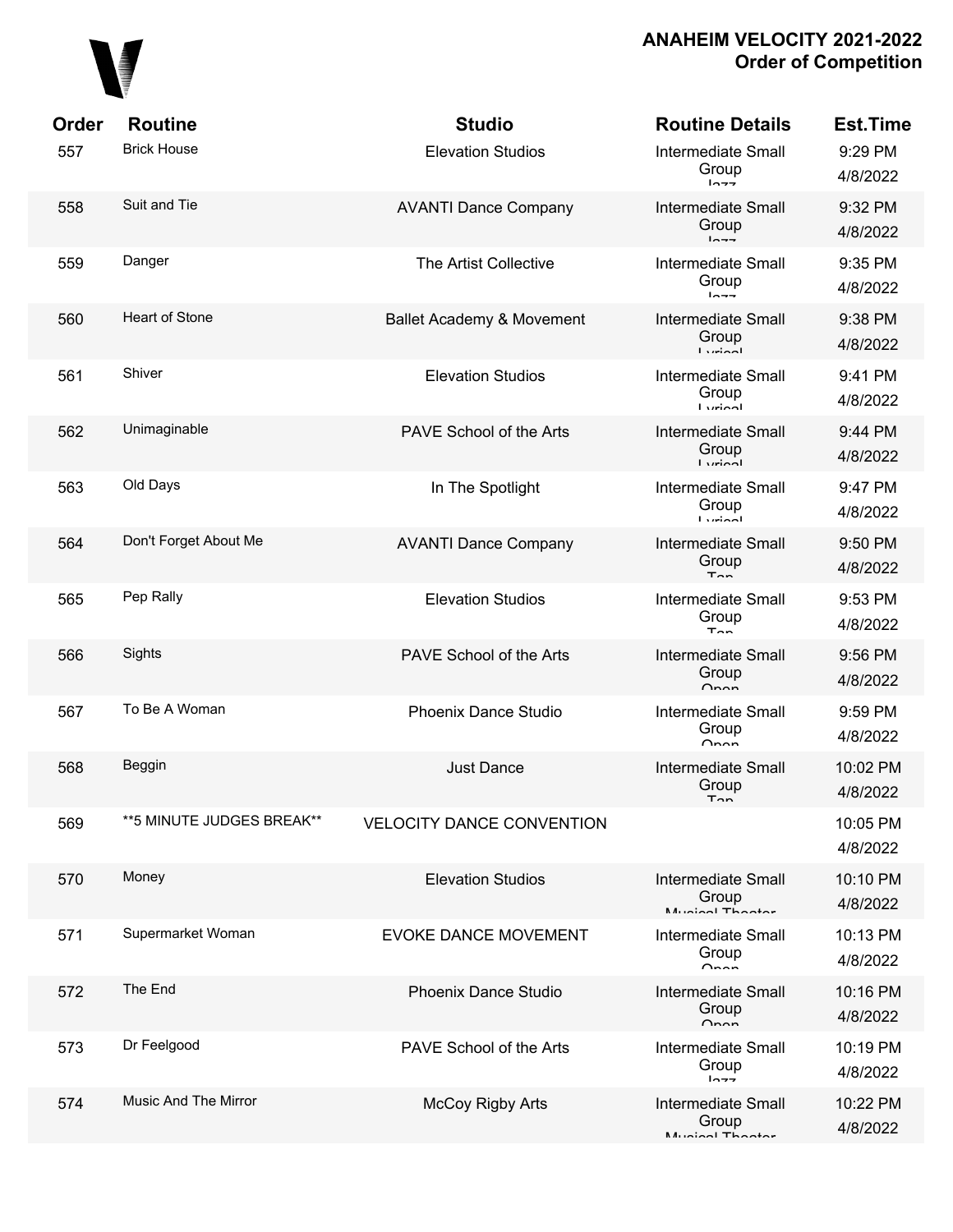

| Order | <b>Routine</b>                                         | <b>Studio</b>                     | <b>Routine Details</b>                                                    | <b>Est.Time</b>       |
|-------|--------------------------------------------------------|-----------------------------------|---------------------------------------------------------------------------|-----------------------|
| 575   | Whole Lotta Money                                      | <b>Elevation Studios</b>          | <b>Intermediate Small</b><br>Group<br>$\overline{u}$ in $\overline{u}$ an | 10:25 PM<br>4/8/2022  |
| 576   | Step On Up                                             | Performing Arts Empire            | <b>Intermediate Small</b><br>Group<br>$\mathbf{u}$ in $\mathbf{u}$ nn     | 10:28 PM<br>4/8/2022  |
| 577   | Hype Squad                                             | Momentum Dance Company            | <b>Intermediate Small</b><br>Group<br>مماستان                             | 10:31 PM<br>4/8/2022  |
| 578   | You Played                                             | <b>Elevation Studios</b>          | <b>Intermediate Small</b><br>Group<br>$\overline{a}$                      | 10:34 PM<br>4/8/2022  |
| 579   | Badman                                                 | <b>Just Dance</b>                 | <b>Intermediate Small</b><br>Group<br>$\overline{u}$ in $\overline{u}$ an | 10:37 PM<br>4/8/2022  |
| 580   | ** AWARDS IN MAIN ROOM**                               | <b>VELOCITY DANCE CONVENTION</b>  |                                                                           | 10:45 PM<br>4/8/2022  |
| 581   | **START OF SATURDAY<br><b>COMPETITION MAIN STAGE**</b> | <b>VELOCITY DANCE CONVENTION</b>  |                                                                           | 2:00 PM<br>04/09/2022 |
| 582   | Iconica                                                | <b>AVANTI Dance Company</b>       | Intermediate Production<br>Open                                           | 2:00 PM<br>4/9/2022   |
| 583   | **PROP**                                               | <b>VELOCITY DANCE CONVENTION</b>  |                                                                           | 2:09 PM<br>4/9/2022   |
| 584   | Shmoney                                                | Studio Kin                        | Intermediate Production<br>Hip-Hop                                        | 2:09 PM<br>4/9/2022   |
| 585   | Mayhem                                                 | Level 8                           | Intermediate Line<br>Jazz                                                 | 2:15 PM<br>4/9/2022   |
| 586   | Playground                                             | <b>EVOKE DANCE MOVEMENT</b>       | Intermediate Large<br>Group<br>Lin Linn                                   | 2:20 PM<br>4/9/2022   |
| 587   | Josephine                                              | <b>Elevation Studios</b>          | Intermediate Ext Time<br>Production<br>$\cap$ nnn                         | 2:23 PM<br>4/9/2022   |
| 588   | <b>Diner Girls</b>                                     | <b>AVANTI Dance Company</b>       | Mini Large Group<br>Jazz                                                  | 2:31 PM<br>4/9/2022   |
| 589   | Looking Good And Feeling<br>Gorgeous                   | PAVE School of the Arts           | Mini Large Group<br>Jazz                                                  | 2:34 PM<br>4/9/2022   |
| 590   | Name Game                                              | Mather Dance Company              | Mini Large Group<br>Jazz                                                  | 2:37 PM<br>4/9/2022   |
| 591   | Rollin'                                                | <b>Elevation Studios</b>          | Mini Large Group<br>Hip-Hop                                               | 2:40 PM<br>4/9/2022   |
| 592   | Devil That I Know                                      | Academy of Dance Westlake Village | Junior Small Group<br>Contemporary                                        | 2:43 PM<br>4/9/2022   |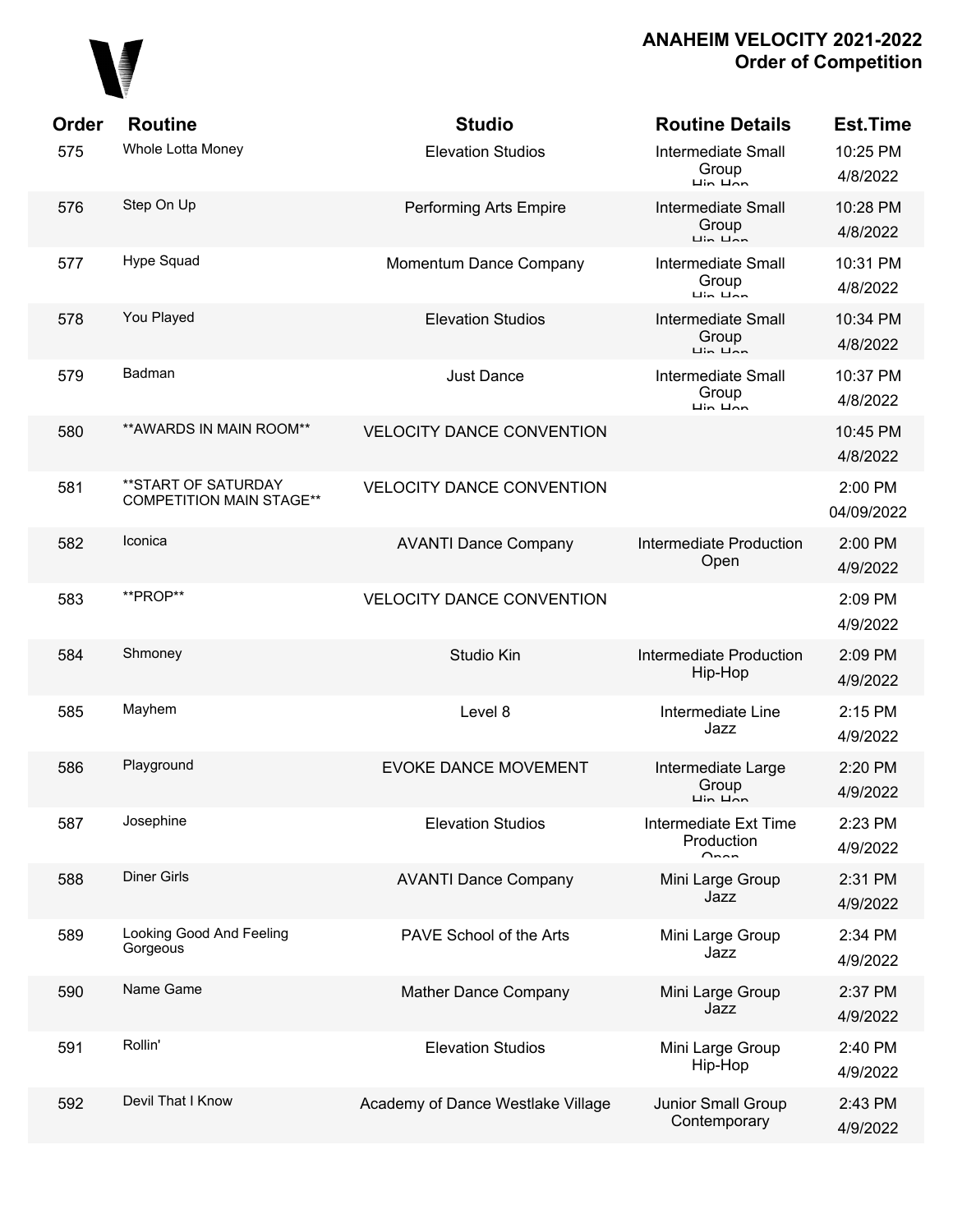

| Order | <b>Routine</b>             | <b>Studio</b>                     | <b>Routine Details</b>                       | <b>Est.Time</b>     |
|-------|----------------------------|-----------------------------------|----------------------------------------------|---------------------|
| 593   | Daydreamers                | Murrieta Dance Project            | Junior Small Group<br>Contemporary           | 2:46 PM<br>4/9/2022 |
| 594   | You'll Be Ok               | <b>AVANTI Dance Company</b>       | Junior Small Group<br>Contemporary           | 2:49 PM<br>4/9/2022 |
| 595   | Lost                       | Academy of Dance Westlake Village | Junior Small Group<br>Contemporary           | 2:52 PM<br>4/9/2022 |
| 596   | Tailfeather                | <b>EVOKE DANCE MOVEMENT</b>       | Junior Small Group<br><b>Musical Theater</b> | 2:55 PM<br>4/9/2022 |
| 597   | Party People               | <b>AVANTI Dance Company</b>       | Mini Large Group<br>Jazz                     | 2:58 PM<br>4/9/2022 |
| 598   | Born To Be Wild            | PAVE School of the Arts           | Mini Large Group<br>Open                     | 3:01 PM<br>4/9/2022 |
| 599   | Confident                  | PAVE School of the Arts           | Junior Small Group<br>Jazz                   | 3:04 PM<br>4/9/2022 |
| 600   | Bring It To The Runway     | PAVE School of the Arts           | Junior Small Group<br>Jazz                   | 3:07 PM<br>4/9/2022 |
| 601   | Love Myself                | Studio Kin                        | Junior Small Group<br>Contemporary           | 3:10 PM<br>4/9/2022 |
| 602   | Housewives of OC           | Mather Dance Company              | Junior Small Group<br>Jazz                   | 3:13 PM<br>4/9/2022 |
| 603   | Tamborine                  | <b>Elevation Studios</b>          | Junior Small Group<br>Jazz                   | 3:16 PM<br>4/9/2022 |
| 604   | <b>Music</b>               | PAVE School of the Arts           | Junior Small Group<br>Jazz                   | 3:19 PM<br>4/9/2022 |
| 605   | Kaptiv8 Mini Krew          | PAVE School of the Arts           | Mini Large Group<br>Hip-Hop                  | 3:22 PM<br>4/9/2022 |
| 606   | Hand Clap                  | <b>Just Dance</b>                 | Junior Small Group<br>Jazz                   | 3:25 PM<br>4/9/2022 |
| 607   | Meeting In The Ladies Room | <b>McCoy Rigby Arts</b>           | Junior Small Group<br>Jazz                   | 3:28 PM<br>4/9/2022 |
| 608   | Hush Hush                  | Mather Dance Company              | Junior Small Group<br>Jazz                   | 3:31 PM<br>4/9/2022 |
| 609   | Read All About It          | PAVE School of the Arts           | Junior Small Group<br>Lyrical                | 3:34 PM<br>4/9/2022 |
| 610   | <b>Nursery Rhymes</b>      | <b>AVANTI Dance Company</b>       | Mini Line<br>Hip-Hop                         | 3:37 PM<br>4/9/2022 |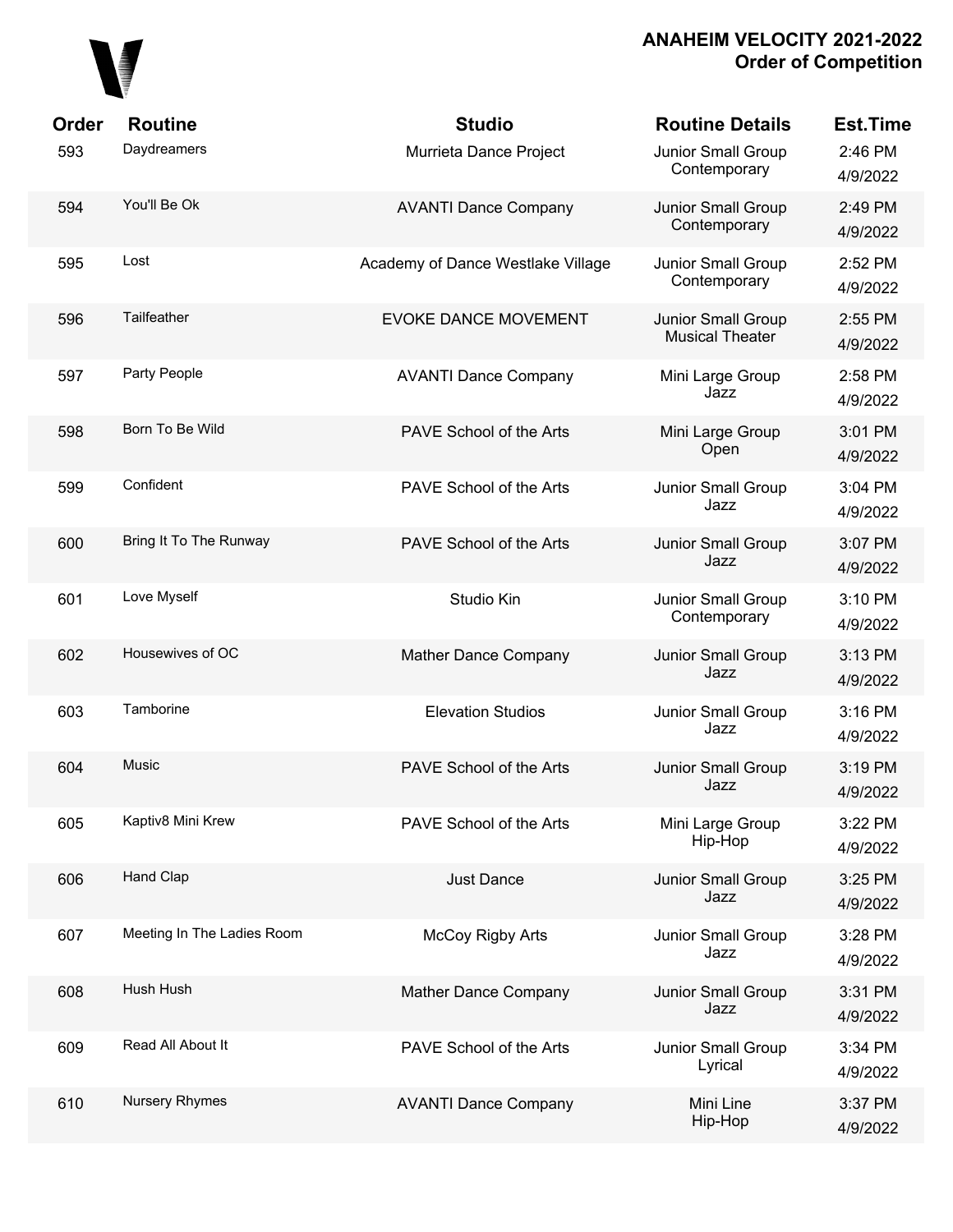

| Order<br>611 | <b>Routine</b><br>Lipgloss | <b>Studio</b><br><b>Elevation Studios</b> | <b>Routine Details</b><br>Junior Small Group<br>Jazz | <b>Est.Time</b><br>3:42 PM<br>4/9/2022 |
|--------------|----------------------------|-------------------------------------------|------------------------------------------------------|----------------------------------------|
| 612          | <b>Click Clack</b>         | Mather Dance Company                      | Junior Small Group<br>Jazz                           | 3:45 PM<br>4/9/2022                    |
| 613          | Dancing Queen              | PAVE School of the Arts                   | Junior Small Group<br>Contemporary                   | 3:48 PM<br>4/9/2022                    |
| 614          | Move It                    | Academy of Dance Westlake Village         | Junior Small Group<br>Jazz                           | 3:51 PM<br>4/9/2022                    |
| 615          | 1999                       | Murrieta Dance Project                    | Junior Small Group<br>Jazz                           | 3:54 PM<br>4/9/2022                    |
| 616          | Humble And Kind            | <b>DANCENATION</b>                        | Junior Small Group<br>Lyrical                        | 3:57 PM<br>4/9/2022                    |
| 617          | School Days                | PAVE School of the Arts                   | <b>Junior Small Group</b><br>Open                    | 4:00 PM<br>4/9/2022                    |
| 618          | Lie To Me                  | Academy of Dance Westlake Village         | Junior Small Group<br>Lyrical                        | 4:03 PM<br>4/9/2022                    |
| 619          | Wonderful People           | The Artist Collective                     | Junior Small Group<br>Lyrical                        | 4:06 PM<br>4/9/2022                    |
| 620          | My Way                     | <b>EVOKE DANCE MOVEMENT</b>               | Junior Small Group<br>Open                           | 4:09 PM<br>4/9/2022                    |
| 621          | Hold On To Me              | Mather Dance Company                      | Junior Small Group<br>Lyrical                        | 4:12 PM<br>4/9/2022                    |
| 622          | Higher                     | PAVE School of the Arts                   | Junior Small Group<br>Open                           | 4:15 PM<br>4/9/2022                    |
| 623          | Shine On Your Shoes        | <b>Elevation Studios</b>                  | Junior Small Group<br>Tap                            | 4:18 PM<br>4/9/2022                    |
| 624          | <b>Rhythm Nation</b>       | <b>Elevation Studios</b>                  | Junior Small Group<br>Tap                            | 4:21 PM<br>4/9/2022                    |
| 625          | Lights                     | Level 8                                   | Junior Small Group<br>Open                           | 4:24 PM<br>4/9/2022                    |
| 626          | <b>Riot Rhythm</b>         | PAVE School of the Arts                   | Junior Small Group<br>Jazz                           | 4:27 PM<br>4/9/2022                    |
| 627          | <b>Bangalore Whispers</b>  | <b>EVOKE DANCE MOVEMENT</b>               | Junior Small Group<br>Contemporary                   | 4:30 PM<br>4/9/2022                    |
| 628          | **5 MINUTE JUDGES BREAK**  | <b>VELOCITY DANCE CONVENTION</b>          |                                                      | 4:33 PM<br>4/9/2022                    |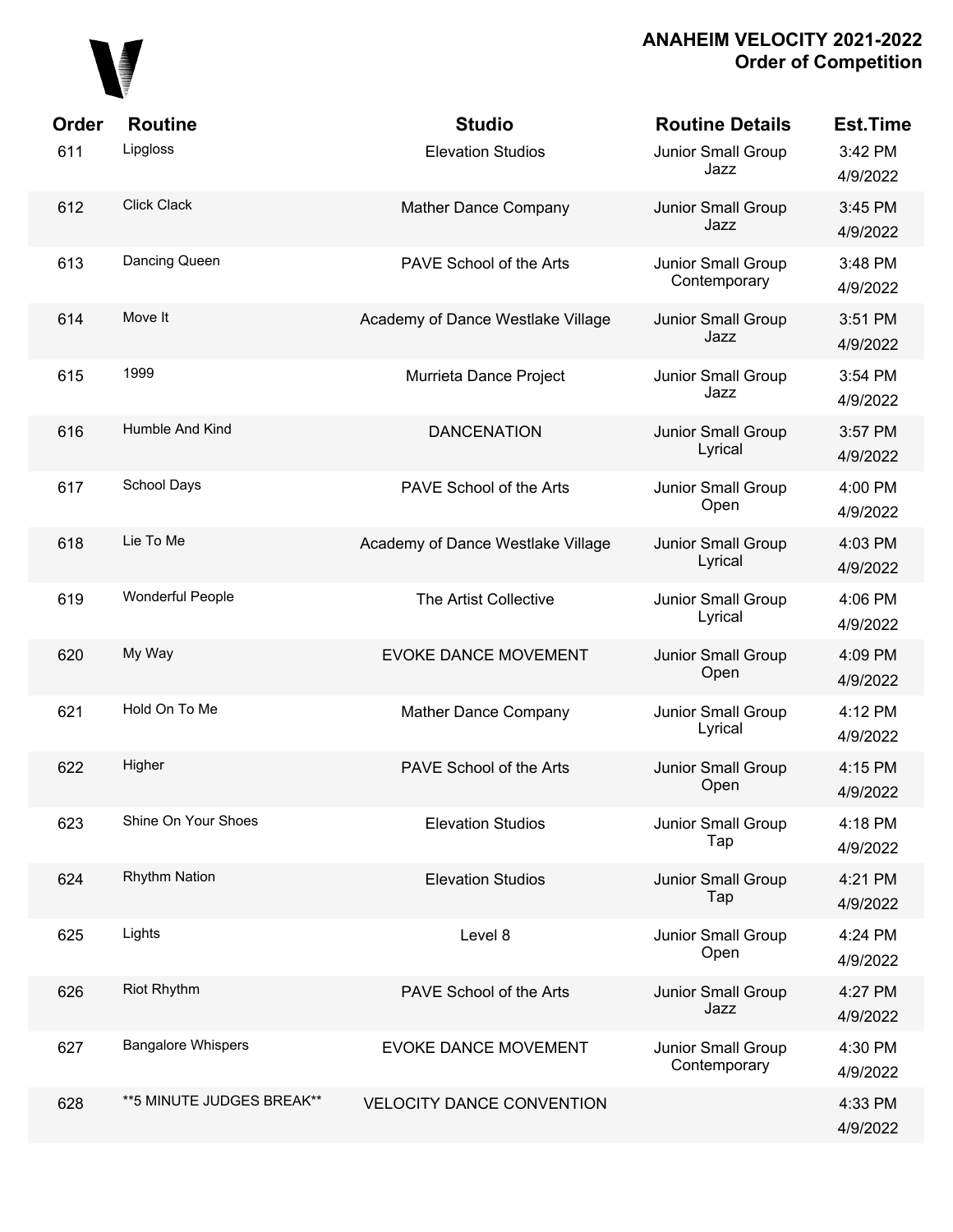

| Order<br>629 | <b>Routine</b><br>Swag Surf            | <b>Studio</b><br><b>Elevation Studios</b> | <b>Routine Details</b><br>Junior Small Group<br>Hip-Hop | <b>Est.Time</b><br>4:38 PM |
|--------------|----------------------------------------|-------------------------------------------|---------------------------------------------------------|----------------------------|
|              |                                        |                                           |                                                         | 4/9/2022                   |
| 630          | Orange Colored Sky                     | Mather Dance Company                      | Junior Large Group<br>Contemporary                      | 4:41 PM<br>4/9/2022        |
| 631          | Who You Are                            | PAVE School of the Arts                   | Junior Large Group<br>Contemporary                      | 4:44 PM<br>4/9/2022        |
| 632          | Yadadadig                              | <b>McCoy Rigby Arts</b>                   | Junior Small Group<br>Hip-Hop                           | 4:47 PM<br>4/9/2022        |
| 633          | I Do What I Love                       | <b>AVANTI Dance Company</b>               | Junior Large Group<br>Jazz                              | 4:50 PM<br>4/9/2022        |
| 634          | Tens                                   | Mather Dance Company                      | Junior Large Group<br>Jazz                              | 4:53 PM<br>4/9/2022        |
| 635          | When I Grow Up                         | PAVE School of the Arts                   | Junior Large Group<br>Jazz                              | 4:56 PM<br>4/9/2022        |
| 636          | Pyt                                    | Dance Street West                         | Junior Large Group<br>Jazz                              | 4:59 PM<br>4/9/2022        |
| 637          | My Lover                               | McCoy Rigby Arts                          | Junior Small Group<br>Lyrical                           | 5:02 PM<br>4/9/2022        |
| 638          | Fan Tan Fanny                          | <b>Elevation Studios</b>                  | Junior Small Group<br><b>Musical Theater</b>            | 5:05 PM<br>4/9/2022        |
| 639          | Footloose                              | PAVE School of the Arts                   | Junior Large Group<br>Open                              | 5:08 PM<br>4/9/2022        |
| 640          | Via Dolorosa                           | Mather Dance Company                      | Junior Large Group<br>Lyrical                           | 5:11 PM<br>4/9/2022        |
| 641          | How Do I Sleep                         | Dance Street West                         | Junior Large Group<br>Lyrical                           | 5:14 PM<br>4/9/2022        |
| 642          | <b>Big Bang BAM</b>                    | Ballet Academy & Movement                 | Junior Large Group<br>Open                              | 5:17 PM<br>4/9/2022        |
| 643          | I Feel Pretty                          | PAVE School of the Arts                   | Junior Large Group<br>Contemporary                      | 5:20 PM<br>4/9/2022        |
| 644          | <b>Circus Dreams</b>                   | <b>Just Dance</b>                         | Junior Large Group<br>Open                              | 5:23 PM<br>4/9/2022        |
| 645          | Never Fully Dressed Without A<br>Smile | Studio Kin                                | Junior Large Group<br><b>Musical Theater</b>            | 5:26 PM<br>4/9/2022        |
| 646          | It's About That Time                   | Academy of Dance Westlake Village         | Junior Large Group<br>Hip-Hop                           | 5:29 PM<br>4/9/2022        |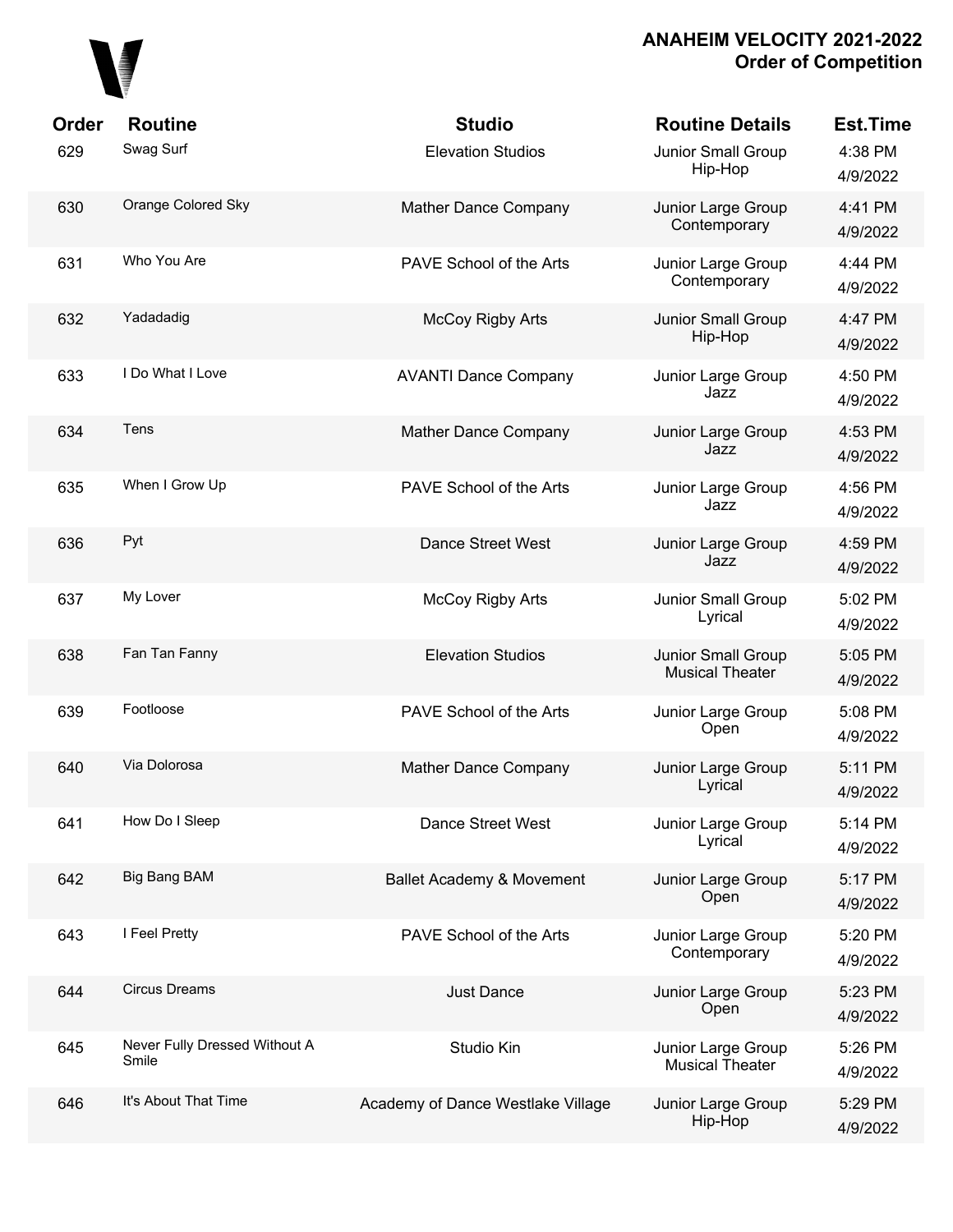

| Order | <b>Routine</b>           | <b>Studio</b>                    | <b>Routine Details</b>                            | <b>Est.Time</b>     |
|-------|--------------------------|----------------------------------|---------------------------------------------------|---------------------|
| 647   | Shoeless Joe             | PAVE School of the Arts          | Junior Large Group<br><b>Musical Theater</b>      | 5:32 PM<br>4/9/2022 |
| 648   | Oh Okay                  | <b>AVANTI Dance Company</b>      | Junior Large Group<br>Hip-Hop                     | 5:35 PM<br>4/9/2022 |
| 649   | Villians                 | Studio Kin                       | Junior Large Group<br>Hip-Hop                     | 5:38 PM<br>4/9/2022 |
| 650   | What's Going On          | Studio Kin                       | Intermediate Large<br>Group<br>Contamparary       | 5:41 PM<br>4/9/2022 |
| 651   | Permanent                | Mather Dance Company             | Intermediate Large<br>Group<br>$C$ ontomnoroni    | 5:44 PM<br>4/9/2022 |
| 652   | Kaptiv8 Junior Krew      | PAVE School of the Arts          | Junior Large Group<br>Hip-Hop                     | 5:47 PM<br>4/9/2022 |
| 653   | Haus Of Gaga             | <b>AVANTI Dance Company</b>      | Intermediate Large<br>Group<br>$ln -$             | 5:50 PM<br>4/9/2022 |
| 654   | Rock N' Roll             | <b>Just Dance</b>                | Intermediate Large<br>Group<br>$ln - -$           | 5:53 PM<br>4/9/2022 |
| 655   | <b>Talking To Myself</b> | Level 8                          | Intermediate Large<br>Group<br><b>Liminal</b>     | 5:56 PM<br>4/9/2022 |
| 656   | Why                      | <b>Elevation Studios</b>         | Intermediate Large<br>Group<br>$I$ <i>veion</i> l | 5:59 PM<br>4/9/2022 |
| 657   | Light On                 | PAVE School of the Arts          | Intermediate Large<br>Group<br><b>Liminal</b>     | 6:02 PM<br>4/9/2022 |
| 658   | The Birds                | <b>AVANTI Dance Company</b>      | Intermediate Large<br>Group<br>$\cap$ nnn         | 6:05 PM<br>4/9/2022 |
| 659   | <b>Little Bird</b>       | Dance Street West                | Intermediate Large<br>Group<br>$\cap$ non         | 6:08 PM<br>4/9/2022 |
| 660   | Going Down               | <b>EVOKE DANCE MOVEMENT</b>      | Intermediate Large<br>Group<br>Munical Thooter    | 6:11 PM<br>4/9/2022 |
| 661   | Ghosts                   | PAVE School of the Arts          | Intermediate Large<br>Group<br>$C$ ontomnoroni    | 6:14 PM<br>4/9/2022 |
| 662   | **PROP**                 | <b>VELOCITY DANCE CONVENTION</b> |                                                   | 6:17 PM<br>4/9/2022 |
| 663   | 5 Guys Named Moe         | <b>Elevation Studios</b>         | Intermediate Large<br>Group<br>Munical Thootar    | 6:22 PM<br>4/9/2022 |
| 664   | **PROP**                 | <b>VELOCITY DANCE CONVENTION</b> |                                                   | 6:25 PM<br>4/9/2022 |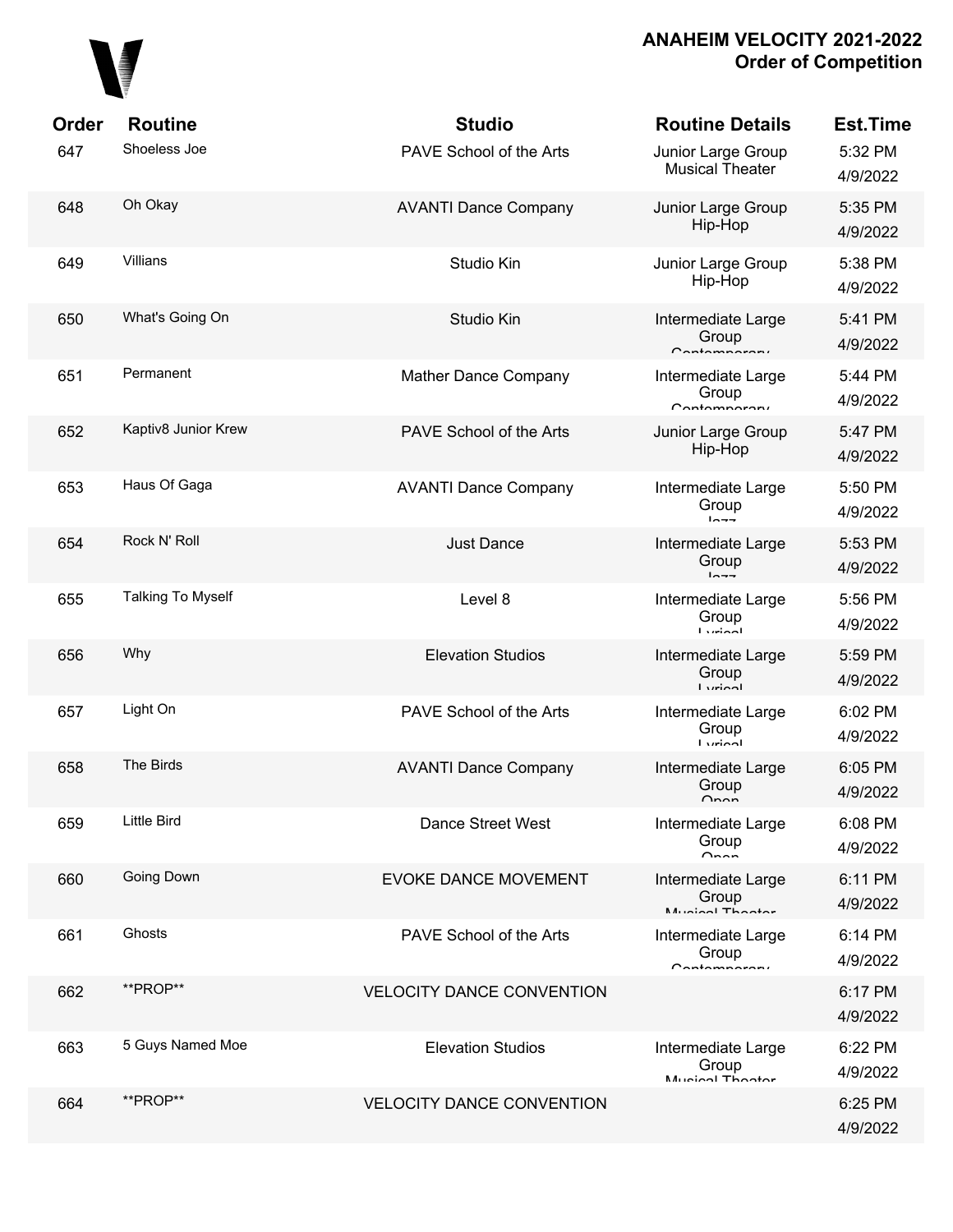

| Order | <b>Routine</b>                                              | <b>Studio</b>                     | <b>Routine Details</b>                                             | <b>Est.Time</b>     |
|-------|-------------------------------------------------------------|-----------------------------------|--------------------------------------------------------------------|---------------------|
| 665   | Bend and Snap                                               | <b>AVANTI Dance Company</b>       | Intermediate Large<br>Group<br>Munical Theotor                     | 6:30 PM<br>4/9/2022 |
| 666   | I Want You                                                  | <b>EVOKE DANCE MOVEMENT</b>       | Intermediate Line<br>Jazz                                          | 6:33 PM<br>4/9/2022 |
| 667   | <b>Elenor Rigby</b>                                         | PAVE School of the Arts           | Intermediate Large<br>Group<br>$C$ ontomnoroni                     | 6:38 PM<br>4/9/2022 |
| 668   | <b>Creepy Dolls</b>                                         | Dance Street West                 | Intermediate Large<br>Group<br>$\overline{u}$ in $\overline{u}$    | 6:41 PM<br>4/9/2022 |
| 669   | Love You Different                                          | <b>AVANTI Dance Company</b>       | Intermediate Large<br>Group<br>Lin Lin                             | 6:44 PM<br>4/9/2022 |
| 670   | All The Way Up                                              | Studio Kin                        | Intermediate Large<br>Group<br>$\overline{u}$ in $\overline{u}$ an | 6:47 PM<br>4/9/2022 |
| 671   | Kaptiv8 Pre-Teen Krew                                       | PAVE School of the Arts           | Intermediate Large<br>Group<br>$\overline{u}$ in $\overline{u}$ an | 6:50 PM<br>4/9/2022 |
| 672   | <b>Collateral Damage</b>                                    | <b>EVOKE DANCE MOVEMENT</b>       | Intermediate Line<br>Contemporary                                  | 6:53 PM<br>4/9/2022 |
| 673   | ** AWARDS IN MAIN ROOM**                                    | <b>VELOCITY DANCE CONVENTION</b>  |                                                                    | 7:00 PM<br>4/9/2022 |
| 674   | **START OF SATURDAY<br><b>COMPETITION SECOND</b><br>STAGE** | <b>VELOCITY DANCE CONVENTION</b>  |                                                                    | 3:00 PM<br>4/9/2022 |
| 675   | To Be Loved                                                 | <b>OCPAA</b>                      | Senior Solo<br>Contemporary                                        | 3:00 PM<br>4/9/2022 |
| 676   | The Drought                                                 | Murrieta Dance Project            | Senior Solo<br>Contemporary                                        | 3:02 PM<br>4/9/2022 |
| 677   | Down By The Bay                                             | <b>DANCENATION</b>                | Senior Solo<br>Contemporary                                        | 3:05 PM<br>4/9/2022 |
| 678   | <b>Big God</b>                                              | <b>McCoy Rigby Arts</b>           | Senior Solo<br>Contemporary                                        | 3:08 PM<br>4/9/2022 |
| 679   | Doomed                                                      | <b>Elevation Studios</b>          | Senior Solo<br>Contemporary                                        | 3:11 PM<br>4/9/2022 |
| 680   | To Be So Lonely                                             | <b>AVANTI Dance Company</b>       | Senior Solo<br>Contemporary                                        | 3:13 PM<br>4/9/2022 |
| 681   | Rome                                                        | Academy of Dance Westlake Village | Senior Solo<br>Contemporary                                        | 3:16 PM<br>4/9/2022 |
| 682   | Say I'm Sober                                               | Momentum Dance Company            | Senior Solo<br>Contemporary                                        | 3:19 PM<br>4/9/2022 |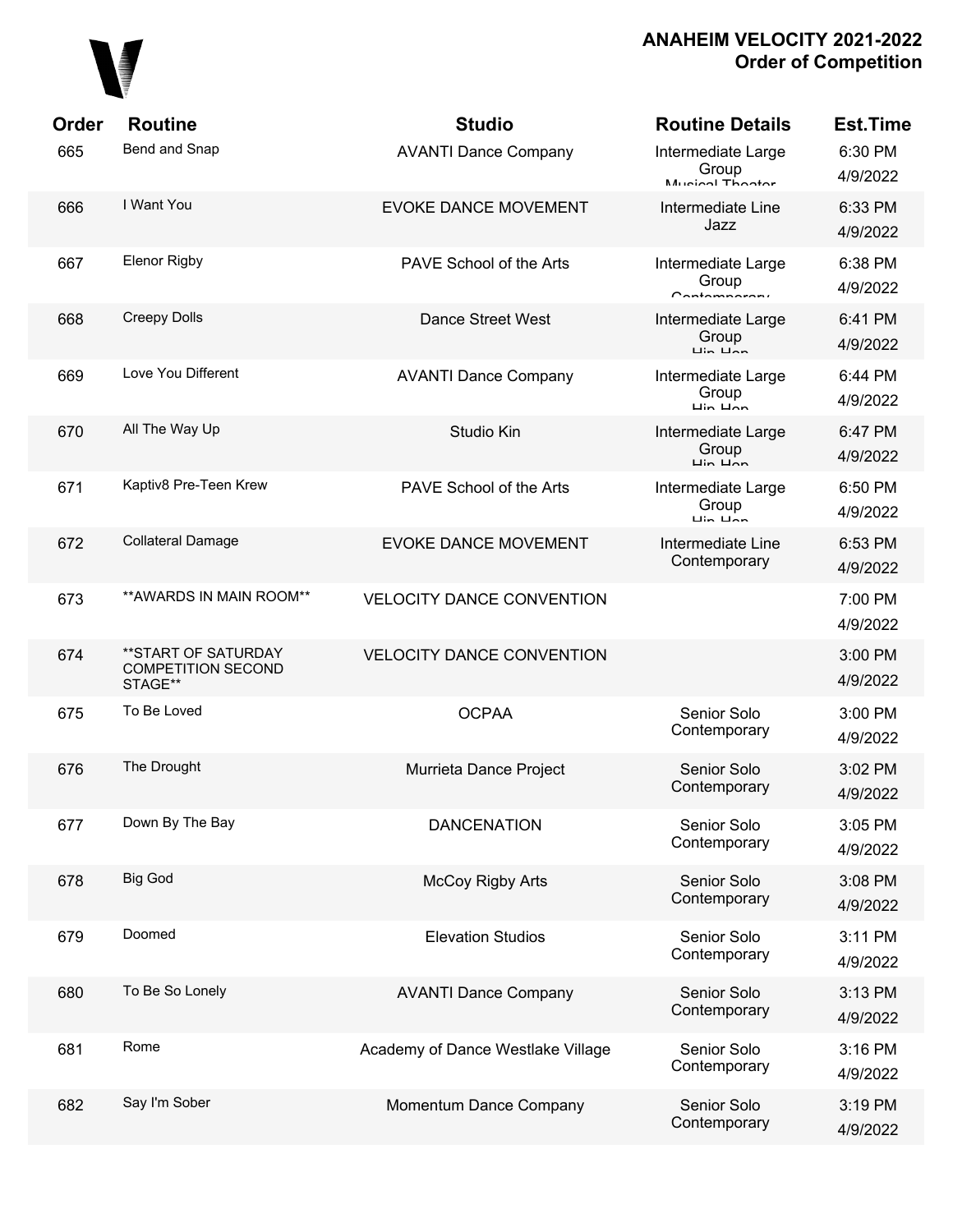

| Order | <b>Routine</b>               | <b>Studio</b>                     | <b>Routine Details</b>      | <b>Est.Time</b>     |
|-------|------------------------------|-----------------------------------|-----------------------------|---------------------|
| 683   | <b>Haunted Home</b>          | EVOKE DANCE MOVEMENT              | Senior Solo<br>Contemporary | 3:22 PM<br>4/9/2022 |
| 684   | Needed                       | The Artist Collective             | Senior Solo<br>Contemporary | 3:24 PM<br>4/9/2022 |
| 685   | Try A Little Tenderness      | In The Spotlight                  | Senior Solo<br>Contemporary | 3:27 PM<br>4/9/2022 |
| 686   | Old Lovers In Dressing Rooms | PAVE School of the Arts           | Senior Solo<br>Contemporary | 3:30 PM<br>4/9/2022 |
| 687   | Flow Down                    | PAVE School of the Arts           | Senior Solo<br>Contemporary | 3:33 PM<br>4/9/2022 |
| 688   | On My Skin                   | The Artist Collective             | Senior Solo<br>Contemporary | 3:35 PM<br>4/9/2022 |
| 689   | At Seventeen                 | EVOKE DANCE MOVEMENT              | Senior Solo<br>Contemporary | 3:38 PM<br>4/9/2022 |
| 690   | <b>Body Electric</b>         | PAVE School of the Arts           | Senior Solo<br>Contemporary | 3:41 PM<br>4/9/2022 |
| 691   | Codependent                  | Academy of Dance Westlake Village | Senior Solo<br>Contemporary | 3:44 PM<br>4/9/2022 |
| 692   | By Your Side                 | Momentum Dance Company            | Senior Solo<br>Contemporary | 3:46 PM<br>4/9/2022 |
| 693   | If You Go Away               | PAVE School of the Arts           | Senior Solo<br>Contemporary | 3:49 PM<br>4/9/2022 |
| 694   | Reaching For Cold Hands      | The Artist Collective             | Senior Solo<br>Contemporary | 3:52 PM<br>4/9/2022 |
| 695   | Away                         | PAVE School of the Arts           | Senior Solo<br>Contemporary | 3:55 PM<br>4/9/2022 |
| 696   | Holoscene                    | <b>OCPAA</b>                      | Senior Solo<br>Contemporary | 3:57 PM<br>4/9/2022 |
| 697   | It's A Man's World           | Studio Kin                        | Senior Solo<br>Contemporary | 4:00 PM<br>4/9/2022 |
| 698   | Homicide Love                | Studio Kin                        | Senior Solo<br>Contemporary | 4:03 PM<br>4/9/2022 |
| 699   | Lost                         | <b>McCoy Rigby Arts</b>           | Senior Solo<br>Contemporary | 4:06 PM<br>4/9/2022 |
| 700   | Time To Know                 | <b>Elevation Studios</b>          | Senior Solo<br>Contemporary | 4:08 PM<br>4/9/2022 |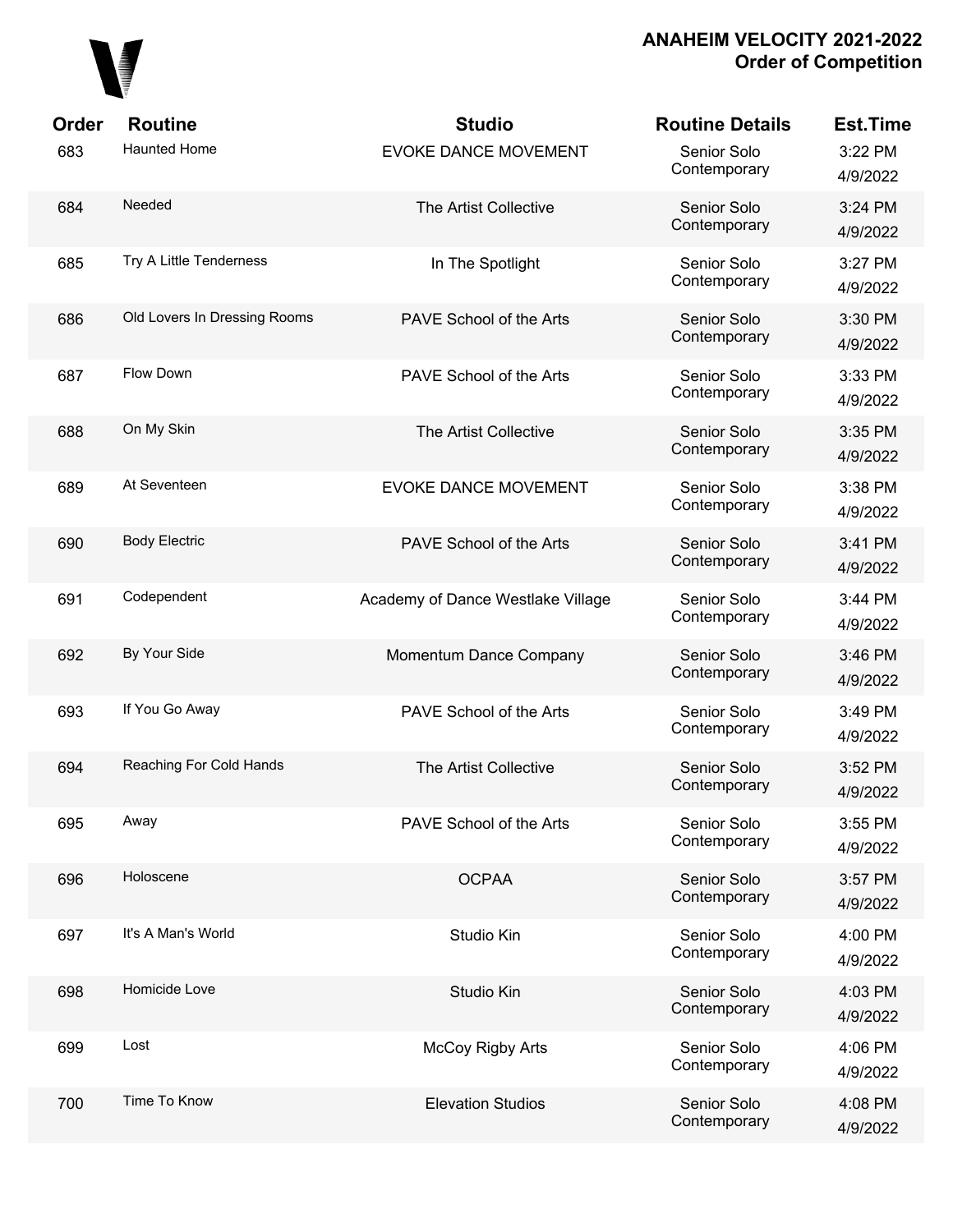

| Order | <b>Routine</b>                                  | <b>Studio</b>                     | <b>Routine Details</b>      | <b>Est.Time</b>     |
|-------|-------------------------------------------------|-----------------------------------|-----------------------------|---------------------|
| 701   | Run                                             | <b>AVANTI Dance Company</b>       | Senior Solo<br>Contemporary | 4:11 PM<br>4/9/2022 |
| 702   | <b>Bloody Shadows From A</b><br><b>Distance</b> | <b>EVOKE DANCE MOVEMENT</b>       | Senior Solo<br>Contemporary | 4:14 PM<br>4/9/2022 |
| 703   | Pancakes For Dinner                             | <b>EVOKE DANCE MOVEMENT</b>       | Senior Solo<br>Contemporary | 4:17 PM<br>4/9/2022 |
| 704   | Yours                                           | PAVE School of the Arts           | Senior Solo<br>Contemporary | 4:19 PM<br>4/9/2022 |
| 705   | Turn Your Hands In                              | The Artist Collective             | Senior Solo<br>Contemporary | 4:22 PM<br>4/9/2022 |
| 706   | So Wrong                                        | PAVE School of the Arts           | Senior Solo<br>Contemporary | 4:25 PM<br>4/9/2022 |
| 707   | Falling Up                                      | Academy of Dance Westlake Village | Senior Solo<br>Contemporary | 4:28 PM<br>4/9/2022 |
| 708   | Don't Watch Me Cry                              | Momentum Dance Company            | Senior Solo<br>Contemporary | 4:30 PM<br>4/9/2022 |
| 709   | Seeking                                         | PAVE School of the Arts           | Senior Solo<br>Contemporary | 4:33 PM<br>4/9/2022 |
| 710   | You And Me                                      | The Artist Collective             | Senior Solo<br>Contemporary | 4:36 PM<br>4/9/2022 |
| 711   | Life Itself                                     | PAVE School of the Arts           | Senior Solo<br>Contemporary | 4:39 PM<br>4/9/2022 |
| 712   | Your Day Will Come                              | PAVE School of the Arts           | Senior Solo<br>Contemporary | 4:41 PM<br>4/9/2022 |
| 713   | Flicker                                         | PAVE School of the Arts           | Senior Solo<br>Contemporary | 4:44 PM<br>4/9/2022 |
| 714   | Crazy In Love                                   | PAVE School of the Arts           | Senior Solo<br>Contemporary | 4:47 PM<br>4/9/2022 |
| 715   | Don't Leave Me Lonely                           | Mather Dance Company              | Senior Solo<br>Contemporary | 4:50 PM<br>4/9/2022 |
| 716   | ** 5 MINUTE JUDGES BREAK**                      | <b>VELOCITY DANCE CONVENTION</b>  |                             | 4:52 PM<br>4/9/2022 |
| 717   | <b>Body Gold</b>                                | Studio Kin                        | Senior Solo<br>Jazz         | 4:57 PM<br>4/9/2022 |
| 718   | Future Nostalgia                                | Performing Arts Empire            | Senior Solo<br>Jazz         | 4:59 PM<br>4/9/2022 |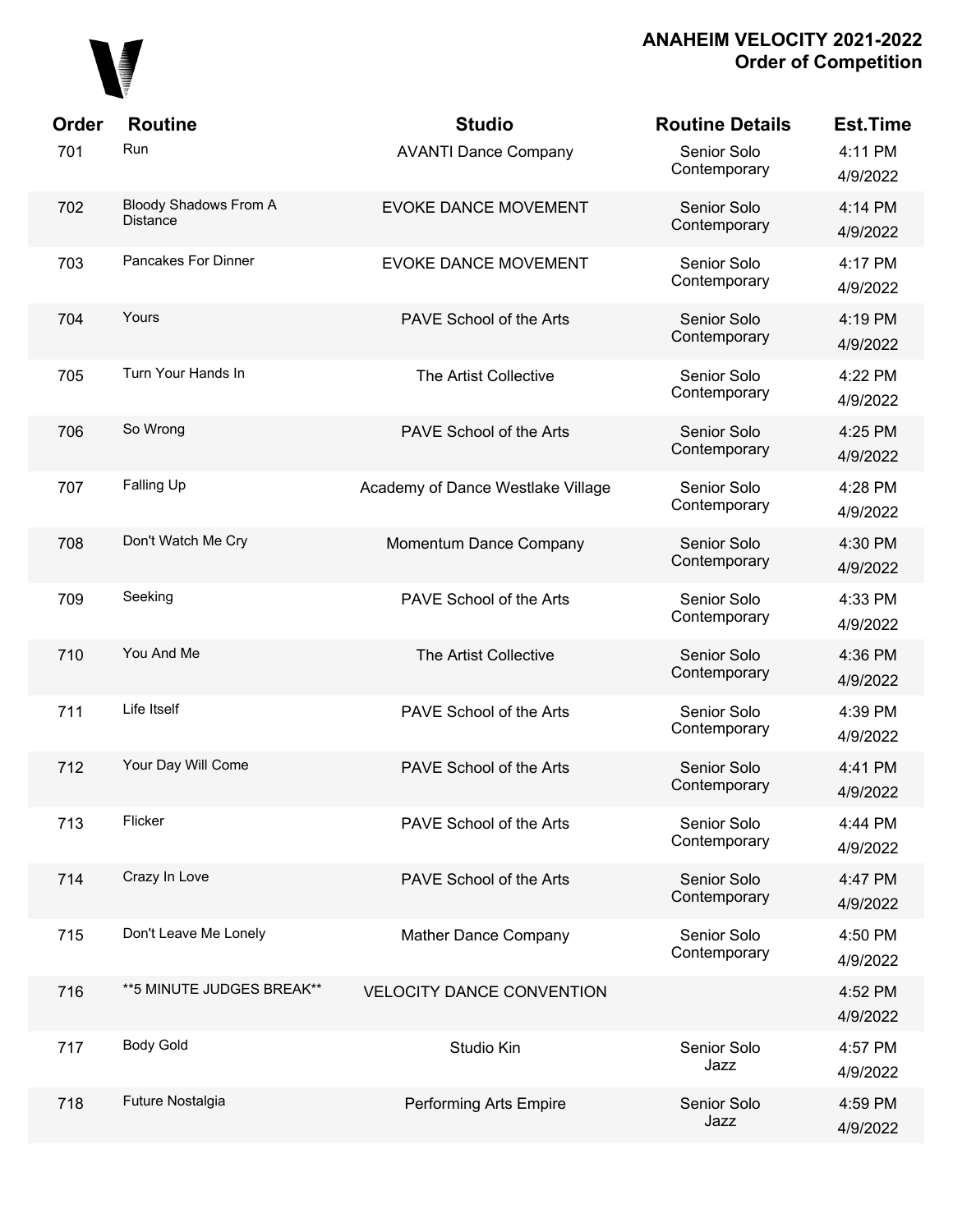

| Order | <b>Routine</b>                 | <b>Studio</b>            | <b>Routine Details</b> | <b>Est.Time</b>     |
|-------|--------------------------------|--------------------------|------------------------|---------------------|
| 719   | Kill of the Night              | Momentum Dance Company   | Senior Solo<br>Jazz    | 5:02 PM<br>4/9/2022 |
| 720   | Cool Girl                      | Studio Kin               | Senior Solo<br>Jazz    | 5:05 PM<br>4/9/2022 |
| 721   | Kill Shot                      | <b>Releve Studios</b>    | Senior Solo<br>Jazz    | 5:08 PM<br>4/9/2022 |
| 722   | Bang Bang                      | <b>McCoy Rigby Arts</b>  | Senior Solo<br>Jazz    | 5:10 PM<br>4/9/2022 |
| 723   | Maybe                          | PAVE School of the Arts  | Senior Solo<br>Lyrical | 5:13 PM<br>4/9/2022 |
| 724   | Talking To The Moon            | <b>McCoy Rigby Arts</b>  | Senior Solo<br>Lyrical | 5:16 PM<br>4/9/2022 |
| 725   | <b>Beautiful</b>               | Mather Dance Company     | Senior Solo<br>Lyrical | 5:19 PM<br>4/9/2022 |
| 726   | I Didn't Know My Own Strength  | PAVE School of the Arts  | Senior Solo<br>Lyrical | 5:21 PM<br>4/9/2022 |
| 727   | Hands                          | Mather Dance Company     | Senior Solo<br>Lyrical | 5:24 PM<br>4/9/2022 |
| 728   | Wonder                         | PAVE School of the Arts  | Senior Solo<br>Lyrical | 5:27 PM<br>4/9/2022 |
| 729   | When I Go                      | Mather Dance Company     | Senior Solo<br>Lyrical | 5:30 PM<br>4/9/2022 |
| 730   | In Case You Don't Live Forever | PAVE School of the Arts  | Senior Solo<br>Lyrical | 5:32 PM<br>4/9/2022 |
| 731   | Stay                           | Mather Dance Company     | Senior Solo<br>Lyrical | 5:35 PM<br>4/9/2022 |
| 732   | Never Is A Promise             | Mather Dance Company     | Senior Solo<br>Lyrical | 5:38 PM<br>4/9/2022 |
| 733   | Woman's Work                   | Mather Dance Company     | Senior Solo<br>Lyrical | 5:41 PM<br>4/9/2022 |
| 734   | <b>Teen Spirit</b>             | <b>DANCENATION</b>       | Senior Solo<br>Lyrical | 5:43 PM<br>4/9/2022 |
| 735   | I'd Rather Go Blind            | Mather Dance Company     | Senior Solo<br>Open    | 5:46 PM<br>4/9/2022 |
| 736   | Introduction to Nothingness    | <b>Elevation Studios</b> | Senior Solo<br>Open    | 5:49 PM<br>4/9/2022 |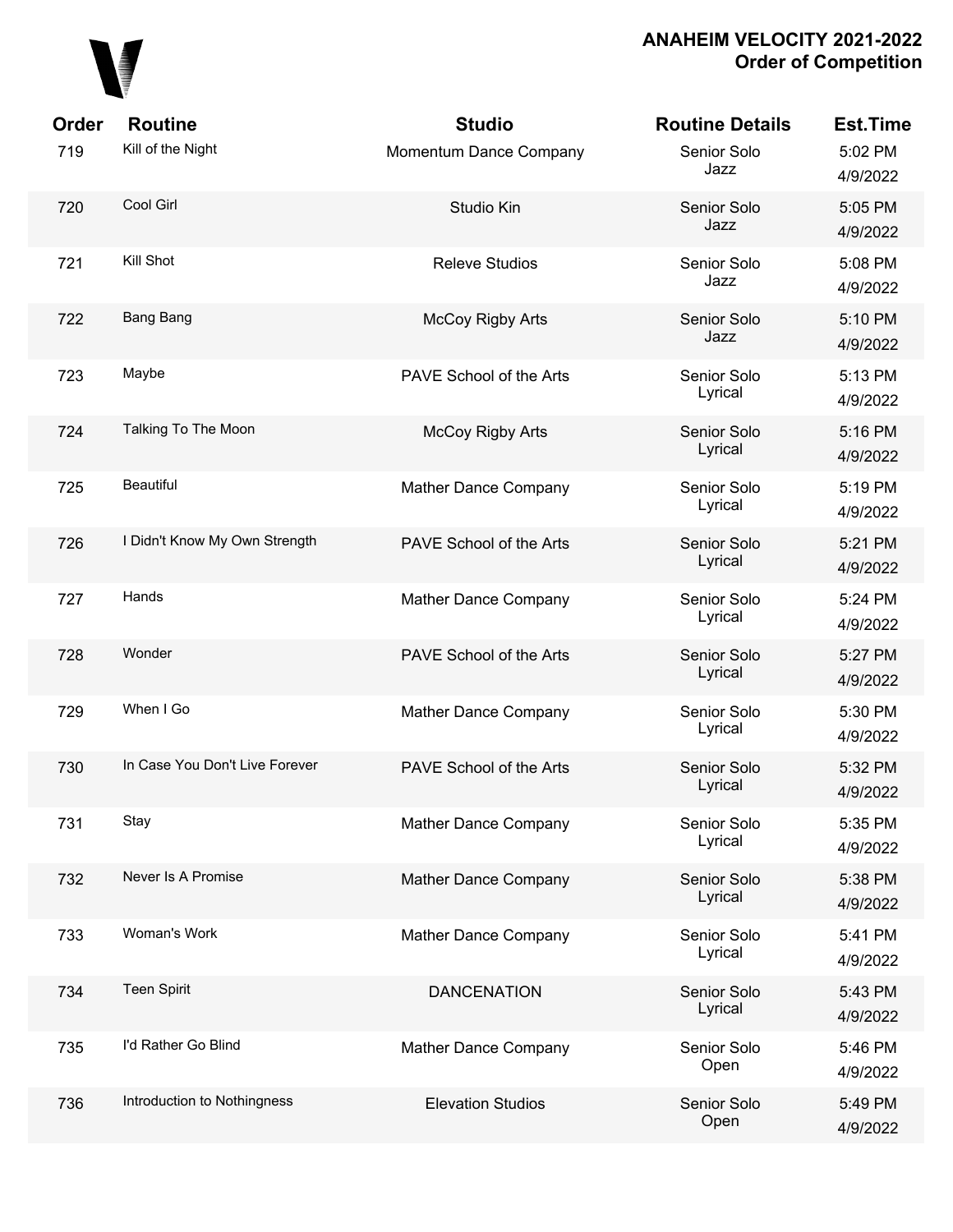

| Order | <b>Routine</b>                                             | <b>Studio</b>                    | <b>Routine Details</b>                                      | Est.Time            |
|-------|------------------------------------------------------------|----------------------------------|-------------------------------------------------------------|---------------------|
| 737   | Typewriter                                                 | <b>Elevation Studios</b>         | Senior Solo<br>Tap                                          | 5:52 PM<br>4/9/2022 |
| 738   | The Comeback                                               | <b>Elevation Studios</b>         | Senior Solo<br>Tap                                          | 5:54 PM<br>4/9/2022 |
| 739   | Flava                                                      | <b>Elevation Studios</b>         | Senior Solo<br>Tap                                          | 5:57 PM<br>4/9/2022 |
| 740   | Counterpart                                                | Level 8                          | Senior Solo<br>Open                                         | 6:00 PM<br>4/9/2022 |
| 741   | Bang Bang                                                  | PAVE School of the Arts          | Senior Solo<br>Open                                         | 6:03 PM<br>4/9/2022 |
| 742   | Fallin'                                                    | Studio Kin                       | Senior Solo<br>Open                                         | 6:05 PM<br>4/9/2022 |
| 743   | $L-O-V-E$                                                  | Studio Kin                       | Senior Solo<br>Tap                                          | 6:08 PM<br>4/9/2022 |
| 744   | Trust In Me                                                | Studio Kin                       | Senior Solo<br>Open                                         | 6:11 PM<br>4/9/2022 |
| 745   | Let Me Ride                                                | McCoy Rigby Arts                 | Senior Solo<br>Open                                         | 6:14 PM<br>4/9/2022 |
| 746   | ** AWARDS IN MAIN ROOM**                                   | <b>VELOCITY DANCE CONVENTION</b> |                                                             | 7:00 PM<br>4/9/2022 |
| 747   | ** END OF SECOND STAGE**                                   | <b>VELOCITY DANCE CONVENTION</b> |                                                             | 7:00 PM<br>4/9/2022 |
| 748   | **LAST SECTION OF<br><b>COMPETITION ON MAIN</b><br>STAGE** | <b>VELOCITY DANCE CONVENTION</b> |                                                             | 7:45 PM<br>4/9/2022 |
| 749   | Heart's A Mess                                             | <b>AVANTI Dance Company</b>      | Teen Large Group<br>Contemporary                            | 7:45 PM<br>4/9/2022 |
| 750   | **PROP**                                                   | <b>VELOCITY DANCE CONVENTION</b> |                                                             | 7:48 PM<br>4/9/2022 |
| 751   | <b>Pitch Perfect</b>                                       | PAVE School of the Arts          | <b>Teen Ext Time</b><br>Production<br>$M_{initial}$ Thootor | 7:51 PM<br>4/9/2022 |
| 752   | Let's Get Wild                                             | McCoy Rigby Arts                 | <b>Teen Ext Time</b><br>Production<br>$\sim$                | 7:59 PM<br>4/9/2022 |
| 753   | Maneater                                                   | The Artist Collective            | <b>Teen Production</b><br>Jazz                              | 8:07 PM<br>4/9/2022 |
| 754   | Underground                                                | EVOKE DANCE MOVEMENT             | Teen Large Group<br>Hip-Hop                                 | 8:13 PM<br>4/9/2022 |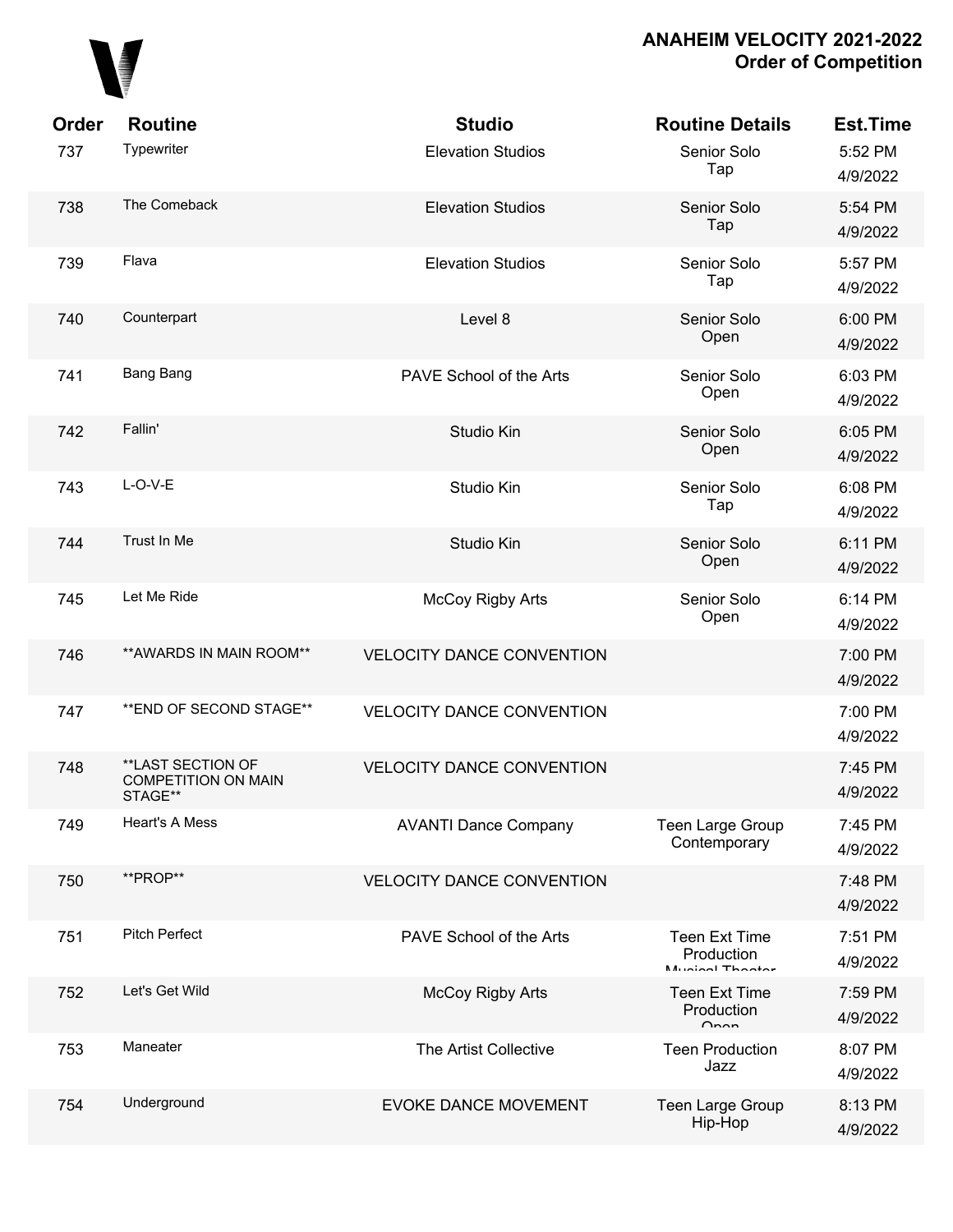

| Order | <b>Routine</b>              | <b>Studio</b>                 | <b>Routine Details</b>                           | <b>Est.Time</b>     |
|-------|-----------------------------|-------------------------------|--------------------------------------------------|---------------------|
| 755   | When We're Older            | PAVE School of the Arts       | Teen Large Group<br>Contemporary                 | 8:16 PM<br>4/9/2022 |
| 756   | Love Lockdown               | Momentum Dance Company        | Teen Large Group<br>Contemporary                 | 8:19 PM<br>4/9/2022 |
| 757   | My Days Are Dark            | PAVE School of the Arts       | Senior Large Group<br>Contemporary               | 8:22 PM<br>4/9/2022 |
| 758   | The Message                 | <b>McCoy Rigby Arts</b>       | Teen Large Group<br>Contemporary                 | 8:25 PM<br>4/9/2022 |
| 759   | Ego                         | PAVE School of the Arts       | Teen Large Group<br>Open                         | 8:28 PM<br>4/9/2022 |
| 760   | All Dessen Mood             | <b>EVOKE DANCE MOVEMENT</b>   | Senior Large Group<br>Contemporary               | 8:31 PM<br>4/9/2022 |
| 761   | <b>Cold Hearted Snake</b>   | PAVE School of the Arts       | <b>Teen Large Group</b><br>Jazz                  | 8:34 PM<br>4/9/2022 |
| 762   | Dancing Flame               | <b>Elevation Studios</b>      | Teen Large Group<br>Contemporary                 | 8:37 PM<br>4/9/2022 |
| 763   | Dangerous                   | PAVE School of the Arts       | <b>Teen Large Group</b><br>Jazz                  | 8:40 PM<br>4/9/2022 |
| 764   | Love Game                   | <b>Evolution Dance Center</b> | Teen Large Group<br>Contemporary                 | 8:43 PM<br>4/9/2022 |
| 765   | Bad Idea                    | Mather Dance Company          | <b>Teen Large Group</b><br>Jazz                  | 8:46 PM<br>4/9/2022 |
| 766   | Check It Out                | <b>AVANTI Dance Company</b>   | Teen Large Group<br>Jazz                         | 8:49 PM<br>4/9/2022 |
| 767   | Les Mis                     | PAVE School of the Arts       | <b>Teen Production</b><br><b>Musical Theater</b> | 8:52 PM<br>4/9/2022 |
| 768   | Off-White Limousine         | <b>AVANTI Dance Company</b>   | Teen Large Group<br>Jazz                         | 8:58 PM<br>4/9/2022 |
| 769   | Make Me Feel                | The Artist Collective         | Teen Large Group<br>Jazz                         | 9:01 PM<br>4/9/2022 |
| 770   | Move In The Right Direction | <b>Evolution Dance Center</b> | Teen Large Group<br>Jazz                         | 9:04 PM<br>4/9/2022 |
| 771   | The Agents                  | PAVE School of the Arts       | Teen Large Group<br>Open                         | 9:07 PM<br>4/9/2022 |
| 772   | Mr Roboto                   | <b>EVOKE DANCE MOVEMENT</b>   | Teen Large Group<br>Jazz                         | 9:10 PM<br>4/9/2022 |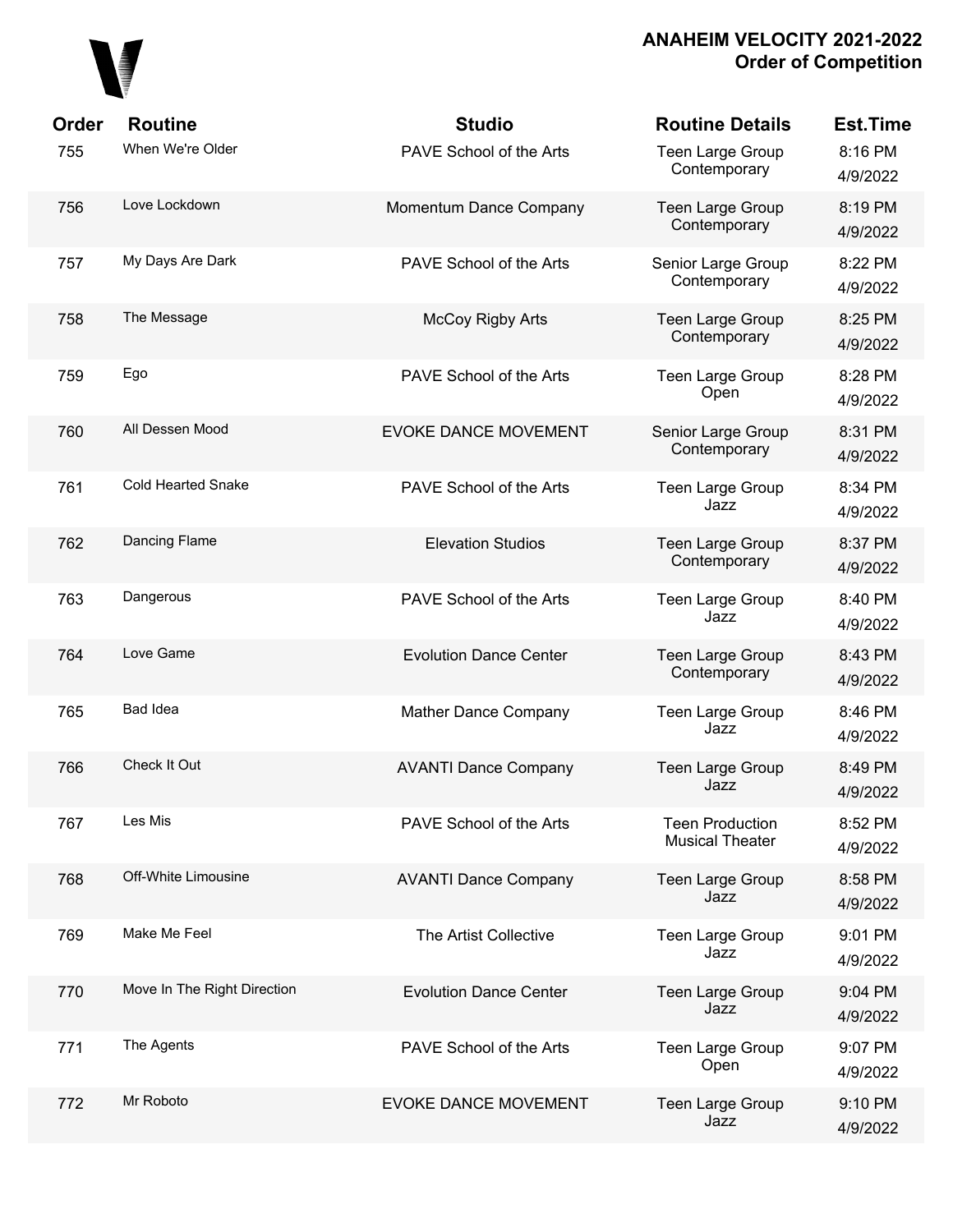

| <b>Order</b><br>773 | <b>Routine</b><br>16 Shots | <b>Studio</b><br><b>Elevation Studios</b> | <b>Routine Details</b><br>Teen Large Group<br>Jazz | <b>Est.Time</b><br>9:13 PM<br>4/9/2022 |
|---------------------|----------------------------|-------------------------------------------|----------------------------------------------------|----------------------------------------|
| 774                 | Crazy Love                 | Mather Dance Company                      | Teen Large Group<br>Lyrical                        | 9:16 PM<br>4/9/2022                    |
| 775                 | Power                      | PAVE School of the Arts                   | Teen Large Group<br>Open                           | 9:19 PM<br>4/9/2022                    |
| 776                 | No Matter What Happens     | <b>Evolution Dance Center</b>             | Teen Large Group<br>Lyrical                        | 9:22 PM<br>4/9/2022                    |
| 777                 | Slip N Slide(s)            | <b>AVANTI Dance Company</b>               | Teen Large Group<br>Open                           | 9:25 PM<br>4/9/2022                    |
| 778                 | Oxytocin                   | <b>Elevation Studios</b>                  | Teen Large Group<br>Open                           | 9:28 PM<br>4/9/2022                    |
| 779                 | Hype                       | PAVE School of the Arts                   | Teen Large Group<br>Jazz                           | 9:31 PM<br>4/9/2022                    |
| 780                 | Fye Fye                    | <b>McCoy Rigby Arts</b>                   | Teen Large Group<br>Hip-Hop                        | 9:34 PM<br>4/9/2022                    |
| 781                 | Michicant                  | <b>Evolution Dance Center</b>             | Teen Large Group<br>Open                           | 9:37 PM<br>4/9/2022                    |
| 782                 | Spelling Bee               | PAVE School of the Arts                   | Teen Large Group<br><b>Musical Theater</b>         | 9:40 PM<br>4/9/2022                    |
| 783                 | <b>Bury Me</b>             | PAVE School of the Arts                   | Teen Large Group<br>Open                           | 9:43 PM<br>4/9/2022                    |
| 784                 | **10 MINUTE JUDGES BREAK** | <b>VELOCITY DANCE CONVENTION</b>          |                                                    | 9:46 PM<br>4/9/2022                    |
| 785                 | <b>ROCKY</b>               | PAVE School of the Arts                   | <b>Teen Large Group</b><br>Musical Theater         | 9:56 PM<br>4/9/2022                    |
| 786                 | Now Boarding               | <b>EVOKE DANCE MOVEMENT</b>               | Senior Large Group<br><b>Musical Theater</b>       | 9:59 PM<br>4/9/2022                    |
| 787                 | Drop                       | Studio Kin                                | Senior Large Group<br>Hip-Hop                      | 10:02 PM<br>4/9/2022                   |
| 788                 | The Heist                  | Academy of Dance Westlake Village         | Teen Large Group<br>Hip-Hop                        | 10:05 PM<br>4/9/2022                   |
| 789                 | Kaptiv8 Senior Krew        | PAVE School of the Arts                   | Senior Large Group<br>Hip-Hop                      | 10:08 PM<br>4/9/2022                   |
| 790                 | <b>LB</b>                  | The Artist Collective                     | Teen Large Group<br>Hip-Hop                        | 10:11 PM<br>4/9/2022                   |